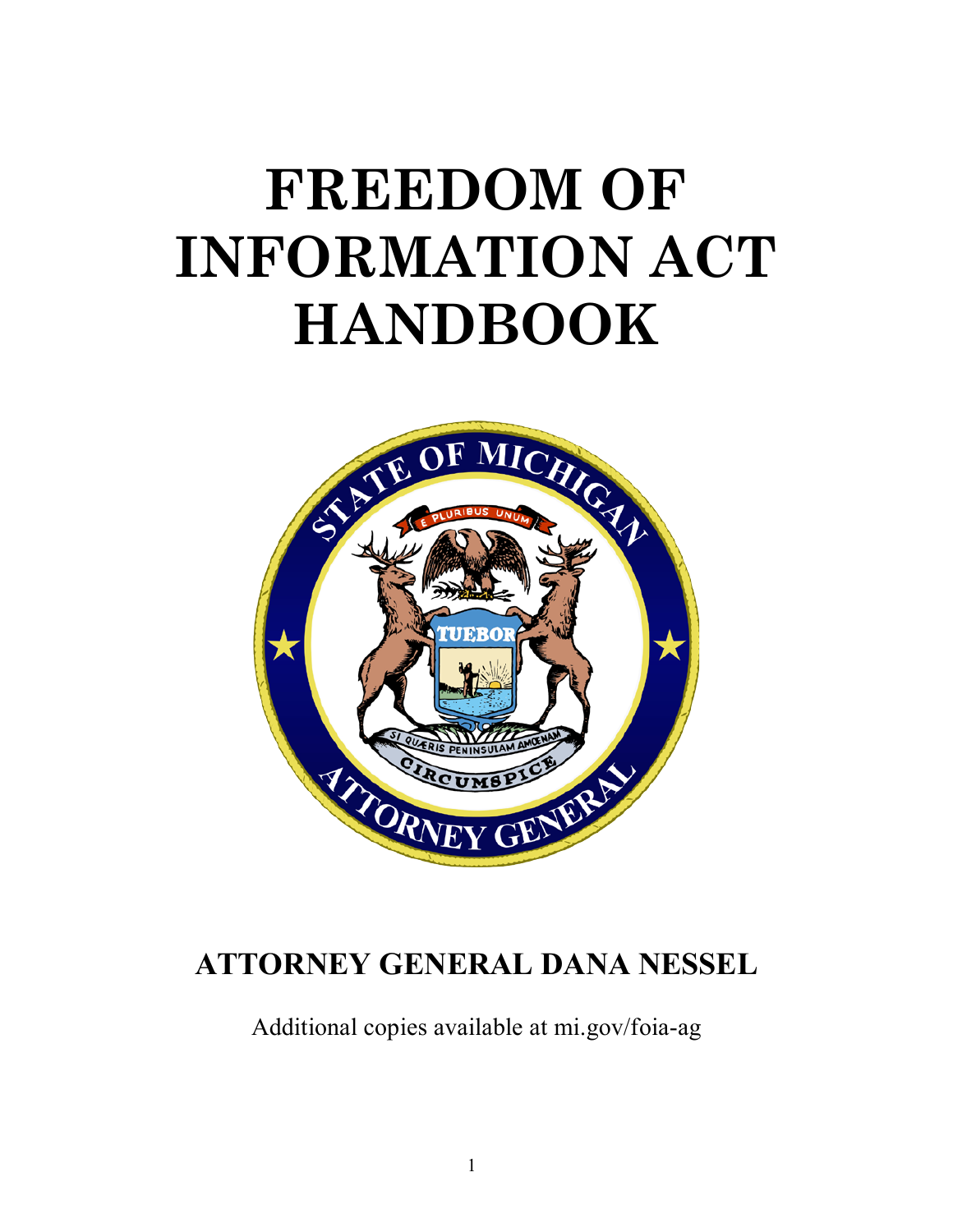Dear Citizen:

As the chief law enforcement officer for Michigan, I encourage you to know your rights under the Michigan Freedom of Information Act (FOIA). The FOIA gives citizens the right of access to most public records. If access is wrongfully denied, citizens are authorized to bring suit to compel disclosure and may be awarded damages and reasonable attorney fees.

The FOIA Handbook is intended to be a quick reference guide and to help you understand your rights under the act. The Handbook is not meant to provide legal advice, be encyclopedic on every subject or resolve every situation that may be encountered in working with the act. Legal questions should be addressed to your attorney.

If you have general questions or concerns about your rights under the FOIA, please feel free to contact my office.

Sincerely yours,

Dana Nessel Attorney General for the State of Michigan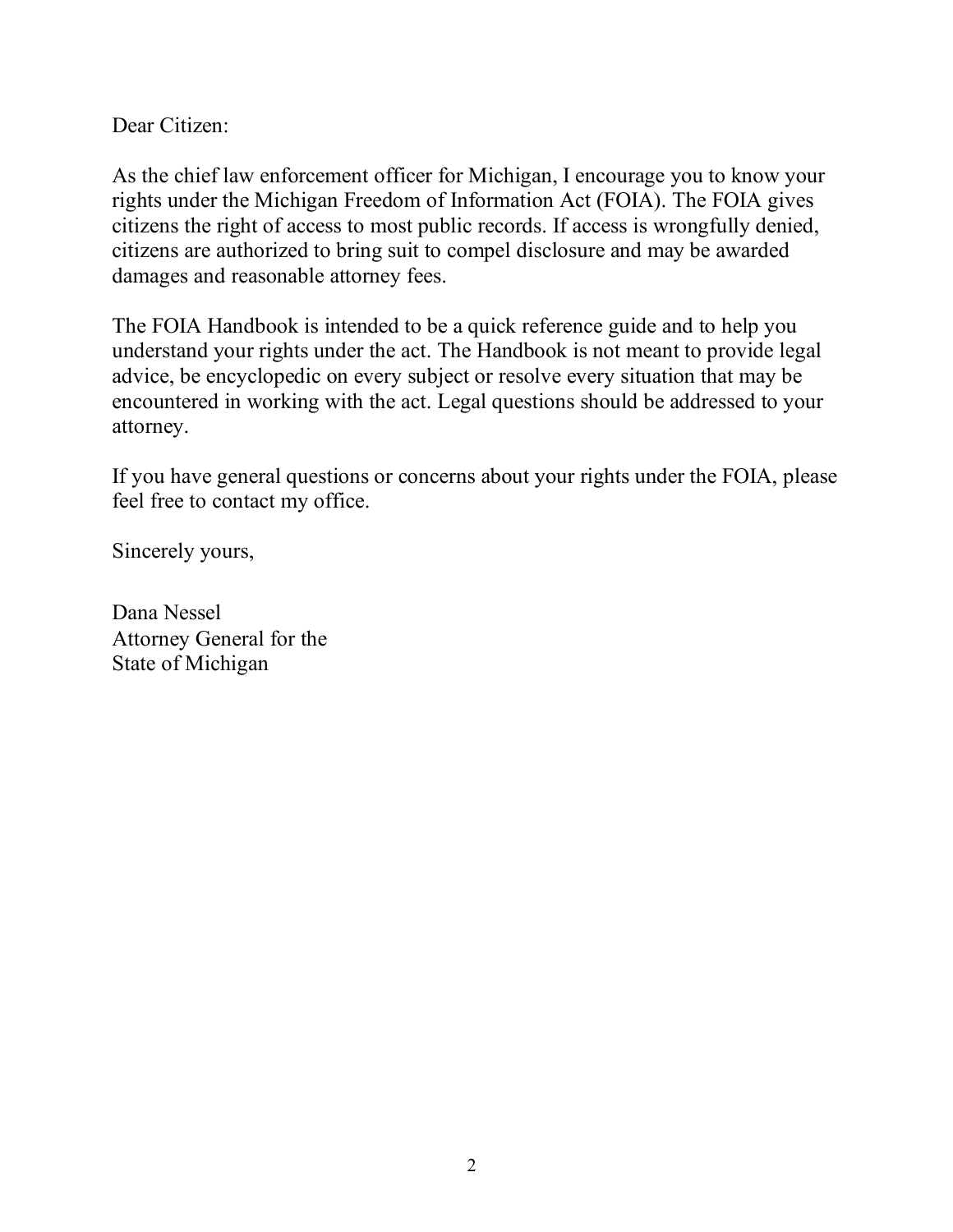# **TABLE OF CONTENTS**

#### **THE BASICS**

# **[THE REQUESTING PERSON](#page-4-1)**

#### **[THE PUBLIC BODY](#page-6-0)**

| Does the information that is the subject of the FOIA request have to be provided to the requester |  |
|---------------------------------------------------------------------------------------------------|--|
|                                                                                                   |  |
|                                                                                                   |  |
| Does a Public Body have to reproduce the records if the requester has already asked for and       |  |
|                                                                                                   |  |

#### **[PUBLIC RECORDS](#page-8-0)**

#### **FEES FOR PUBLIC RECORDS**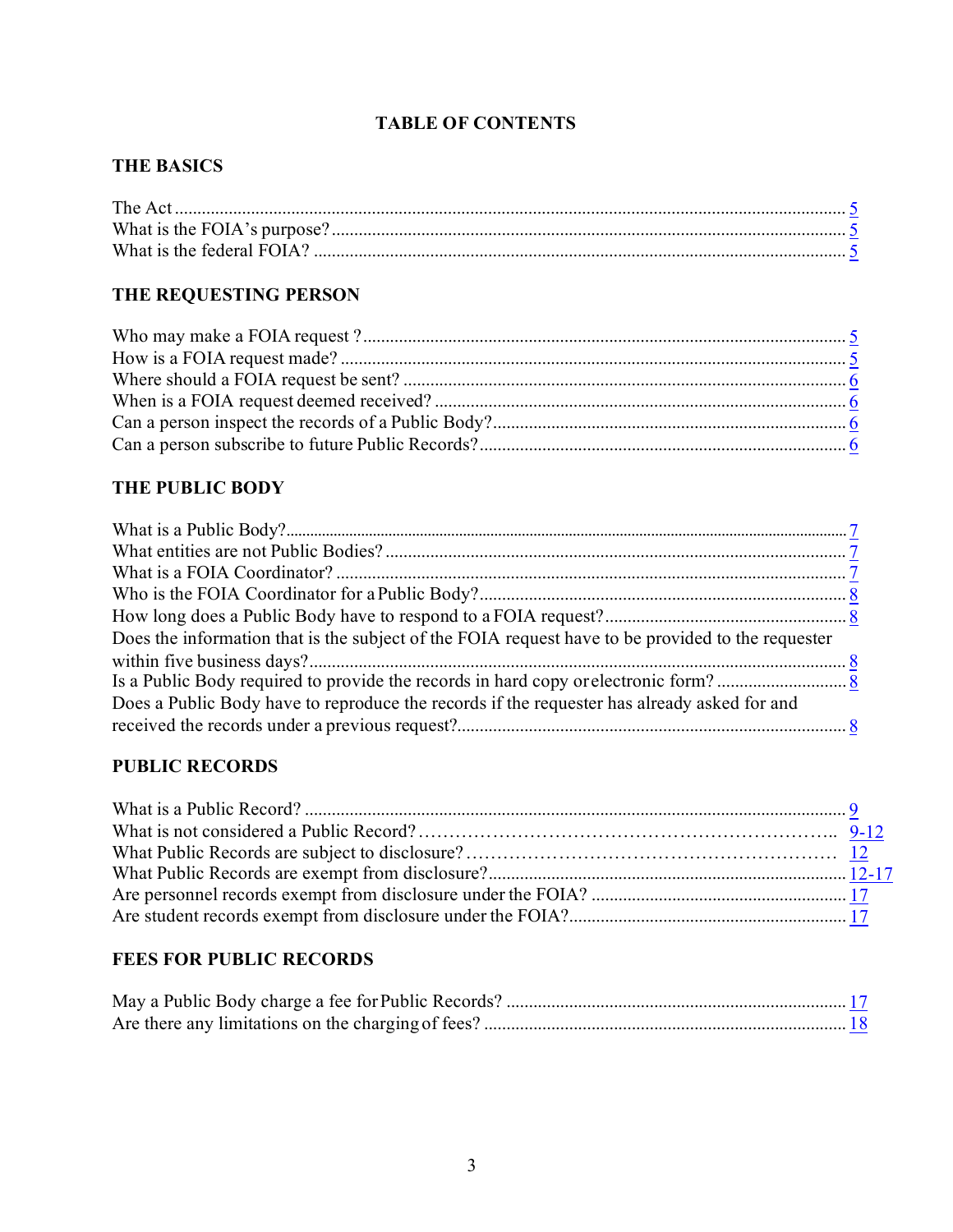# **DENIAL OF A FOIA REQUEST**

# **REMEDIES**

| What can a requester do if the requester does not agree with the Public Body's denial?  18<br>If the denial is appealed to the head of the Public Body, what must the head of the Public Body |           |
|-----------------------------------------------------------------------------------------------------------------------------------------------------------------------------------------------|-----------|
|                                                                                                                                                                                               |           |
|                                                                                                                                                                                               |           |
| If the fee is appealed to the head of the Public Body, what must the head of the Public Body do?                                                                                              | 20        |
|                                                                                                                                                                                               | $20 - 21$ |
|                                                                                                                                                                                               |           |
|                                                                                                                                                                                               |           |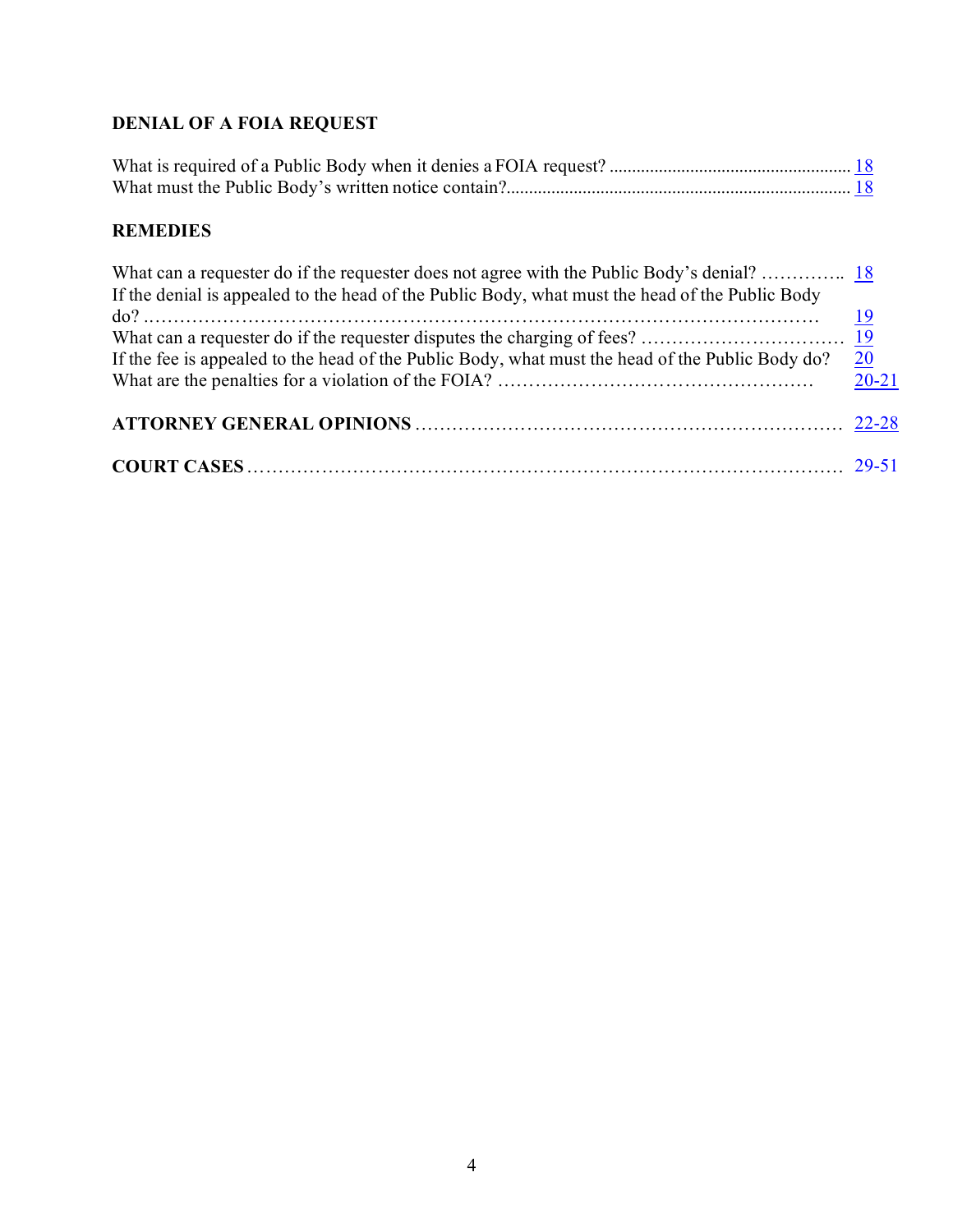#### **FREEDOM OF INFORMATION ACT**

#### <span id="page-4-0"></span>**THE BASICS**

**The Act** - the Freedom of Information Act (FOIA) is 1976 PA 442, MCL 15.231 through 15.246. The FOIA took effect April 13, 1977. The current version of the statute can be obtained from the [Michigan Legislature's website](http://www.legislature.mi.gov/) at: legislature.mi.gov, under "Frequently Requested Laws," and on the [Attorney General's website](http://www.michigan.gov/ag) at: mi.gov/ag, under "Resources."

What is the FOIA's purpose? - "It is the public policy of this state that all persons . . . are entitled to full and complete information regarding the affairs of government and the official acts of those who represent them as public officials and public employees . . . The people shall be informed so that they may fully participate in the democratic process."[1](#page-4-2)

To that end, the FOIA regulates and sets requirements for the disclosure of certain Public Records of certain Public Bodies in the executive branch of government, including all state agencies, county governments, local governments, and public colleges and universities, as well as, school boards and other boards, commissions, and councils. It provides the mechanism through which the people may examine and review the records about the workings of government and its officials[.2](#page-4-3)

What is the federal FOIA? - The federal FOIA applies to federal agencies as defined under the act[.3 S](#page-4-3)tate of Michigan public bodies are not subject to the federal FOIA. To submit a FOIA request to federal agencies, the [request should be sent to the specific federal agency. F](https://www.justice.gov/oip/make-foia-request-doj)or additional information go to: justice.gov/oip/make-foia-request-doj.

#### <span id="page-4-1"></span>**THE REQUESTING PERSON**

**Who may make a FOIA request? -** The FOIA provides that "persons" have a right to access Public Records. A "person" is defined as: "an individual, corporation, limited liability company, partnership, firm, organization, association, governmental entity, or other legal entity [except] an individual serving a sentence of imprisonment in a state or county correctional facility in this state or any other state, or in a federal correctional facility."<sup>[4](#page-4-4)</sup>

**How is a FOIA request made?** - A person may ask to inspect, copy, or receive a copy of a Public Record by making a written request for the Public Record to the FOIA coordinator of the Public Body.<sup>5</sup> The request must describe the Public Record sufficiently to enable the Public Body to find the requested Public Record.<sup>6</sup> A written request may be made physically, for

<span id="page-4-2"></span> $1$  MCL 15.231(2).

<span id="page-4-3"></span><sup>2</sup>*Messenger v Ingham Co Prosecutor*, 232 Mich App 633, 641; 591 NW2d 393 (1998). 3 USC 552a *et seq*. 4 MCL15.232(g).

<span id="page-4-4"></span>

<span id="page-4-6"></span><span id="page-4-5"></span> $5$  MCL 15.235(1).

<sup>6</sup> MCL 15.233(1); *Herald Co v City of Bay City,* 463 Mich 111; 614 NW2d 873 (2000); *Kincaid v Dep*'*t of Corrections,* 180 Mich App 176; 446 NW2d 604 (1989); *Capitol Information Ass*'*n v Ann Arbor Police,* 138 Mich App 655; 360 NW2d 262 (1984).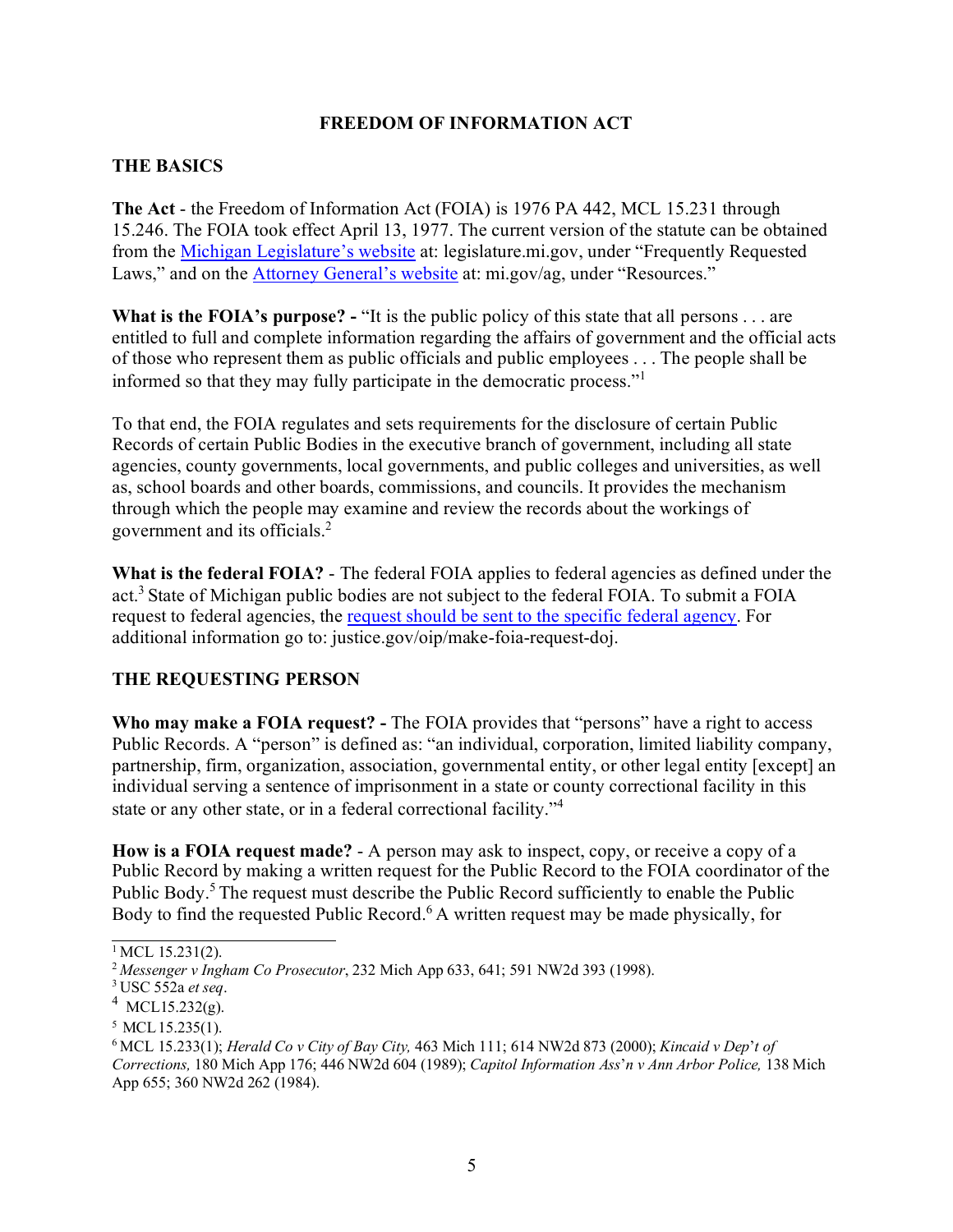example, by mailing a letter, or electronically, for example, by facsimile, email, or other electronic tr[ansmission.7](#page-5-0)

A FOIA request does not need to include any mention of the FOIA. However, "[i]f a public body does not respond to a written request in a timely manner as required under section 5(2), the public body shall . . . [r]educe the charges for labor costs otherwise permitted under this section by 5% for each day the public body exceeds the time permitted under section 5(2) for a response to the request, with a maximum 50% reduction, if . . . [t]he written request included language that conveyed a request for information within the first 250 words of the body of a letter, facsimile, electronic mail, or electronic mail attachment, or specifically included the words, characters, or abbreviations for 'freedom of information', 'information', 'FOIA', 'copy', or a recognizable misspelling of such, or appropriate legal code reference for this act, on the front of an envelope, or in the subject line of an electronic mail, letter, or facsimile coverpage."[8](#page-5-1)

**Where should a FOIA request be sent? -** There is no single government office that handles all FOIA requests. Each FOIA request must be made to the particular state, county, or local public body that has the records being sought. For example, if the requester wants to know about an investigation of motor vehicle defects, the request might be directed to the Michigan Department of State. The requester may have to perform research to find the proper agency office to handle the FOIA request. A [list of state agencies can be obtained from the State of Michigan website](https://www.michigan.gov/som/0%2C4669%2C7-192-29701_29702_30045---%2C00.html) located at: mi.gov by clicking on the link entitled "State Departments" found at the top of the page.

**When is a FOIA request deemed received?** - A written request made by facsimile, electronic mail, or other electronic transmission is received by a Public Body's FOIA Coordinator one business day after the electronic transmission is made.<sup>9</sup> If a FOIA request is sent to the Public Body by U.S. mail, it is considered received the day of receipt.

**Can a person inspect the records of a Public Body?** - A person can inspect the records of a Public Body. The Public Body has a responsibility to provide reasonable facilities during normal business hours so that a requester may inspect records and take notes.<sup>10</sup> A Public Body may make reasonable rules necessary to prevent excessive and unreasonable interference with the discharge of its function. A Public Body shall protect Public Records from loss, unauthorized alteration, mutilation, or destruction. [11](#page-5-2)

**Can a person subscribe to future Public Records?** - A person has the right to subscribe to future issuances of Public Records that are created, issued, or disseminated on a regular basis. A subscription is valid for up to six months at the request of the subscriber and is renewable.<sup>[12](#page-5-3)</sup>

<span id="page-5-0"></span> $7$  MCL 15.232(m).

<span id="page-5-1"></span><sup>8</sup> MCL 14.234(9)(a)(*ii*).

 $9$  MCL 15.235(1).

<span id="page-5-2"></span> $10$  MCL 15.233(3).

<sup>11</sup> MCL 15.233(3); *Cashel v Regents of the University of Michigan,* 141 Mich App 541; 367 NW2d 841 (1985).

<span id="page-5-3"></span> $12$  MCL 15.233(1).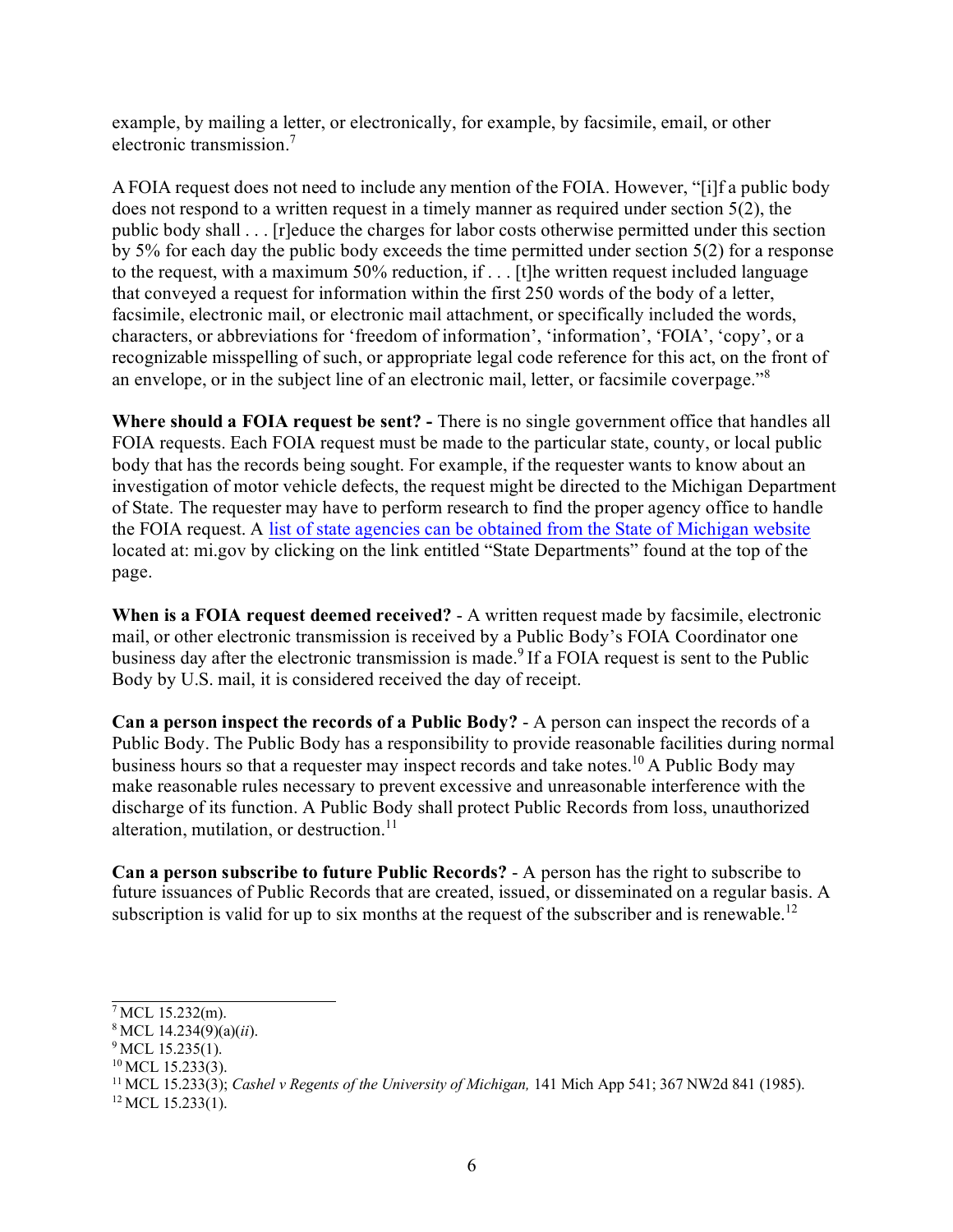#### <span id="page-6-0"></span>**THE PUBLIC BODY**

**What is a Public Body?** - A Public Body is broadly defined as:

(i) A state officer, employee, agency, department, division, bureau, board, commission, council, authority, or other body in the executive branch of the stategovernment. (ii) An agency, board, commission, or council in the legislative branch of state government.

(iii) A county, city, township, village, intercounty, intercity, or regional governing body, council, school district, special district, or municipal corporation, or a board, department, commission, council, or agency thereof.

(iv) Any other body which is created by state or local authority or which is primarily funded by or through state or local authority.<sup>13</sup>

A private, non-governmental body may be a Public Body subject to FOIA if it receives fifty percent or more of its funding through State or local governmental grants or subsidies.<sup>14</sup>

**What entities are not Public Bodies?**- Several governmental bodies are not Public Bodies as defined in the FOIA: Neither the Governor, the Lieutenant Governor, the executive office of the Governor, nor any employee of either executive office is a Public Body.<sup>15</sup> The Judicial branch of government is not a Public Body[.16 W](#page-6-4)hen acting in the capacity as clerk of the circuit court, the office and employees of the county clerk are not a Public Body.<sup>17</sup> An individual Legislator is not a Public Body[.18 A](#page-6-5) private non-governmental organization that receives payment from governmental sources in return for providing services is not a Public Body.<sup>[19](#page-6-5)</sup>

**What is a FOIA Coordinator?** - A FOIA Coordinator is the individual responsible for receiving and processing requests for a Public Body's Public Records and for approving denials when appropriate. A FOIA Coordinator may designate another individual to act on his or her behalf in receiving and processing requests for the Public Body's records, and in approving denials as appropriate.<sup>20</sup> An employee of a public body who receives a request for a public record is required by the FOIA to promptly forward the request to the FOIA Coordinator.<sup>21</sup>

<span id="page-6-2"></span><span id="page-6-1"></span><sup>13</sup> MCL 15.232(h); see OAG, 2001 - 2002, No 7087, p 45 (August 21, 2001); OAG, 1999 - 2000, No 7066, p 156 (November 7, 2000); OAG, 1997-1998, No 6942, p 40 (July 3, 1997); *Detroit News, Inc. v Policemen and Firemen Retirement System of the City of Detroit,* 252 Mich App 59; 651 NW2d 127 (2002); *Sclafani v Domestic Violence Escape,* 255 Mich App 260; 660 NW2d 97 (2003); *State Defender Union Employees v The Legal Aid & Defender Ass'n of Detroit,* 230 Mich App 426; 584 NW2d 359 (1998); *Jackson v Eastern Michigan University,* 215 Mich App 240; 544 NW2d 737 (1996).

<sup>14</sup>*Sclafani v Domestic Violence Escape, 255 Mich App 260; 660 NW2d 97 (2003); State Defender Union Employees v Legal Aid & Defender Ass*'*n of Detroit*, 230 Mich App 426; 584 NW2d 359 (1998); *Kubick v Child & Family Services of Michigan, Inc*, 171 Mich App 304; 429 NW2d 881 (1988). 15 MCL 15.232(h)(*i*).

<span id="page-6-4"></span><span id="page-6-3"></span>

<sup>16</sup> MCL15.232(h)(*iv*).

<span id="page-6-5"></span><sup>17</sup> MCL15.232(h)(*iv*).

<span id="page-6-6"></span><sup>18</sup> MCL 15.232(d), OAG, 1985 - 1986, No 6390, p 375 (September 26, 1986).

<sup>19</sup>*State Defender Union Employees v Legal Aid & Defender Ass*'*n of Detroit*, 230 Mich App 426; 584 NW2d 359 (1998).

<span id="page-6-7"></span> $20$  MCL 15.236.

 $21$  MCL 15.233(1).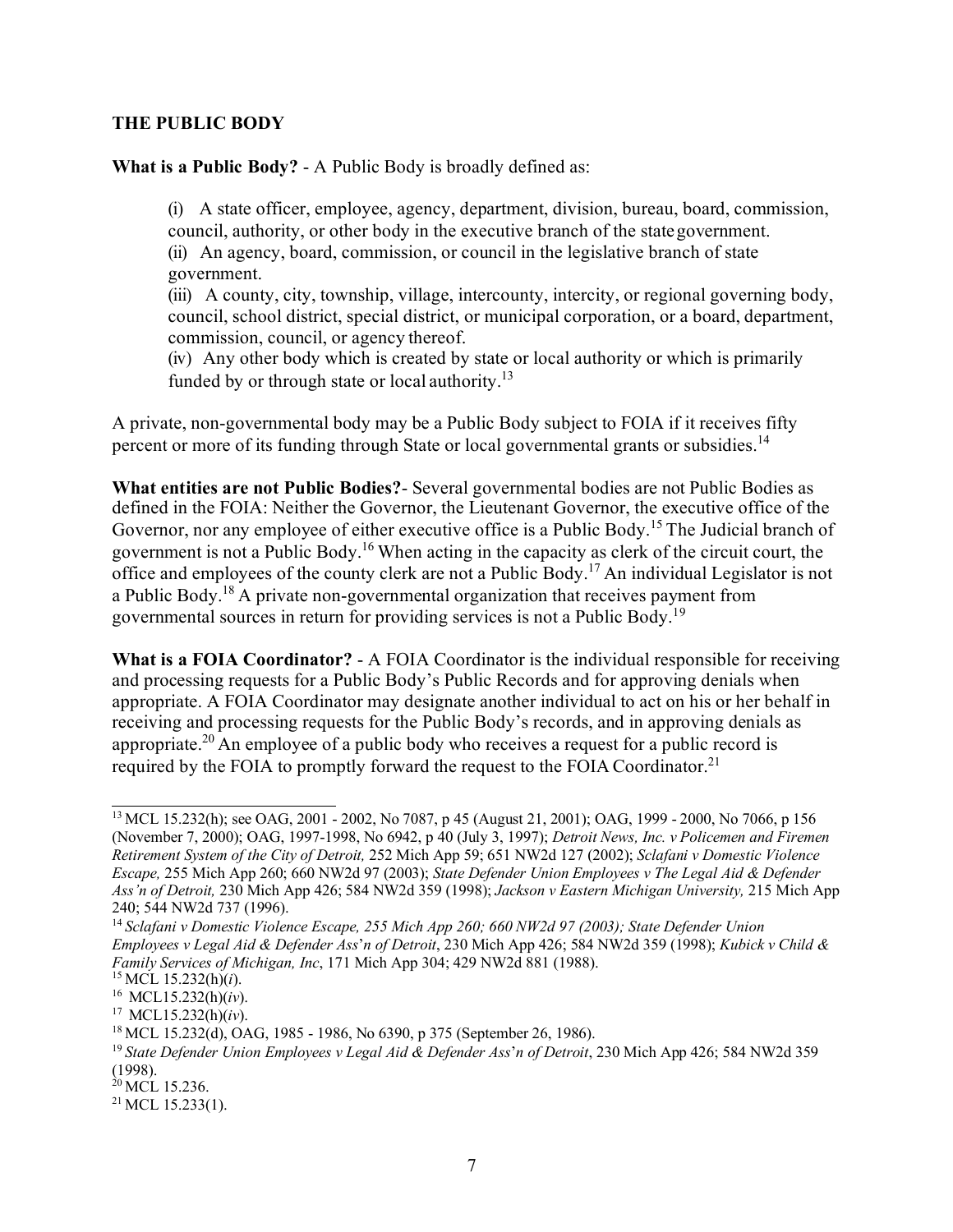**Who is the FOIA Coordinator for a Public Body?** - A Public Body that is a city, village, township, county, or state department, or under the control of a city, village, township, county, or state department, is required to designate an individual as the Public Body's FOIA Coordinator. In a county not having an executive form of government, unless another individual is designated as the FOIA Coordinator, the chairperson of the county board of commissioners is designated the FOIA Coordinator for that county. For all other Public Bodies, the chief administrative officer of the respective Public Body is designated the Public Body's FOIA Coordinator.<sup>[22](#page-7-0)</sup>

**What amount of time does a Public Body have to respond to a FOIA request?** - Unless otherwise agreed to in writing by the person making the request, the Public Body must respond to a request for a Public Record within *five business days after receiving the request*, or within15 business days if the statutorily-permitted 10-business day extension is taken,<sup>23</sup> by doing one of the following:

- Granting the request;
- Issue a written notice denying the request;
- Issue a written notice granting the request in part and denying the request inpart;
- Issue a notice requesting an additional 10 business days in which to respond to the reques[t.24](#page-7-1)

A failure to respond constitutes a denial as more fully explained in the act.<sup>25</sup>

**Does the information that is the subject of the FOIA request have to be provided to the requester within five business days?** - Not necessarily. Existing information subject to the request does not have to be provided to the requester within five business days. The Public Body must issue a written notice in response to the request for a Public Record within five business days after receiving the request.<sup>26</sup> If the request is for a readily available Public Record, however, the information generally should be provided within the five-business day period.

**Is a Public Body required to provide the records in hard copy or electronic form?** - Public Bodies are required to provide Public Records in the format requested if the record exists within the Public Body in that format. $27$ 

**Does a Public Body have to reproduce the records if the requester has already asked for and received the records under a previous request?** - A Public Body is not required to provide a requester with additional copies of records it already has provided to the requester unless the

<span id="page-7-0"></span> $22$  MCL 15.236(2).

<span id="page-7-1"></span> $23$  MCL 15.235(2)(d).

<sup>&</sup>lt;sup>24</sup> MCL 15.235(2); OAG, 1979 - 1980, No 5500, p 255 (July 23, 1979).

<sup>25</sup> MCL 15.235(3). See also OAG, 2005 - 2006, No 7172, p 20 (March 17, 2005); *Scharret v City of Berkley*, 249 Mich App 405; 642 NW2d 685 (2002).

<span id="page-7-2"></span> $26$  MCL 15.235(2).

<sup>27</sup> *Farrell v Detroit*, 209 Mich App 7; 530 NW2d 105 (1995).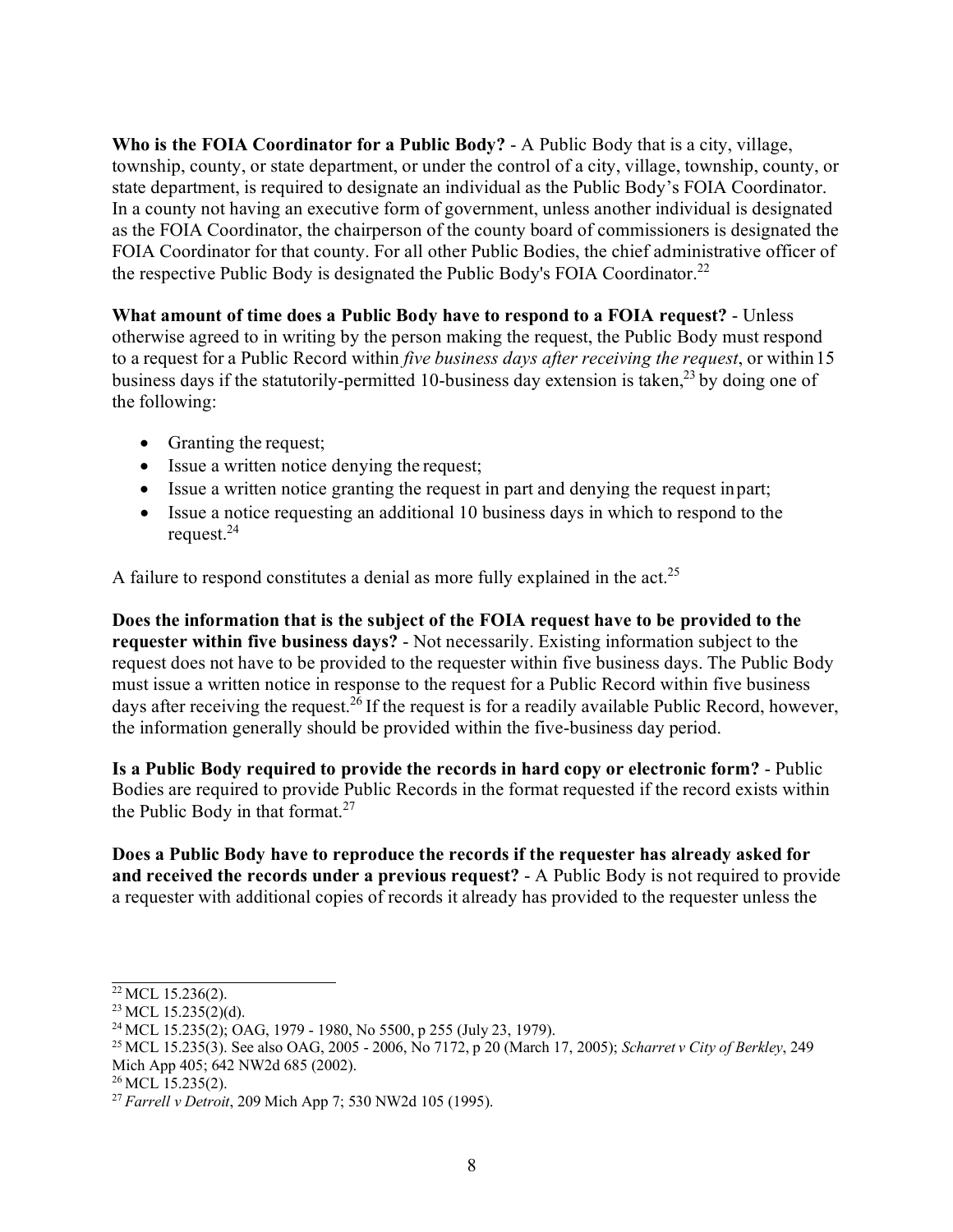requester can demonstrate why the copies already provided were not sufficient.<sup>28</sup> A Public Body, however, is not prohibited from providing additional copies.

#### <span id="page-8-0"></span>**PUBLIC RECORDS**

**What is a Public Record? -** A Public Record means "a writing prepared, owned, used, in the possession of, or retained by a Public Body in the performance of an official function, from the time it is created."<sup>29</sup> A "writing" is broadly defined as "handwriting, typewriting, printing, photostating, photographing, photocopying, and every other means of recording, and includes letters, words, pictures, sounds, or symbols, or combinations thereof, and papers, maps, magnetic or paper tapes, photographic films or prints, microfilm, microfiche, magnetic or punched cards, discs, drums, or other means of recording or retaining meaningful content."<sup>[30](#page-8-3)</sup>

**What is not considered a Public Record? -** The legislature and courts have designated certain records as not being Public Records. The following are examples of records that are not considered "Public Records" under the FOIA:

Computer software is not a Public Record.<sup>31</sup> "Software" is defined as "a set of statements or instructions that when incorporated in a machine usable medium is capable of causing a machine or device having information processing capabilities to indicate, perform, or achieve a particular function, task, or result. Software does not include computer-stored information or data, or a field name if disclosure of that field name does not violate a software license."[32](#page-8-5)

A record that, while prepared, owned, used, in the possession of, or retained by a Public Body, is not done so in the performance of an official function is not a Public Record.<sup>33</sup> A personal email not transmitted in performance of an official function is not a Public Record.<sup>34</sup> It should be noted however, that personal email could become a Public Record if it relates to one of the Public Body's official functions. For example, email used to support a disciplinary action for abusing the Public Body's computer acceptable use policy would be related to one of the Public Body's official functions - discipline of an employee[.35](#page-8-8)

Peer review information related to the professional review function in hospitals and health facilities[.36](#page-8-9)

<span id="page-8-1"></span><sup>28</sup>*Densmore v Dep*'*t of Corrections*, 203 Mich App 366; 512 NW2d 72 (1994).

<span id="page-8-3"></span><span id="page-8-2"></span> $29$  MCL 15.232(i).

<sup>30</sup> MCL15.232(l).

<span id="page-8-5"></span><span id="page-8-4"></span> $31$  MCL 15.232(i).

 $32$  MCL 15.232(j).

<span id="page-8-7"></span><span id="page-8-6"></span><sup>&</sup>lt;sup>33</sup> Howell Education Association MEA/NEA v Howell Board of Education, 287 Mich App 228; 789 NW2d 495 (2010).

<span id="page-8-8"></span><sup>&</sup>lt;sup>34</sup> Howell Education Association MEA/NEA v Howell Board of Education, 287 Mich App 228; 789 NW2d 495 (2010).

<span id="page-8-9"></span><sup>&</sup>lt;sup>35</sup> Howell Education Association MEA/NEA v Howell Board of Education, 287 Mich App 228; 789 NW2d 495 (2010).

<sup>36</sup> MCL 333.21515; MCL 333.20175; MCL 330.1143a; MCL 330.1748; *In re Lieberman*, 250 Mich App 381; 646 NW2d 199 (2002).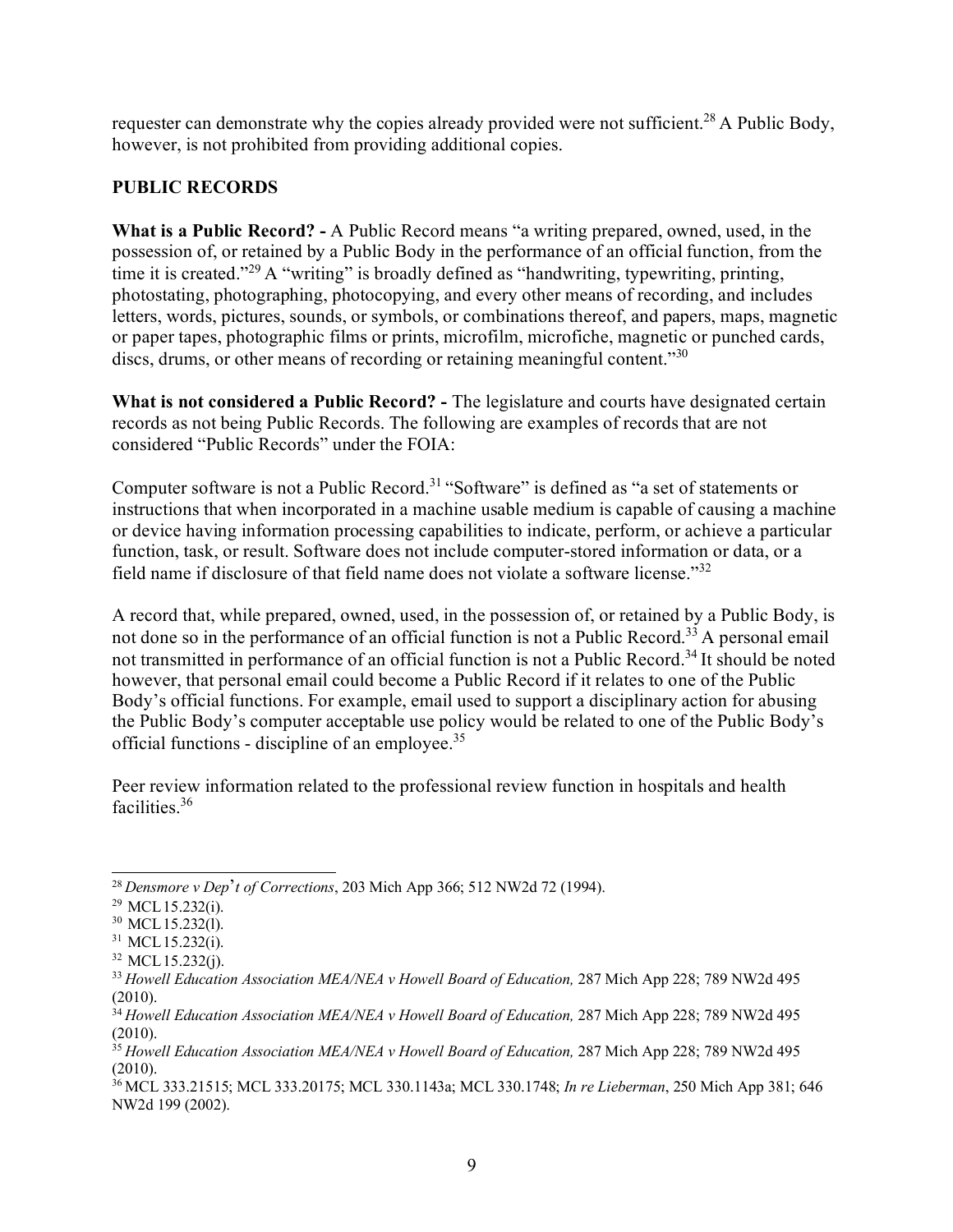Obligations and interest coupons of a county, city, village, township, charter township, school district, community college district, port district, metropolitan district, drainage district, the state or any officer, agency, commission or department thereof, or any other public or governmental authority or agency within the state with the power to issue obligations.<sup>37</sup>

Information submitted to the Department of Environmental Quality, other state agency, or local unit of government under MCL 324.63501 *et seq* that pertains only to the analysis of the chemical and physical properties of coal, excepting information regarding such mineral or elemental content that is potentially toxic in the environment, or information that pertains to the exact location of archeological sites .<sup>38</sup>

A notice of the acceptance or nonacceptance of a guilty or nolo contendere plea sent to the prosecuting attorney from a court pursuant to the William Van Regenmorter Crime Victim's Rights Act[.39](#page-9-1)

The separate written statement containing a crime victim's name, address, and telephone number that an investigating law enforcement officer is required to submit under the William Van Regenmorter Crime Victim's Rights Act.<sup>40</sup>

The separate written statement containing a crime victim's name, address, and telephone number that an investigating agency is required to submit under the William Van Regenmorter Crime Victim's Rights Act to support a complaint or a petition seeking to invoke the court's jurisdiction for a juvenile offense. $41$ 

Under the Uniform Securities Act, the following are not Public Records:

(a) A record obtained by the Department of Insurance and Financial Services (DIFS) in connection with an audit or inspection under MCL 451.2411(4) or an investigationunder section MCL 451.2602.

(b) A part of a report filed with DIFS in connection with a registration statement under sections MCL 451.2301 and MCL 451.2303 through MCL 451.2305, or a record under section MCL 451.2411(4), that contains trade secrets or confidential information when the person filing the registration statement or report has asserted a claim of confidentiality or privilege that is authorized bylaw.

(c) A record that is not required to be provided to DFIS or filed under this act and is provided to DIFS only on the condition that the record will not be subject to public examination or disclosure.

(d) A nonpublic record received from a person specified in section MCL451.2608.

<span id="page-9-0"></span> $37$  MCL 129.125.

<sup>38</sup> MCL 324.63508.

<span id="page-9-2"></span><span id="page-9-1"></span><sup>39</sup> MCL 780.751 *et seq*, MCL780.816.

<sup>40</sup> MCL 780.751 *et seq*, MCL780.812.

<span id="page-9-3"></span><sup>41</sup> MCL 780.751 *et seq*, MCL780.784.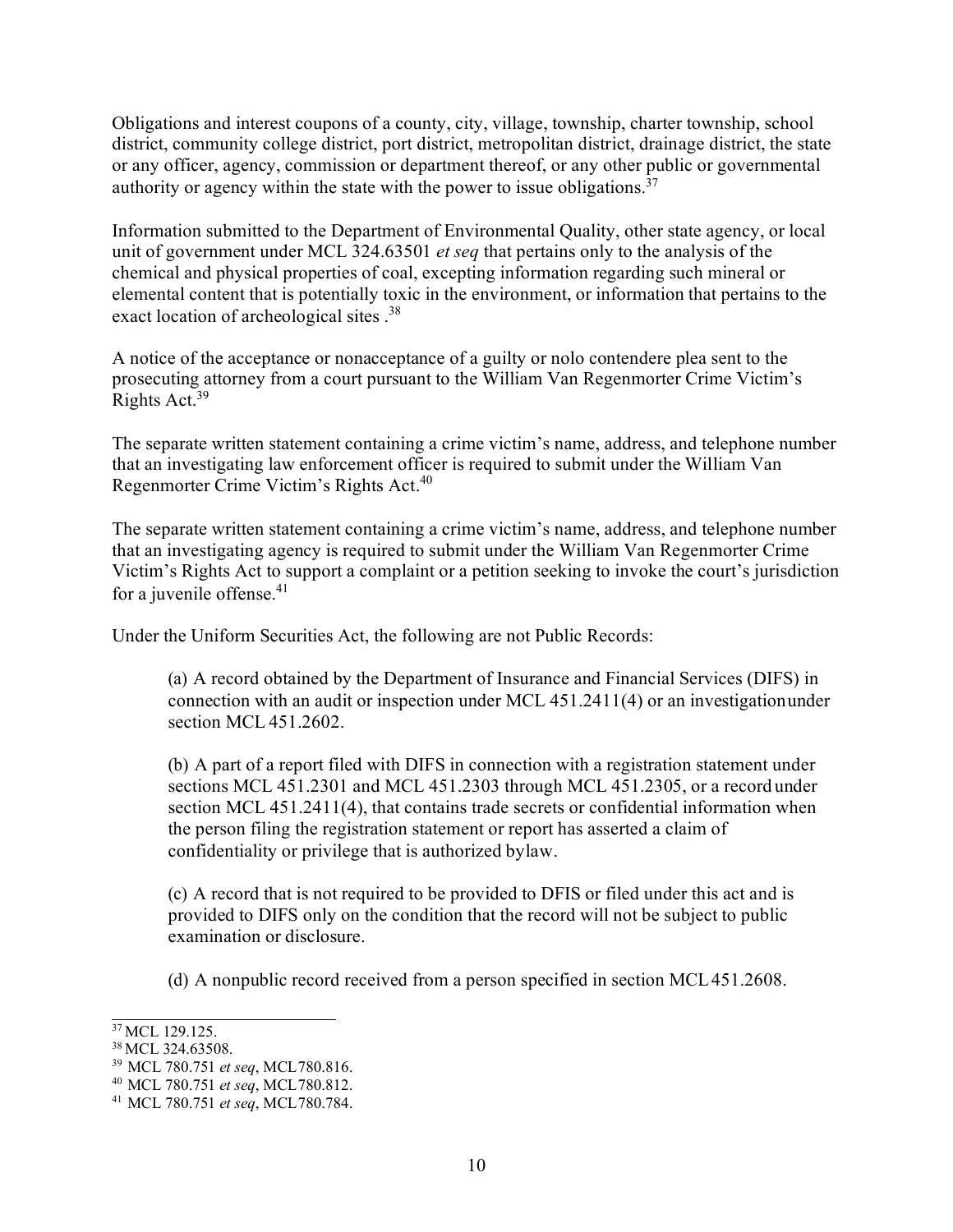(e) Any social security number, residential address unless used as a business address, or residential telephone number unless used as a business telephone number contained in a record that is filed.

(f) A record obtained by DFIS through a designee of DFIS that is determined by a rule or order under this act to have been either of the following:

- (i) Appropriately expunged from DFIS's records by that designee.
- (ii) Appropriately determined to be nonpublic or nondisclosable by that designee
- if DFIS finds that this is in the public interest and for the protection of investors.<sup>42</sup>

Any information regarding any person's transactional history contained in the database maintained by DFIS regarding deferred presentment service transactions.<sup>43</sup>

A prescription or equivalent record on file in a pharmacy.<sup>44</sup>

The log or other means of recording the sale of ephedrine or pseudoephedrine maintained under the Public Health Code[.45](#page-10-1)

Hospital accreditation information provided to the Department of Health and Human Services for the purpose of licensure.<sup>46</sup>

A report prepared pursuant to the Mental Health Code to accompany the petition for the appointment of a guardian for an individual who has a developmental disability is not a Public Record.<sup>47</sup>

Except as otherwise provided in MCL 331.532, the record of a proceeding and the reports, findings, and conclusions of a review entity and data collected by or for a review entity under MCL 331.531 *et seq*. [48](#page-10-3)

The test results and records of pregnant women for the detection of venereal disease, hepatitis B, and HIV or HIV antibody under the Public Health Code.<sup>49</sup>

Reports submitted to the Department of Health and Human Services regarding an individual suffering from an illness arising out of and in the course of the individual's employment or caused by exposure to a hazardous substance or agent or to a specific industrial practice that is hazardous.<sup>50</sup>

<span id="page-10-4"></span>49 MCL333.5123.

<span id="page-10-0"></span><sup>42</sup> MCL 451.2607.

<span id="page-10-1"></span><sup>&</sup>lt;sup>43</sup> MCL 487.2142(8).

<sup>44</sup> MCL 333.17752.

<span id="page-10-2"></span><sup>45</sup> MCL 333.1101, MCL 333.17766e.

<sup>46</sup> MCL 333.20155.

<sup>47</sup> MCL 330.1001, *et seq*, MCL 330.1612.

<span id="page-10-3"></span><sup>48</sup> MCL 331.533.

<sup>50</sup> MCL333.5621.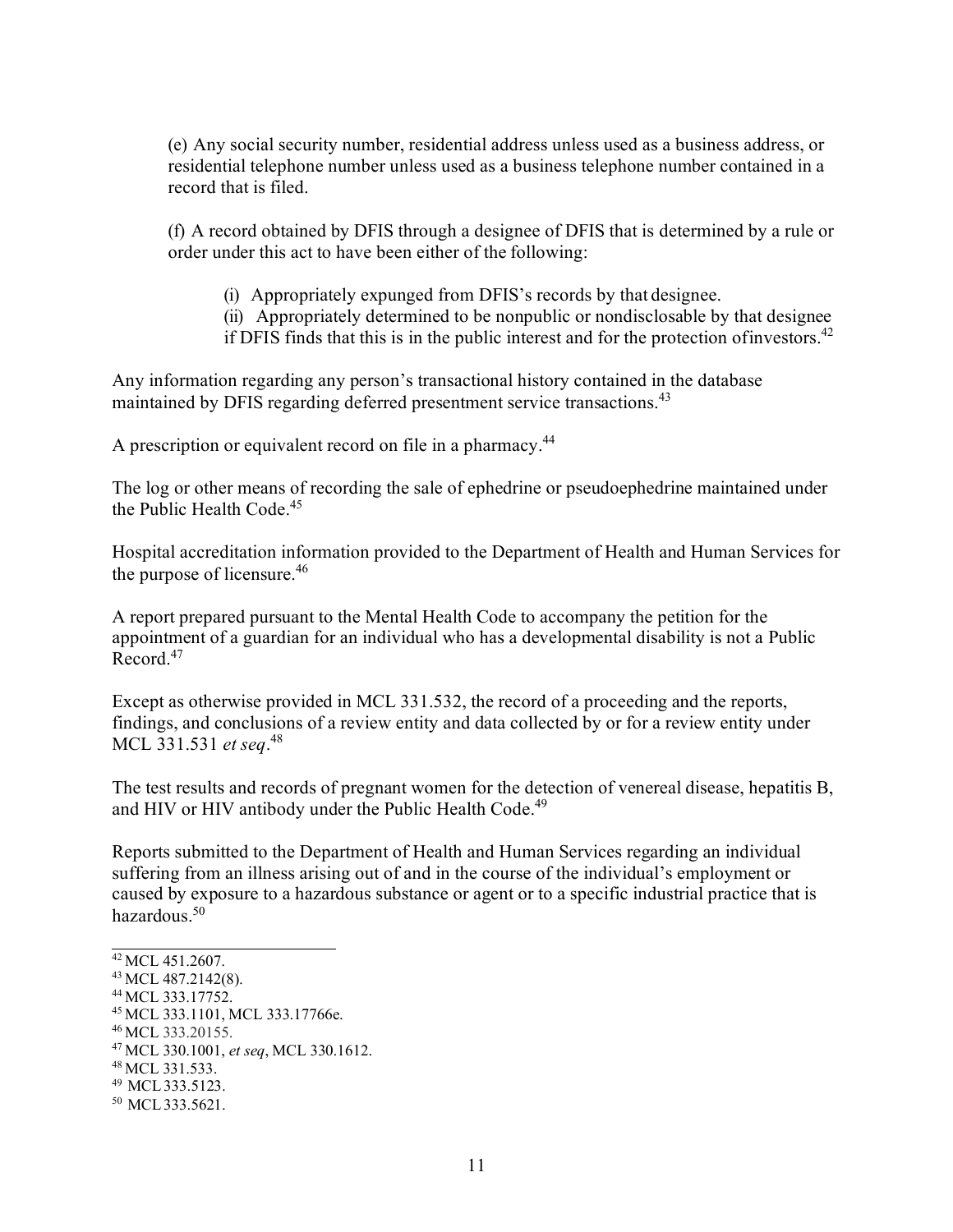The data and any report containing any patient identifiers obtained from the data collected by the electronic system established to monitor schedule 2, 3, 4, and 5 controlled substances dispensed in this state. [51](#page-11-0)

#### **What Public Records are subject to disclosure?**

The FOIA requires the disclosure of all Public Records, except to the extent that they fall within a statutorily-recognized exemption[.52 S](#page-11-1)ome common examples of types of records that may be subject to disclosure as Public Records include electronic records such as email, data saved on a computer, digital photographs, and any other electronically stored information; and physical records such as minutes of open meetings, officials' voting records, employee discipline investigation information, final orders or decisions in contested cases and the records on which they were made, promulgated rules, and documents that implement or interpret laws, rules, or policies, including, but not limited to, guidelines, manuals, and forms with instructions, adopted or used by the agency in the discharge of its functions.

#### **What Public Records are exempt from disclosure?**

Except to the extent that a record falls within a statutorily-recognized exemption,<sup>53</sup> the FOIA permits, but does not require, a Public Body to withhold from public disclosure the following enumerated categories of Public Records:<sup>54</sup>

- (a) Information of a personal nature if public disclosure of the informationwould constitute a clearly unwarranted invasion of the individual'sprivacy[.55](#page-11-3)
- (b) Investigating records compiled for law enforcement purposes, but only to theextent that disclosure as a public record would do any of the following:
- (i) Interfere with law enforcement proceedings.
- (ii) Deprive a person of the right to a fair trial or impartial administrativeadjudication.
- (iii) Constitute an unwarranted invasion of personal privacy.

(iv) Disclose the identity of a confidential source, or if the record is compiled by alaw enforcement agency in the course of a criminal investigation, disclose confidential information furnished only by a confidentialsource.

- (v) Disclose law enforcement investigative techniques or procedures.
- <span id="page-11-4"></span>(vi) Endanger the life or physical safety of law enforcement personnel.<sup>56</sup>

<span id="page-11-1"></span><span id="page-11-0"></span><sup>&</sup>lt;sup>51</sup> MCL 333.7333a.

<sup>&</sup>lt;sup>52</sup> Subpoena Duces Tecum to the Wayne County Prosecutor v City of Detroit, 205 Mich App 700; 518 NW2d 522 (1994).

<span id="page-11-2"></span><sup>53</sup> MCL 15.243(1)(d).

<span id="page-11-3"></span> $54$  MCL 15.243(1)(a) - (aa).

<sup>55</sup> MCL 15.243(1)(a); *Stone Street Capital, Inc v Michigan Bureau of State Lottery*, 263 Mich App 683; 689 NW2d 541 (2004); *Herald Co v Ann Arbor Public Schools,* 224 Mich App 266; 568 NW2d 411 (1997); *Booth Newspapers, Inc v University of Michigan Board of Regents,* 444 Mich 211; 507 NW2d 422 (1993); *Practical Political Consulting, Inc v Terry Lynn Land,* 287 Mich App 434; 789 NW2d 178 (2010). 56 MCL 15.243(1)(b)(*i*)-(*vi*).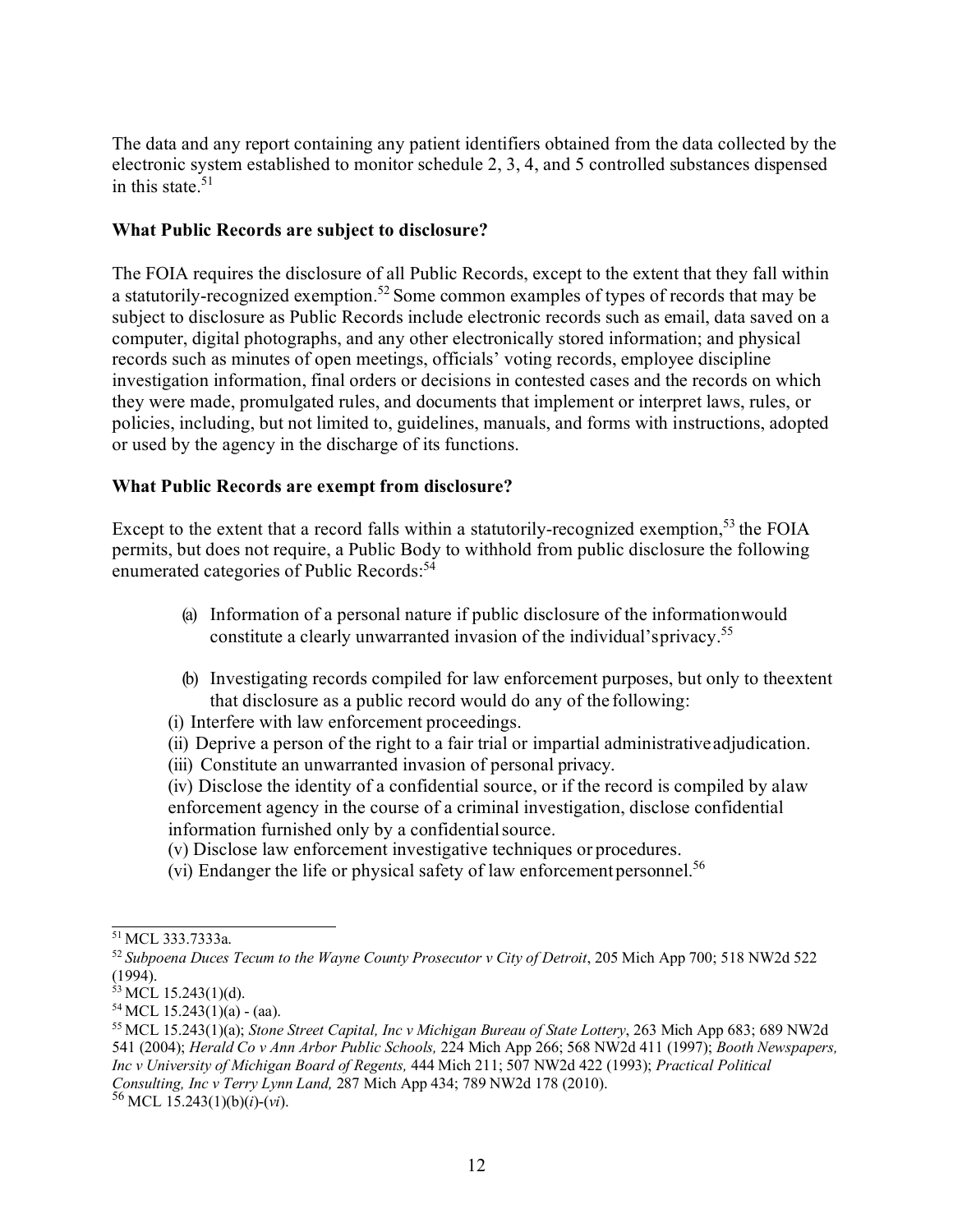- (c) A public record that if disclosed would prejudice a public body's ability to maintain the physical security of custodial or penal institutions occupied by persons arrested or convicted of a crime or admitted because of a mental disability, unless the public interest in disclosure under this act outweighs the public interest innondisclosur[e.](#page-12-0) 57
- (d) Records or information specifically described and exempted from disclosure by statute.<sup>58</sup>
- (e) A public record or information that is furnished by the public body originally compiling, preparing, or receiving the record or information to a public officer or public body in connection with the performance of the duties of that publicofficer or public body, if the considerations originally giving rise to the exempt nature of the public record remain applicable.<sup>59</sup>
- (f) Trade secrets or commercial or financial information voluntarily provided toa public body for use in developing governmental policyif: *(i)* The information is submitted upon a promise of confidentiality by the public body. *(ii)* The promise of confidentiality is authorized by the chief administrativeofficer of the public body or by an elected official at the time the promise ismade.

*(iii)* A description of the information is recorded by the public body within a reasonable time after it has been submitted, maintained in a central place within the public body, and made available to a person upon request. This subdivision does not apply to information submitted as required by law or as a condition of receiving a governmental contract, license, or other benefit.<sup>60</sup>

- (g) Information or records subject to attorney-client privilege. $61$
- (h) Information or records subject to the physician-patient privilege, the psychologistpatient privilege, the minister, priest or Christian Science practitioner privilege, or other privilege recognized by statute or court rule.<sup>62</sup>
- (i) A bid or proposal by a person to enter into a contract or agreement, until thetime for the public opening of bids or proposals, or if a public opening is not to be conducted, until the deadline for submission of bids or proposals has expired.<sup>63</sup>
- (j) Appraisals of real property to be acquired by a public body until either of the following occurs:
	- *(i)* An agreement is entered into.

<span id="page-12-0"></span> $57$  MCL15.243(1)(c).

<span id="page-12-1"></span><sup>58</sup> MCL15.243(1)(d)

<span id="page-12-2"></span> $59$  MCL15.243(1)(e).

<span id="page-12-3"></span><sup>60</sup> MCL 15.243(1)(f)(*i*)-(*iii*).

<span id="page-12-4"></span> $^{61}$  MCL15.243(1)(g).

<span id="page-12-5"></span> $62$  MCL15.243(1)(h).

<span id="page-12-6"></span><sup>63</sup> MCL15.243(1)(i).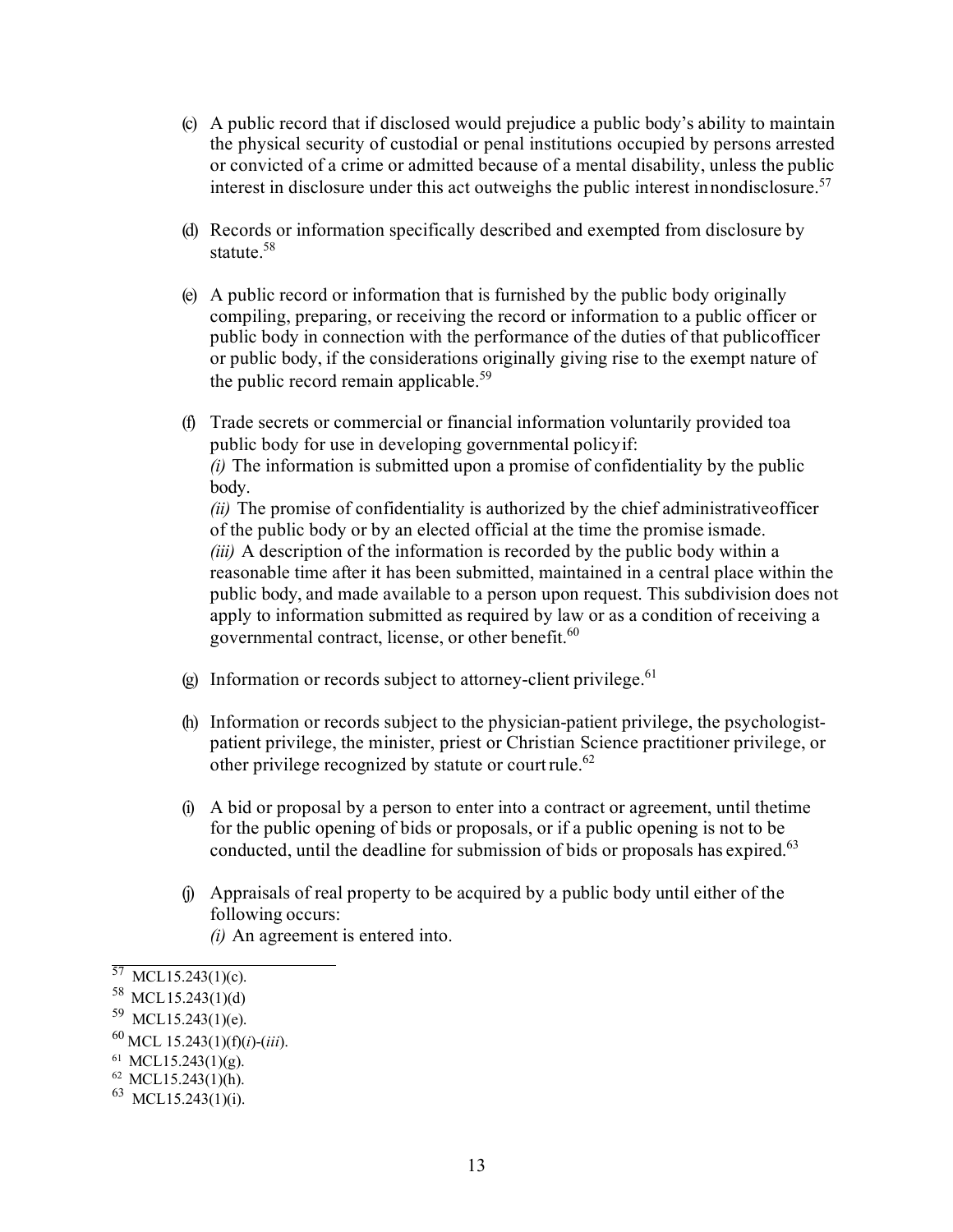*(ii)* Three years have elapsed since the making of the appraisal, unless litigation relative to the acquisition has not vet terminated.<sup>64</sup>

- (k) Test questions and answers, scoring keys, and other examination instruments ordata used to administer a license, public employment, or academic examination, unless the public interest in disclosure under this act outweighs the public interest in nondisclosure[.65](#page-13-1)
- (l) Medical, counseling, or psychological facts or evaluations concerning an individual if the individual's identity would be revealed by a disclosure of those facts or evaluation, including protected health information, as defined in 45 CFR 160.103.<sup>66</sup>
- (m) Communications and notes within a public body or between public bodies of an advisory nature to the extent that they cover other than purely factual materialsand are preliminary to a final agency determination of policy or action. This exemption does not apply unless the public body shows that in the particular instance the public interest in encouraging frank communication between officials and employees of public bodies clearly outweighs the public interest in disclosure . ..<sup>[67](#page-13-3)</sup>
- (n) Records of law enforcement communication codes, or plans for deployment oflaw enforcement personnel, that if disclosed would prejudice a public body's ability to protect the public safety unless the public interest in disclosure under this act outweighs the public interest in nondisclosure in the particular instance.<sup>68</sup>
- (o) Information that would reveal the exact location of archeological sites  $\dots$ <sup>[69](#page-13-5)</sup>
- (p) Testing data developed by a public body in determining whether bidders'products meet the specifications for purchase of those products by the public body, if disclosure of the data would reveal that only 1 bidder has met the specifications. This subdivision does not apply after 1 year has lapsed from the time the public body completes testing.<sup>70</sup>
- (q) Academic transcripts of an institution of higher education established undersection 5, 6, or 7 of article VIII of the state constitution of 1963, if the transcript pertainsto a student who is delinquent in the payment of financial obligations to the [institution.71](#page-13-7)

<span id="page-13-4"></span> $^{68}$  MCL15.243(1)(n).

<span id="page-13-6"></span> $70$  MCL15.243(1)(p).

<span id="page-13-0"></span><sup>64</sup> MCL 15.243(1)(j)(*i*)-(*ii*).

<span id="page-13-1"></span> $^{65}$  MCL 15.243(1)(k).

<span id="page-13-2"></span><sup>66</sup> MCL 15.243(1)(*l*).

<span id="page-13-3"></span> $^{67}$  MCL 15.243(1)(m).

<span id="page-13-5"></span> $^{69}$  MCL15.243(1)(o).

<span id="page-13-7"></span> $71$  MCL15.243(1)(q).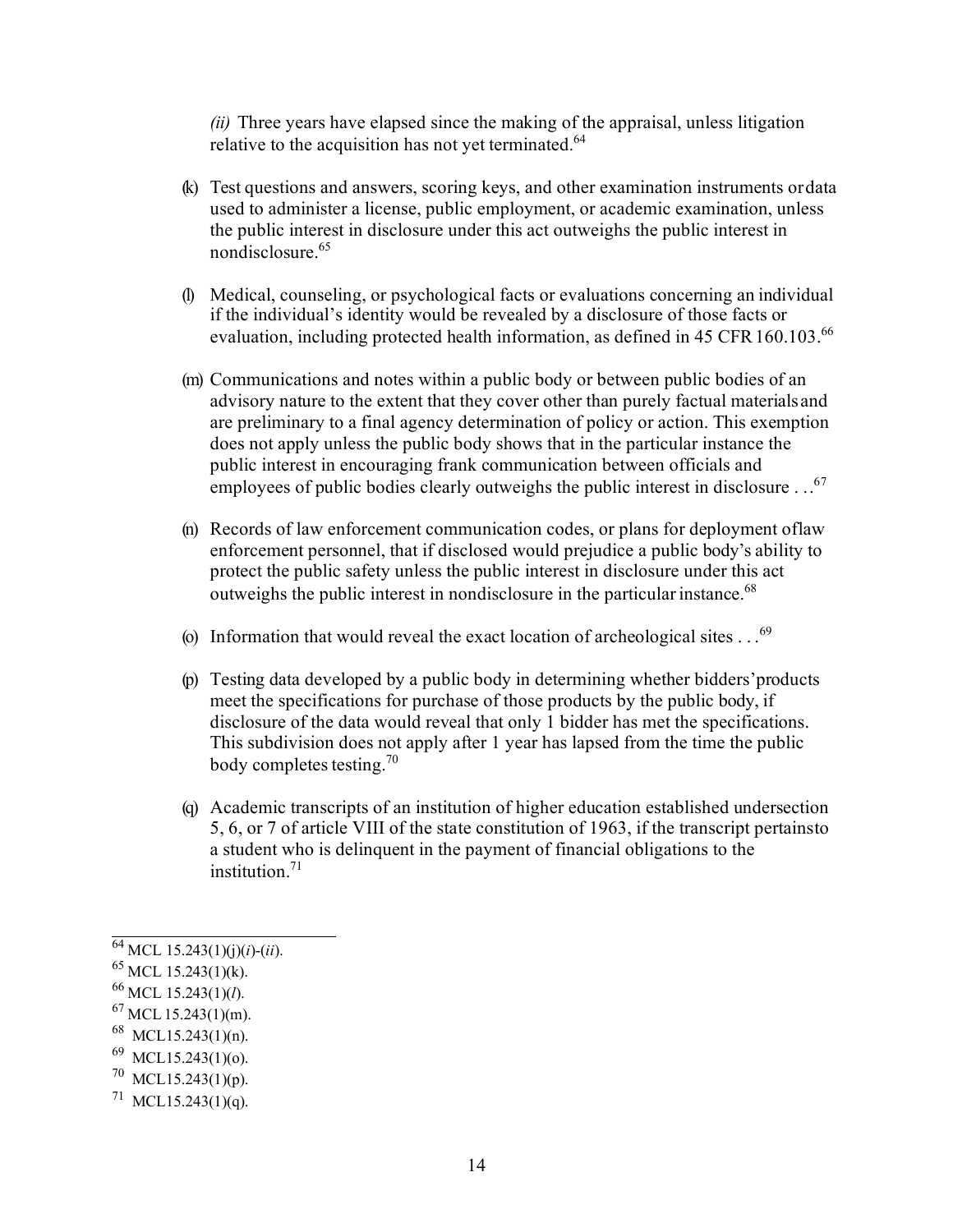- (r) Records of a campaign committee including a committee that receives moneyfrom a state campaign fund.<sup>72</sup>
- (s) Unless the public interest in disclosure outweighs the public interest in nondisclosure in the particular instance, public records of a law enforcement agency, the release which would do any of the following:

*(i)* Identify or provide a means of identifying an informant.

*(ii)* Identify or provide a means of identifying a law enforcementundercover officer or agent or a plain clothes officer as a law enforcement officer oragent.

*(iii)* Disclose the personal address or telephone number of active or retiredlaw enforcement officers or agents or a special skill that they mayhave.

*(iv)* Disclose the name, address, or telephone numbers of family members, relatives, children, or parents of active or retired law enforcement officers oragents.

*(v)* Disclose operational instructions for law enforcement officers or agents. *(vi)* Reveal the contents of staff manuals provided for law enforcementofficers

or agents.

*(vii)* Endanger the life or safety of law enforcement officers or agents or their families, relatives, children, parents, or those who furnish information to law enforcement departments or agents.

*(viii)* Identify or provide a means of identifying a person as a lawenforcement officer, agent or informant.

*(ix)* Disclose personnel records of law enforcement agencies.

*(x)* Identify or provide a means of identifying residences that lawenforcement agencies are requested to check in the absence of their owners or tenants.<sup>73</sup>

- (t) Except as otherwise provided in this subdivision, records and information pertaining to an investigation or a compliance conference conducted by the department under article 15 of the public health code, 1978 PA 368, MCL 333.16101 to 333.18838, before a complaint is issued. This subdivision doesnot apply to records or information pertaining to 1 or more of thefollowing:
	- *(i)* The fact that an allegation has been received and an investigation is being conducted, and the date the allegation was received.
	- *(ii)* The fact that an allegation was received by the department; the fact that the department did not issue a complaint for the allegation; and the fact that the allegation was dismissed.<sup>74</sup>
- (u) Records of a public body's security measures, including security plans, security codes and combinations, passwords, passes, keys, and security procedures, to the extent that the records relate to the ongoing security of the PublicBody.<sup>75</sup>

<span id="page-14-0"></span> $72$  MCL 15.243(1)(r).

<span id="page-14-1"></span><sup>73</sup> MCL 15.243(1)(s); *Post-Newsweek Stations, Michigan, Inc v Detroit,* 179 Mich App 331; 445 NW2d 529 (1989); *Payne v Grand Rapids Police Chief,* 178 Mich App 193; 443 NW2d 481 (1989).

<sup>74</sup> MCL 15.243(1)(t)(*i*) and (*ii*).

<span id="page-14-2"></span> $^{75}$  MCL 15.243(1)(u).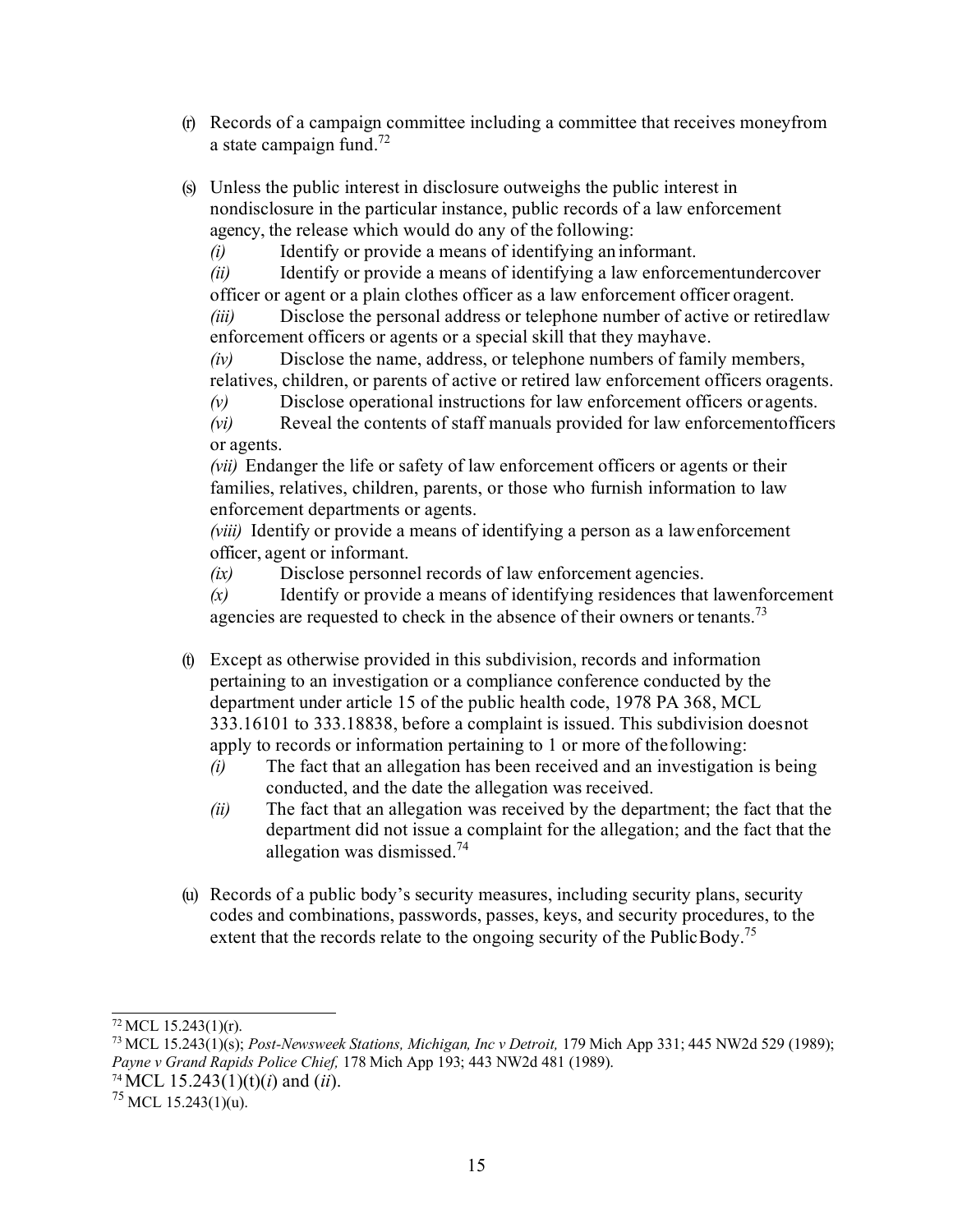- (v) Records or information relating to a civil action in which the requesting partyand the public body are parties.<sup>76</sup>
- (w) Information or records that would disclose the social security number ofan individu[al.77](#page-15-1)
- (x) Except as otherwise provided in this subdivision, an application for the position of president of an institution of higher education established under section 4, 5, or 6 of article VII of the state constitution of 1963, materials submitted with such an application, letters of recommendation, or references concerning an applicant and records or information relating to the process of searching for and selecting an individual for a position described in this subdivision, if the records or information could be used to identify a candidate for the position. However, after 1 or more individuals have been identified as finalists for a position described in this subdivision, this subdivision does not apply to a public record described in this subdivision, except a letter of recommendation or reference, to the extent that the public record relates to an individual identified as a finalist for the position[.78](#page-15-2)
- (y) Records or information of measures designed to protect the security or safety of persons or property, whether public or private, including, but not limited to, building, public works, and public water supply designs to the extent that those designs relate to the ongoing security measures of a public body, capabilities and plans for responding to a violation of the Michigan anti-terrorism act, chapter LXXXIII-A of the Michigan penal code, 1931 PA 328, MCL 750.543a to 750.543z, emergency response plans, risk planning documents, threat assessments, and domestic preparedness strategies, unless disclosure would not impair a public body's ability to protect the security or safety of persons or property or unless the public interest in disclosure outweighs the public interest in nondisclosure in the particular instance[.79](#page-15-3)
- (z) Information that would identify or provide a means of identifying a person that may, as a result of disclosure of the information, become a victim of a cybersecurity incident or that would disclose a person's cybersecurity plans or cybersecurityrelated practices, procedures, methods, results, organizational information system infrastructure, hardware, or software.<sup>80</sup>
- (aa) Research data on road and attendant infrastructure collected, measured, recorded, processed, or disseminated by a public agency or private entity, or information about software or hardware created or used by the private entity for such purposes.

<span id="page-15-0"></span> $\frac{76}{10}$  MCL15.243(1)(v).

<span id="page-15-1"></span> $77$  MCL 15.243(1)(w).

<span id="page-15-2"></span><sup>78</sup> MCL15.243(1)(x).

<span id="page-15-3"></span> $^{79}$  MCL 15.243(1)(y).

<span id="page-15-4"></span><sup>80</sup> MCL15.243(1)(z).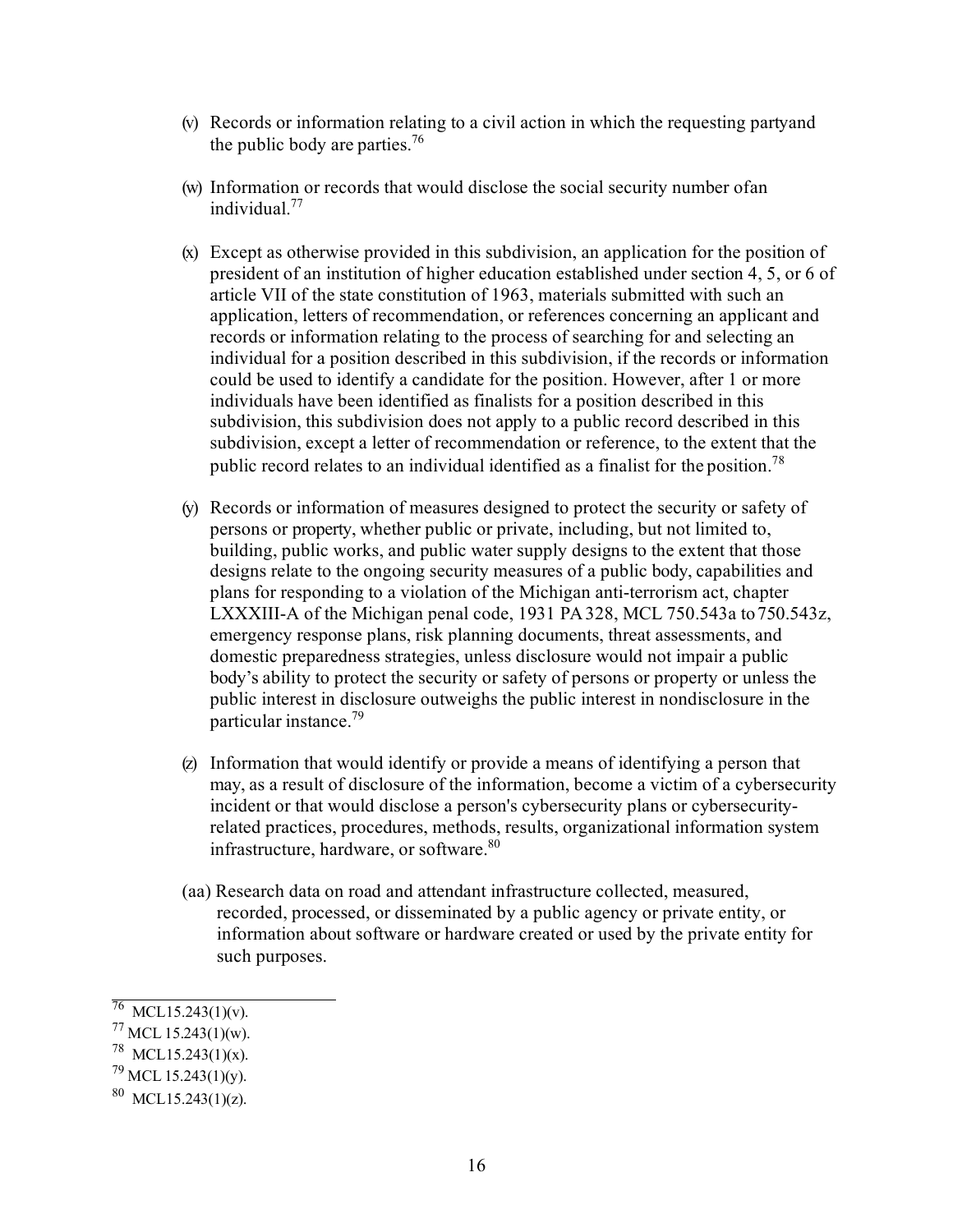(2) A public body shall exempt from disclosure information that, if released, would prevent the public body from complying with 20 USC 1232g, commonly referred to as the family educational rights and privacy act of 1974. A public body that is a local or intermediate school district or a public school academy shall exempt from disclosure directory information, as defined by 20 USC 1232g, commonly referred to as the family educational rights and privacy act of 1974, requested for the purpose of surveys, marketing, or solicitation, unless that public body determines that the use is consistent with the educational mission of the public body and beneficial to the affected students.<sup>81</sup>

**Are personnel records exempt from disclosure under the FOIA?** - Personnel records possessed by public bodies that are subject to the act generally are not exempt from disclosure unless the information falls within one of the FOIA exemptions.<sup>82</sup> However, personnel records of employees of the Department of Corrections, employees of the center for forensics psychiatry, and employees of a psychiatric hospital that houses prisoners are exempt from disclosure under FOIA.<sup>83</sup> Personnel records of law enforcement agencies are exempt under the FOIA, unless the public interest in disclosure outweighs the public interest in nondisclosure. [84](#page-16-4)

**Are student records exempt from disclosure under the FOIA?** - Student records possessed by public bodies that are subject to the act are exempt from disclosure if the release of the record would prevent compliance with the Family Educational Rights and Privacy Act of 1974, 20 USC 1232g[.85 D](#page-16-4)irectory information, defined as: "the student's name, address, telephone listing, date and place of birth, major field of study, participation in officially recognized activities and sports, weight and height of members of athletic teams, dates of attendance, degrees and awards received, and the most recent previous educational agency or institution attended by the student,"<sup>86</sup> may be released unless the Public Body is informed in writing by the student or the student's parent not to release the information without prior consent.<sup>87</sup>

#### <span id="page-16-0"></span>**FEES FOR PUBLIC RECORDS**

**May a Public Body charge a fee for Public Records?** - A Public Body may charge a fee for a Public Record search, the necessary copying of a Public Record for inspection, or for providing a copy of a Public Record, and actual mailing, duplication, and labor costs.<sup>88</sup> The fee may be waived or reduced if the Public Body determines it is in the interest of the public because searching for or furnishing copies of the Public Record can be considered as primarily

<span id="page-16-1"></span> $81$  MCL 15.243(2).

<span id="page-16-3"></span><span id="page-16-2"></span><sup>82</sup>*Bradley v Saranac Community Schools Board of Education, Lansing Ass*'*n of School Admr*'*s v Lansing School District,* 455 Mich 285; 565 NW2d 650 (1997).

<span id="page-16-4"></span><sup>83</sup> MCL 791.230a; *Clerical-Technical Union of MSU v MSU Board of Trustees,* 190 Mich App 300; 475 NW2d 373 (1991); *Michigan Federation of Teachers and School Related Personnel, AFT, AFL-CIO v University of Michigan*, 481 Mich 657; 753 NW2d 28 (2008).

<sup>84</sup> MCL 15.243(1)(s)(*ix*).

<sup>85</sup> MCL 15.243(2).

<span id="page-16-5"></span> $86$  20 USC1232g(a)(5)(A).

 $87$  20 USC 1232g(a)(5)(B).

<span id="page-16-6"></span><sup>88</sup> MCL 15.234.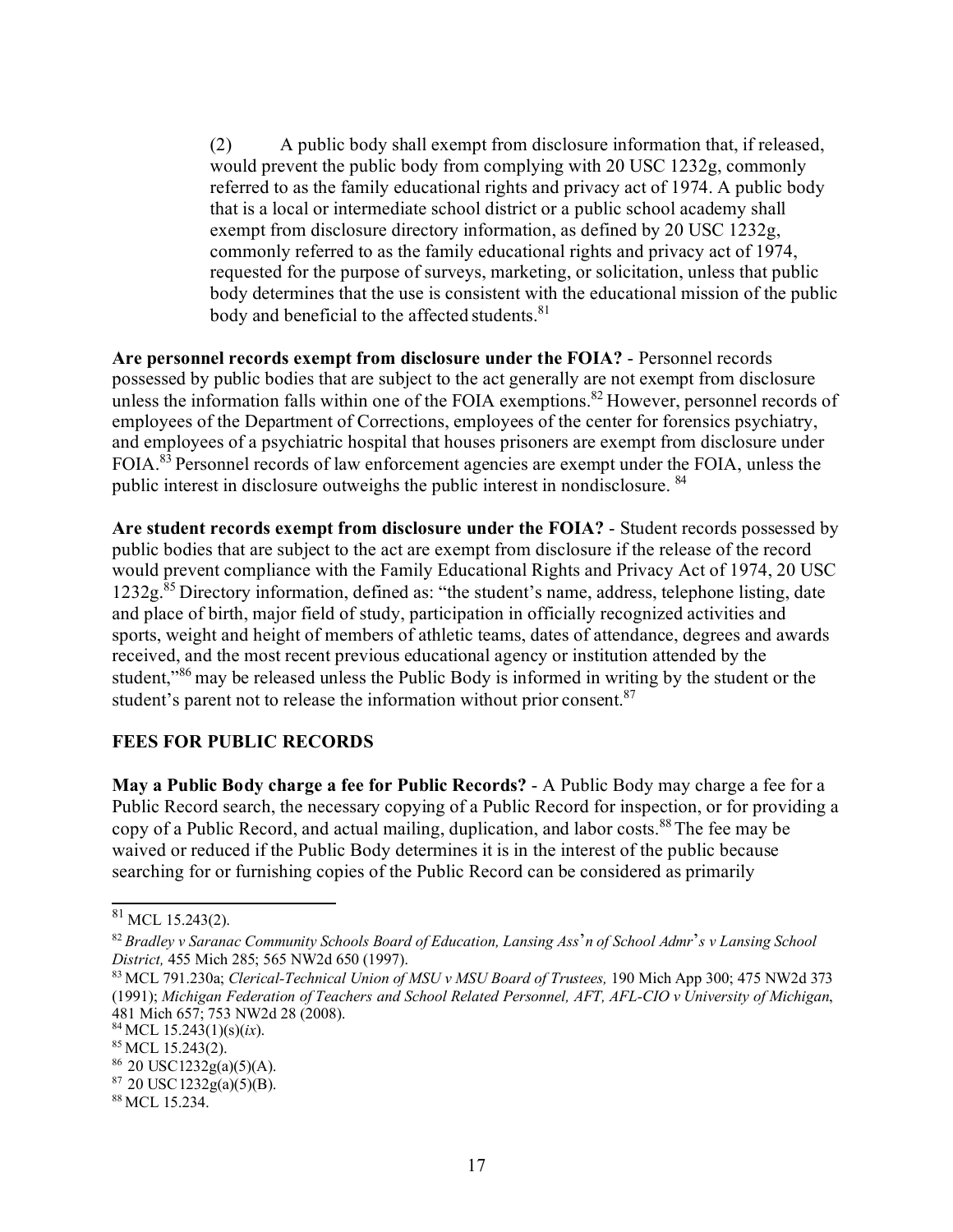benefitting the general public. If the fee is more than \$50.00, the Public Body may collect a deposit of not more than 50% of the total amount prior to processing the request.<sup>89</sup>

**Are there any limitations on the charging of fees?** - In calculating the cost of labor incurred in duplication and mailing and the cost of examination, review, separation, and deletion, a Public Body may not charge more than the hourly wage of the lowest paid Public Body employee capable of performing the tasks necessary to comply with the request.<sup>90</sup> A fee shall not be charged for the cost of search, examination, review, and the deletion and separation of exempt from nonexempt information, however, unless the failure to charge a fee in the particular instance would result in an unreasonably high cost to the Public Body because of the nature of the request.<sup>91</sup> A public search shall be made and a copy of a Public Record shall be furnished without charge for the first \$20.00 of the fee 1) for an individual who submits an affidavit stating that the individual is receiving public assistance or, if not receiving public assistance, providing facts showing an inability to pay because of indigency, and 2) as to certain nonprofit entities.<sup>[92](#page-17-5)</sup>

#### <span id="page-17-0"></span>**DENIAL OF A FOIA REQUEST**

**What is required of a Public Body when it denies a FOIA request?** - If a request for a Public Record is denied in full or in part, the Public Body must issue a written notice to the requester not more than five business days after the Public Body receives the request or within 15 business days if the statutorily-permitted 10-business day extension is taken.<sup>93</sup> A written notice denying a request for a Public Record in whole or in part is a Public Body's final disclosure determination.

**What must the Public Body's written notice contain?** - The written notice must contain an explanation of the basis for the exemption or, if applicable, a certification that the Public Record being requested does not exist within the Public Body under the name given by the requester or by another name reasonably known to the Public Body. The notice must provide a description of the Public Record that is being withheld or the information on the Public Record that is redacted, if a redaction is made. The notice must also contain a full explanation of the requesting person's right to appeal the denial to the head of the Public Body or seek judicial review.<sup>94</sup> Notification of the right to judicial review must include notification of the right to receive attorney fees and collect damages if the requester prevails.<sup>95</sup>

#### <span id="page-17-1"></span>**REMEDIES**

**What can a requester do if the requester does not agree with the Public Body's denial?** - If a Public Body makes a final determination to deny all or a portion of a request, the requester may either submit a written appeal to the head of the Public Body that specifically states the word "appeal" and identifies the reason or reasons the denial should be reversed or, within 180 days

<span id="page-17-2"></span> $89$  MCL 15.234(8).

<span id="page-17-3"></span> $90$  MCL 15.234(1)(a).

<span id="page-17-4"></span> $91$  MCL 15.234(3).

<span id="page-17-5"></span> $92$  MCL 15.234(2)(a) and (b).

<span id="page-17-7"></span><span id="page-17-6"></span><sup>93</sup> MCL 15.235(2); *Key v Township of Paw Paw,* 254 Mich App 508; 657 NW2d 546 (2002).

<sup>94</sup> MCL 15.235(4)(d)(*ii*).

 $95$  MCL 15.235(4)(e).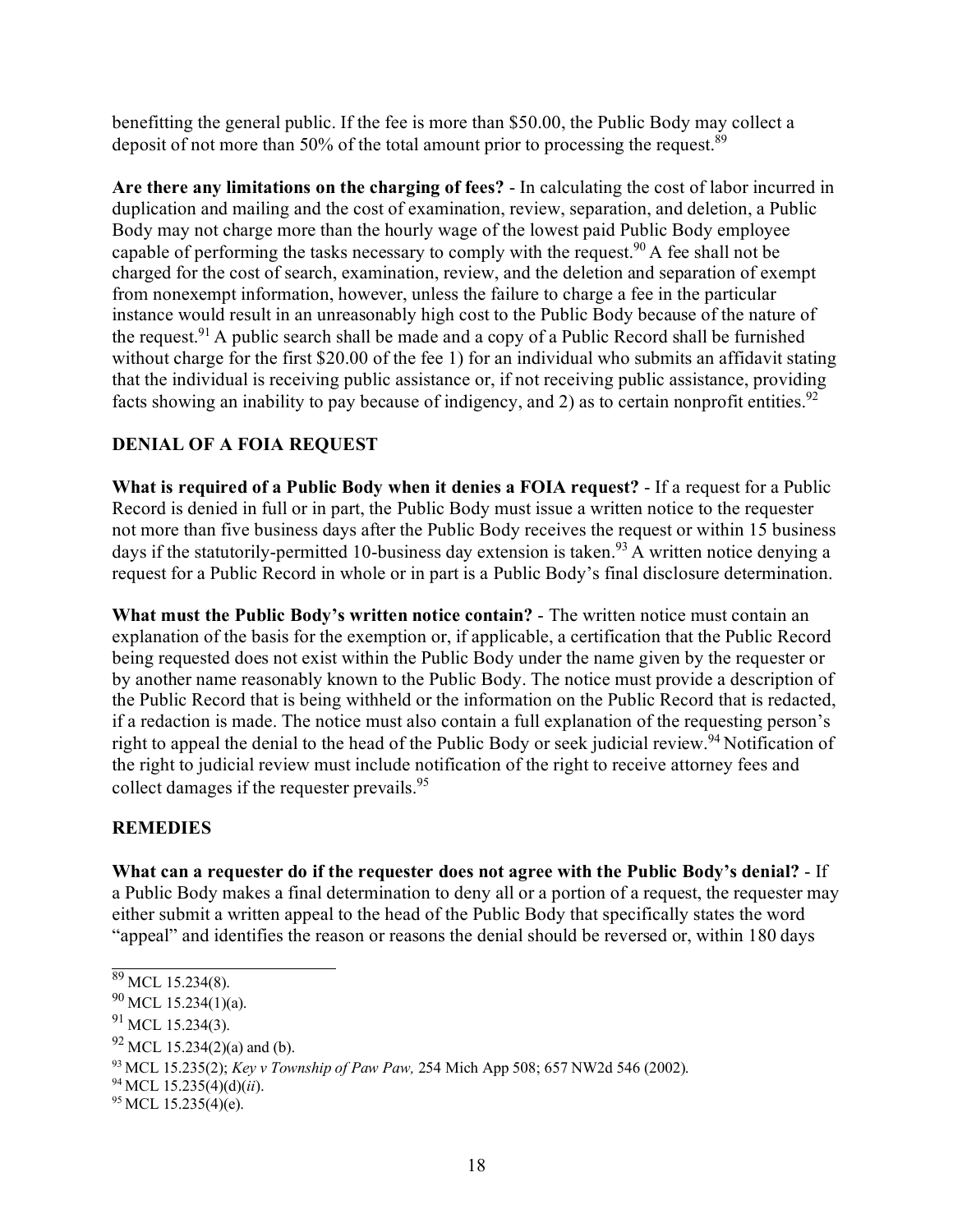after the Public Body's final determination to deny the request, commence an action in the appropriate court to compel the Public Body's disclosure of the Public Records.<sup>96</sup>

**If the denial is appealed to the head of the Public Body, what must the head of the Public Body do?** - If appealed to the head of the Public Body, the head of the Public Body must do one of the following within 10 business days after receiving the written appeal or within 20 business days if the statutorily-permitted 10-business day extension applies:

(a) Reverse the denial.

(b) Issue a written notice to the requester upholding the denial.

(c) Reverse the denial in part and issue a written notice to the requester upholdingthe denial in part.

(d) Issue a written notice extending for not more than 10 business days the period to respond. This extension can only be taken because of unusual circumstances<sup>97</sup> and only once for a particular written appeal.<sup>98</sup>

If a board or commission is the head of a Public Body, it is not considered to have received a written appeal until its first regularly scheduled meeting following submission of the written appeal[.99](#page-18-2)

If the head of the Public Body fails to respond to a written appeal, or if the head of the Public Body upholds all or a portion of the denial, the requester may seek judicial review of the nondisclosure by commencing an action in the appropriate court within 180 days after the final decision denying the request.<sup>100</sup>

If an action is commenced in circuit court against a local or county Public Body, either as an alternative to appealing to the head of the Public Body or for review of the Public Body's final determination to deny the request, the action may be brought in the circuit court in the county where the requester resides, the county where the requester has his or her principal place of business, the county where the Public Record is located, or a county where the Public Body has an office[.101 I](#page-18-4)f the action is against a department or agency of the State of Michigan, the action must be filed in the Court of Claims. [102](#page-18-4)

**What can a requester do if the requester disputes the charging of a fee?** - If a Public Body requires a fee that exceeds the amount permitted under its publicly available procedures and guidelines or section 4 of the FOIA, the requesting person may do the following:

(a) If the public body provides for fee appeals to the head of the public body in its publicly available procedures and guidelines, submit to the head of the public bodya

<span id="page-18-3"></span> $100$  MCL 15.240(3).

<span id="page-18-1"></span><span id="page-18-0"></span> $\frac{96}{96}$  MCL 15.240(1)(a) and (b).

<span id="page-18-2"></span> $97$  MCL 15.232(g).

<sup>98</sup> MCL 15.240(2).

 $99$  MCL 15.240(3).

<span id="page-18-4"></span> $101$  MCL 15.240(4).

 $102$  MCL 15.240(1)(b).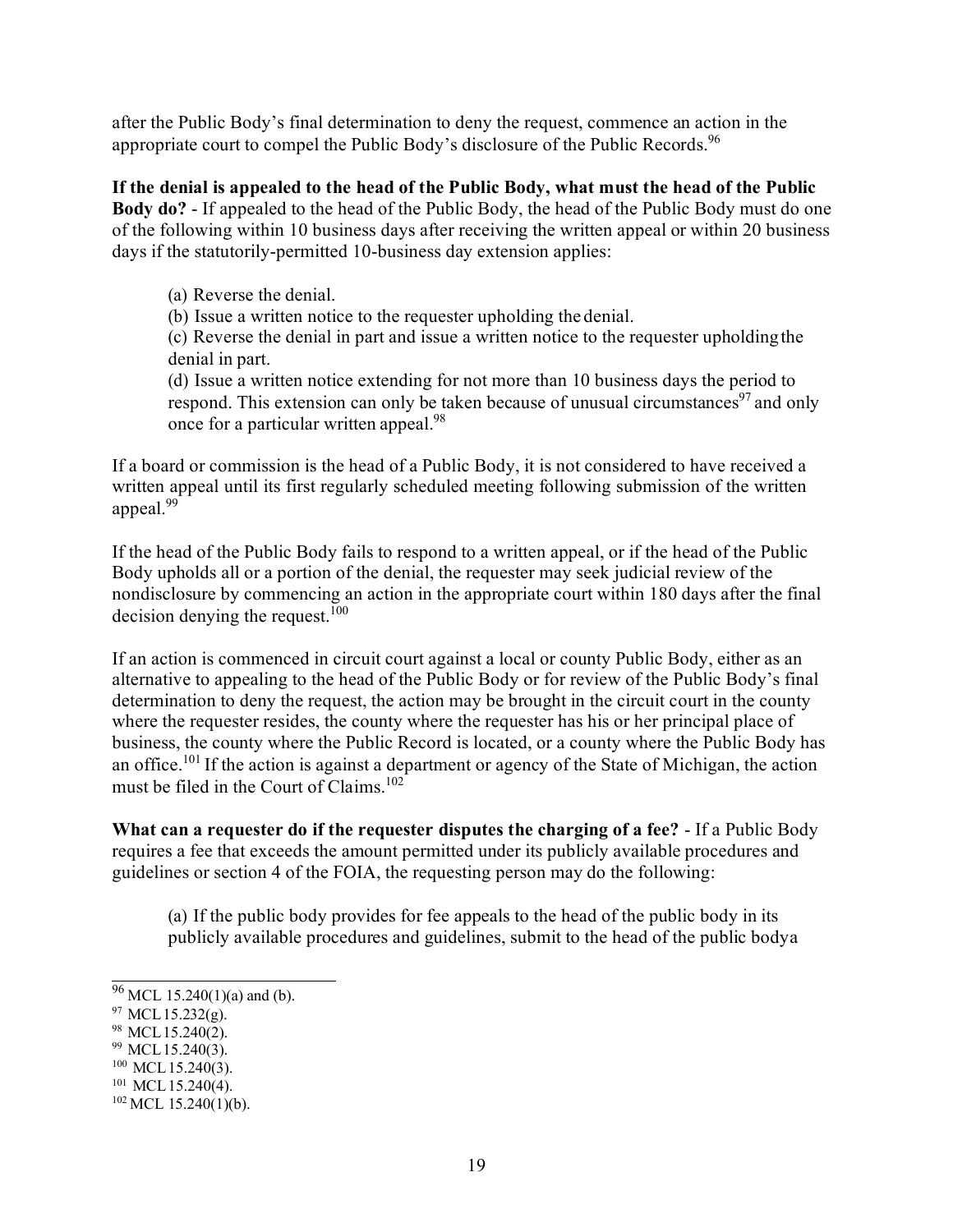written appeal for a fee reduction that specifically states the word "appeal" and identifies how the required fee exceeds the amount permitted under the public body's available procedures and guidelines or section 4 of the FOIA.

(b) Within 45 days after receiving the notice of the required fee or a determination of an appeal to the head of a public body, commence a civil action in the circuit court, or if the decision of a state public body is at issue, in the court of claims, for a fee reduction. An action, however, cannot be filed unless the public body does not provide for fee appeals; the head of the public body failed to respond to the written appeal; or the head of the public body issued a determination to a written appeal upholding the fee.<sup>103</sup>

**If the fee is appealed to the head of the Public Body, what must the head of the Public Body do?** - Within 10 business days after receiving a written fee appeal, or no more than a total of 20 business days if the extension is taken as permitted under the act, the head of the Public Body must do one of the following:

(a) Waive the fee.

(b) Reduce the fee and issue a written determination indicating the specific basis under section 4 of the FOIA that supports the remaining fee amount and affirming that the statements in the determination are accurate and the reduced fee complies with the Public Body's publicly available procedures and guidelines and section 4 of the FOIA.

(c) Uphold the fee and issue a written determination indicating the specific basis under section 4 of the FOIA that supports the required fee amount and affirming that the statements in the determination are accurate and the fee complies with the Public Body's publicly available procedures and guidelines and section 4 of the FOIA.<sup>104</sup>

If a board or commission is the head of a Public Body, it is not considered to have received a written appeal until its first regularly scheduled meeting following submission of the written appeal. $10\overline{5}$ 

Venue for an action against a local public body is proper in the circuit court for the county in which the public record or an office of the public body is located.<sup>[106](#page-19-2)</sup>

**What are the penalties for a violation of the FOIA? -** *As to the FOIA's disclosure provisions*, if the requester fully prevails in an action in court, the court must award reasonable attorneys' fees, costs, and disbursements; if the requester partially prevails, the court may award all, some, or none of these.<sup>107</sup> If the court finds that the Public Body has arbitrarily and capriciously violated the FOIA by refusal or delay in disclosing or providing copies of a Public Record, it may, in addition to any actual or compensatory damages, award punitive damages of \$1,000.00

<span id="page-19-0"></span> $103$  MCL 15.240a(1).

<span id="page-19-1"></span><sup>&</sup>lt;sup>104</sup> MCL 15.240a(2).

<sup>&</sup>lt;sup>105</sup> MCL 15.240a(3).

<span id="page-19-3"></span><span id="page-19-2"></span> $106$  MCL 15.240a(4).

 $107$  MCL 15.240(6).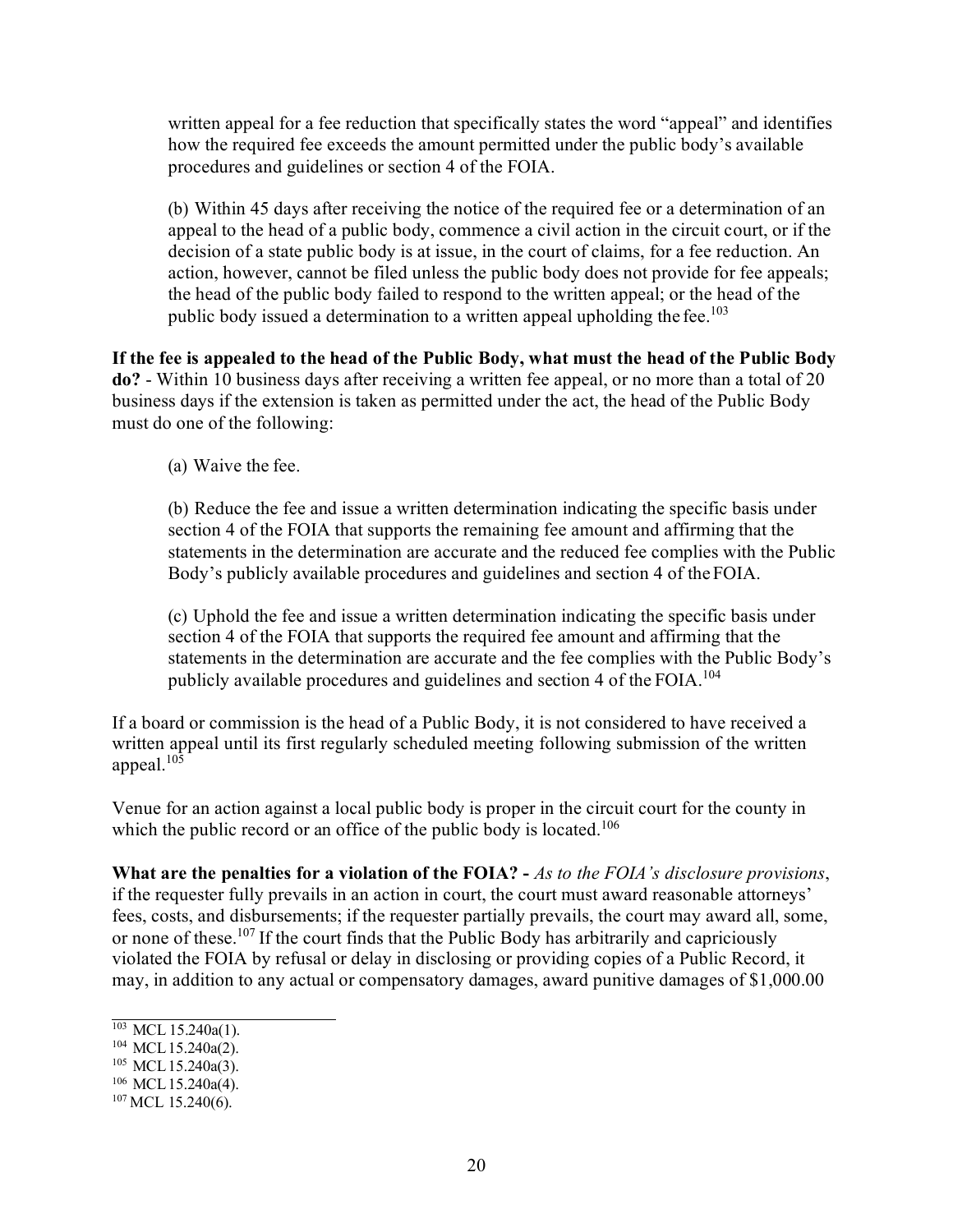to the person seeking the right to inspect or receive a copy of a Public Record.<sup>108</sup> If the court determines that a public body willfully and intentionally failed to comply with the FOIA or otherwise acted in bad faith, the court shall order the Public Body to pay, in addition to any other award or sanction, a civil fine of not less than \$2,500.00 or more than \$7,500.00 for each occurrence[.109](#page-20-1)

*As to the FOIA's fee provisions*, if the court determines that the Public Body required a fee that exceeds the amount permitted under the Public Body's publicly available procedures and guidelines or section 4 of the FOIA, the court shall reduce the fee to a permissible amount.<sup>110</sup> If the requesting person prevails by receiving a reduction of 50% or more of the total fee, the court may, in its discretion, award all or an appropriate portion of reasonable attorneys' fees, costs,and disbursements.<sup>111</sup> If the court determines that the public body has arbitrarily and capriciously violated the act by charging an excessive fee, the court shall order the public body to pay a civil fine of \$500.00. The court may also award, in addition to any actual or compensatory damages, punitive damages in the amount of \$500.00 to the person seeking the fee reduction.<sup>112</sup> Ff the court determines that a public body willfully and intentionally failed to comply with the FOIA or otherwise acted in bad faith, the court shall order the Public Body to pay, in addition to any other award or sanction, a civil fine of not less than \$2,500.00 or more than \$7,500.00 for each occurrence[.113](#page-20-4)

<span id="page-20-2"></span><span id="page-20-1"></span><span id="page-20-0"></span><sup>108</sup> MCL 15.240(7); *Thomas v City of New Baltimore,* 254 Mich App 196; 657 NW2d 530 (2002); *Local 312 of the AFSCME, AFL-CIO v City of Detroit,* 207 Mich App 472; 525 NW2d 487 (1994); *Bredemeier v Kentwood Board of Education*, 95 Mich App 767; 291 NW2d 199 (1980). 109 MCL 15.240b.

<span id="page-20-3"></span>

 $110$  MCL15.240a(4).

 $111$  MCL 15.240a(6).

<span id="page-20-4"></span><sup>112</sup> MCL15.240a(7).

<sup>113</sup> MCL 15.240b.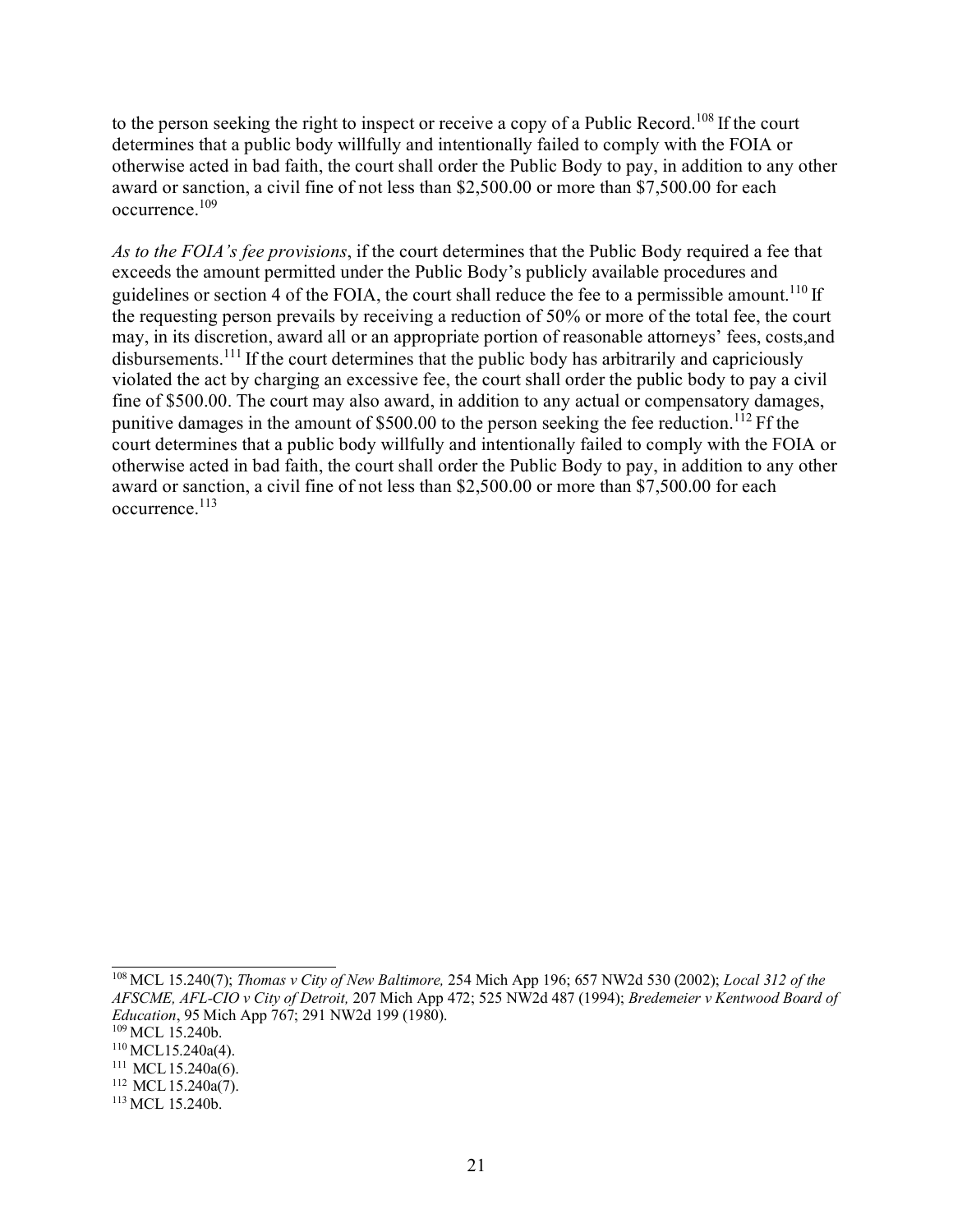# **Attorney General Opinions**

<span id="page-21-0"></span>**There are numerous Opinions of the Attorney General (OAG) that explain various applications of the FOIA. While these opinions are binding on state agencies, they are not binding on the courts or on local units of government. [Attorney General opinions](http://www.michigan.gov/agopinions) can be accessed at: mi.gov/agopinions. Below, in chronological order, is a list of opinions. Note: this is not an exhaustive list and that some of the opinions may have been affected by statutory changes or subsequent case law.**

1. Unless exempt from disclosure by law, records of the Brown-McNeeley insurance fundare public records. OAG, 1977–1978, No 5156, p 66 (March 24, 1977).

2. The FOIA's definition of public body includes single member bodies. OAG, 1977–1978,No 5183-A, p 97 (April 18, 1977).

3. Records subject to the confidentiality provisions of the Child Protection Law, MCL 722.621*et seq*; are exempt from disclosure under sections 13(1)(a) and 13(1)(d) of the FOIA. OAG, 1977– 1978, No 5297, p 430 (April 28, 1978).

4. The office of county sheriff is subject to the provisions of the FOIA. OAG, 1977–1978,No 5419, p 758 (December 29, 1978).

5. Certain records protected from disclosure by the Social Welfare Act, are exempt from disclosure under section 13(1)(d) of the FOIA, which exempts records that are exemptfrom disclosure by statute. OAG, 1979–1980, No 5436, p 31 (February 1,1979).

6. The Insurance Commissioner is required to charge a rate for making copies of publicrecords requested in accordance with the FOIA. OAG, 1979–1980, No 5465, p 104 (March 26,1979).

7. The following responses, among others not included here, to specific inquiries are foundin OAG, 1979–1980, No 5500 (July 23, 1979):

a. A summary of the FOIA. p 255.

b. A government agency does not fall within the meaning of "person" for purposesof obtaining information under the FOIA. p 261

c. The Civil Service Commission is subject to the provisions of the Freedom of Information Act. p 261.

d. Since the President's Council of State Colleges and Universities is wholly funded by state universities and colleges, it is a public body as defined by the FOIA. p 262.

e. A board of trustees of a county hospital may refuse to make available records of its proceedings or reports received and records compiled that would constitute a clearly unwarranted invasion of an individual's privacy under section  $13(1)(a)$  [of the FOIA]; involve disclosure that would violate physician-patient or psychologist-patient privilege under section  $13(1)(i)$  [now section  $13(1)(h)$ ]; or involve disclosure of medical, counseling or psychological facts or evaluations concerning a named individual under section  $13(1)(m)$  [now section  $13(l)(l)$ ]. p 263.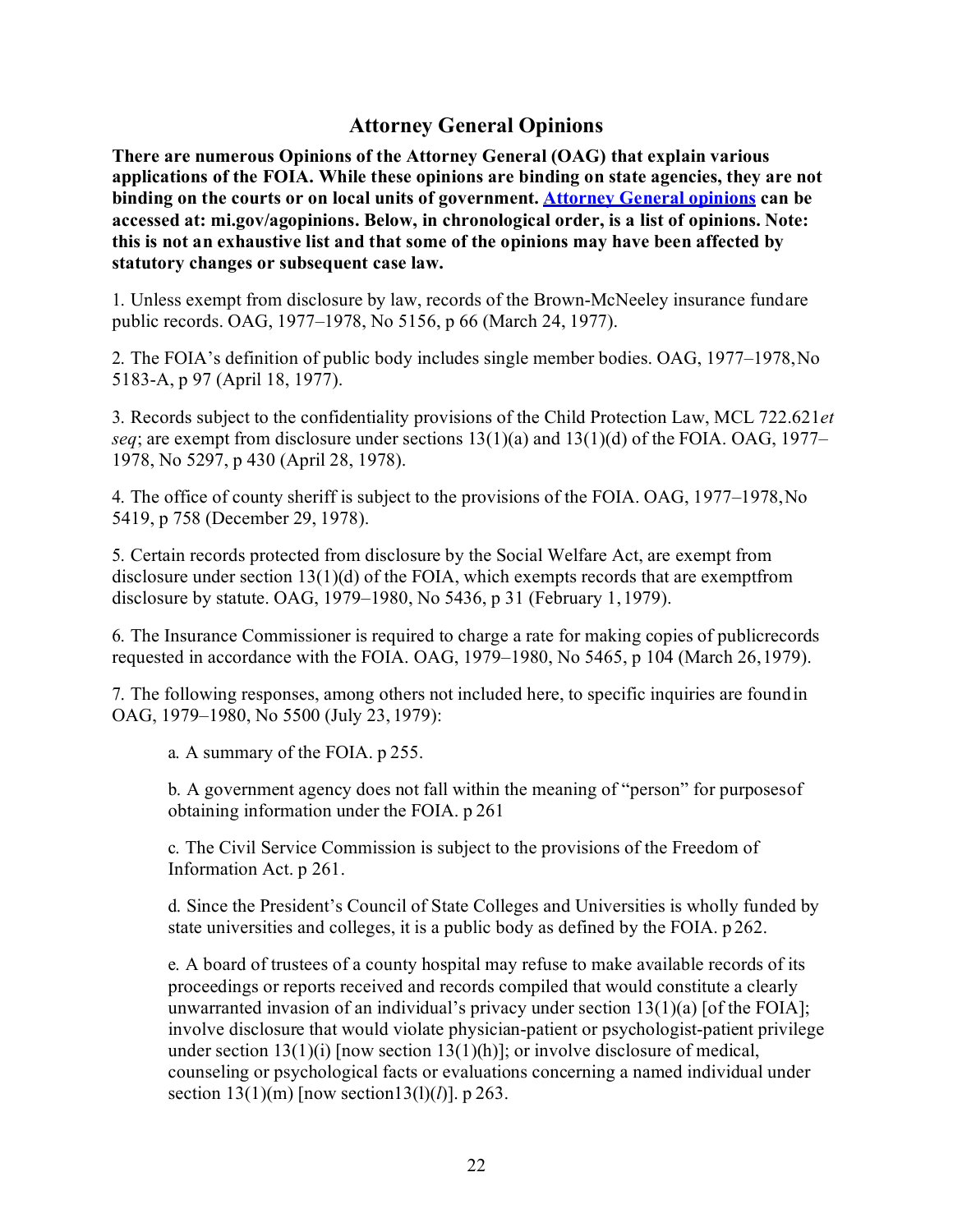e. Transcripts of depositions taken in the course of an administrative hearing are subject to disclosure to a person who was not a party to the proceeding, as there is no specific exemption in section 13(1) or any other statute that exempts a deposition or a document referring to the deposition from disclosure. These documents may, however, contain statements that are exempt from disclosure and therefore, pursuant to section 14, where a person who is not a party to the proceeding requests a copy, it will be necessary to separate the exempt material and make only the nonexempt records available. p263.

f. Stenographer's notes or the tape recordings or dictaphone records of a municipal meeting used to prepare minutes are public records under the Act and must bemade available to the public. p 264.

g. Computer software developed by and in the possession of a public body is not a public record. p 264.

h. Although a state university must release a report of the performance of its official functions in its files, regardless of who prepared it, if a report prepared by an outside agency is retained only by the private agency, it is not subject to public disclosure. p.265.

i. Copyrighted materials are not subject to the Act. p 266. [But see *Blue Cross/Blue Shield v Insurance Bureau*, 104 Mich App 113 (1981).]

j. A request for data that refers only to an extensive period of time and contains no other reference by which the public record may be found does not comply with therequirement of section 3 that the request describe the public record sufficiently to enable the public body to find it. p 268.

k. If a public body maintains a file of the names of employees that it has fired or suspended over a certain designated period of time, it must disclose the list if requested.p 268.

l. A public body may charge a fee for providing a copy of a public record. p268.

m. The five-business day response provision begins the day after the public body has received the request sufficiently describing the public record. If the request does not contain sufficient information describing the public record, it may be denied for that reason. Subsequently, if additional information is provided that sufficiently describesthe public record, the period within which the response must be made dates from the time that the additional information is received. p 269.

n. A school board may meet in closed session pursuant to the Open Meetings Act to consider matters that are exempt from disclosure under the FOIA. p 270.

o. The names and addresses of students may be released unless the parent of the student or the student has informed the institution in writing that such information should not be released. p 281.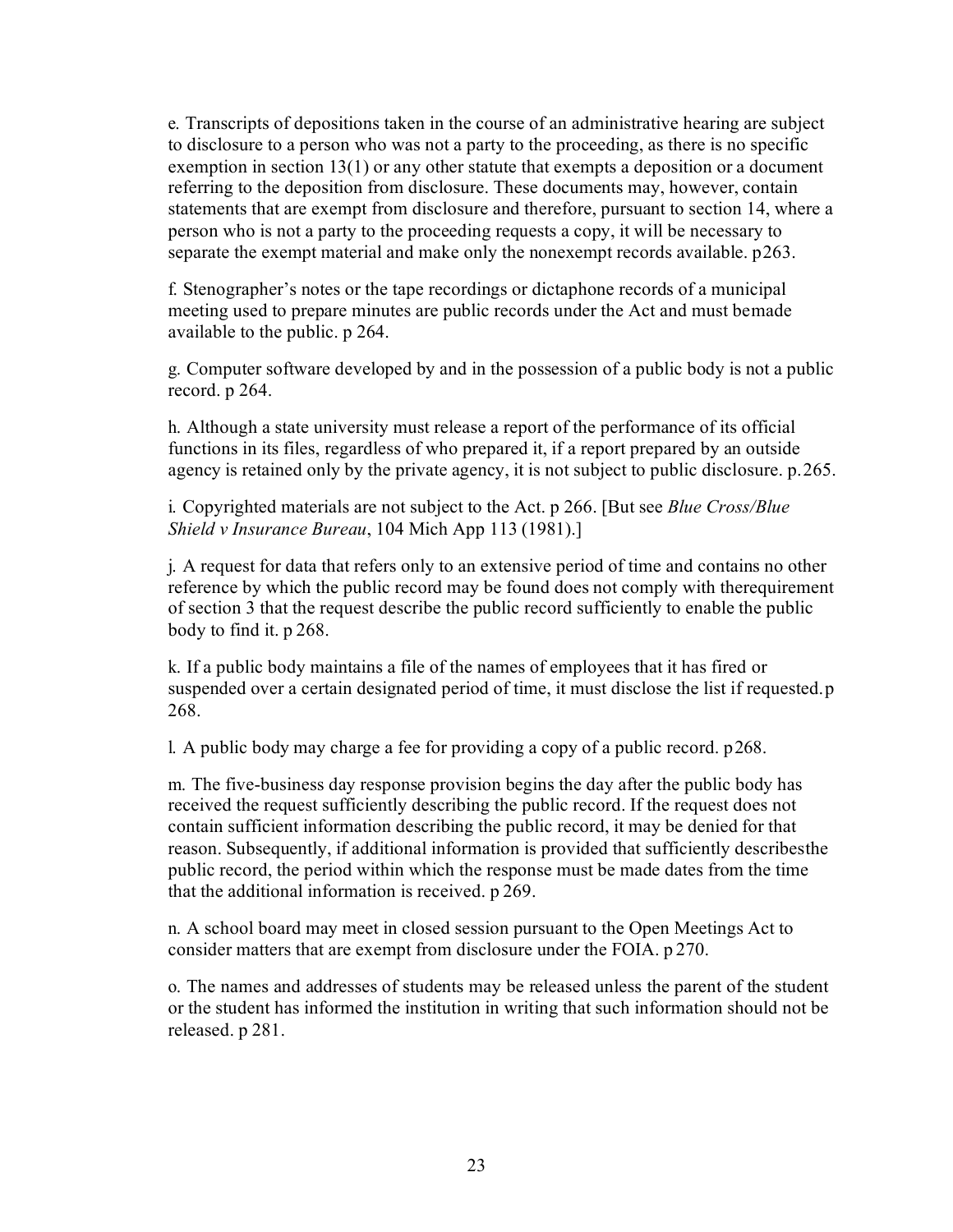p. A law enforcement agency may refuse to release the name of a person who has been arrested but not charged, in a complaint or information, with the commission of acrime. p 282.

q. Since motor vehicle registration lists have not been declared to be confidential, they are required to be open to public inspection. p 300.

8. File photographs routinely taken of criminal suspects by law enforcement agencies are public records as defined by the FOIA. To the extent that the release of a person's photograph is a clearly unwarranted invasion of personal privacy, a public body may refuse to permit a personto inspect or make copies of the photograph. OAG, 1979-1980, No 5593, p 468 (November 14, 1979).

9. The exemption contained in section  $13(1)(n)$  [now section  $13(1)(m)$ ] of the FOIA for communications and notes within a public body or between public bodies of an advisorynature does not constitute an exemption for purposes of the Open Meetings Act in view of a specific statutory provision that states that this exemption does not constitute an exemption for the purposes of section 8(h) of the Open Meetings Act. OAG, 1979-1980, No 5608, p 496 (December 17, 1979).

10. The meetings of a board of education expelling a student from school must list a student's name. Unedited minutes must be furnished to the public on request in accordance with law. OAG, 1979-1980, No 5632, p 563 (January 24, 1980).

11. The confidentiality mandated by the Banking Code of 1969 is not limited to facts and information furnished by state-chartered banks but applies to all facts and informationreceived by the Financial Institutions Bureau. Such facts and information are not subject to disclosure pursuant to the FOIA. OAG, 1979-1980, No 5725, p 842 (June 23, 1980).

12. Rules promulgated by the State Ethics Board require that records and files concerning dismissed complaints or terminated investigations be suppressed or expunged. This rule is consistent with the FOIA's privacy exemption since records would be suppressed only if a determination was made that a violation was unfounded. OAG, 1979-1980, No 5760, p 935 (August 26, 1980).

13. Since the Law Enforcement Information Network Policy Council does not receive and maintain records in the LIEN system, it does not possess copies of records and as a result hasno material to furnish persons seeking such records under the FOIA. OAG, 1979-1980, No 5797, p 1038 (October 14, 1980).

14. A public body is not required to disclose both the questions and answers of a sheriff's promotional test unless the public body finds it in the public interest to disclose both the test questions and answers. OAG, 1979-1980, No 5832, p 1125 (December 18, 1980).

15. Employment records disclosing salary history and employment dates are subject todisclosure under the FOIA. OAG, 1981-1982, No 6019, p 507 (December 29, 1981).

16. Copies of receipts maintained by a register of deeds for amounts paid as real estate transfer taxes fall within the mandatory exemption from disclosure established by 1966 PA 134,section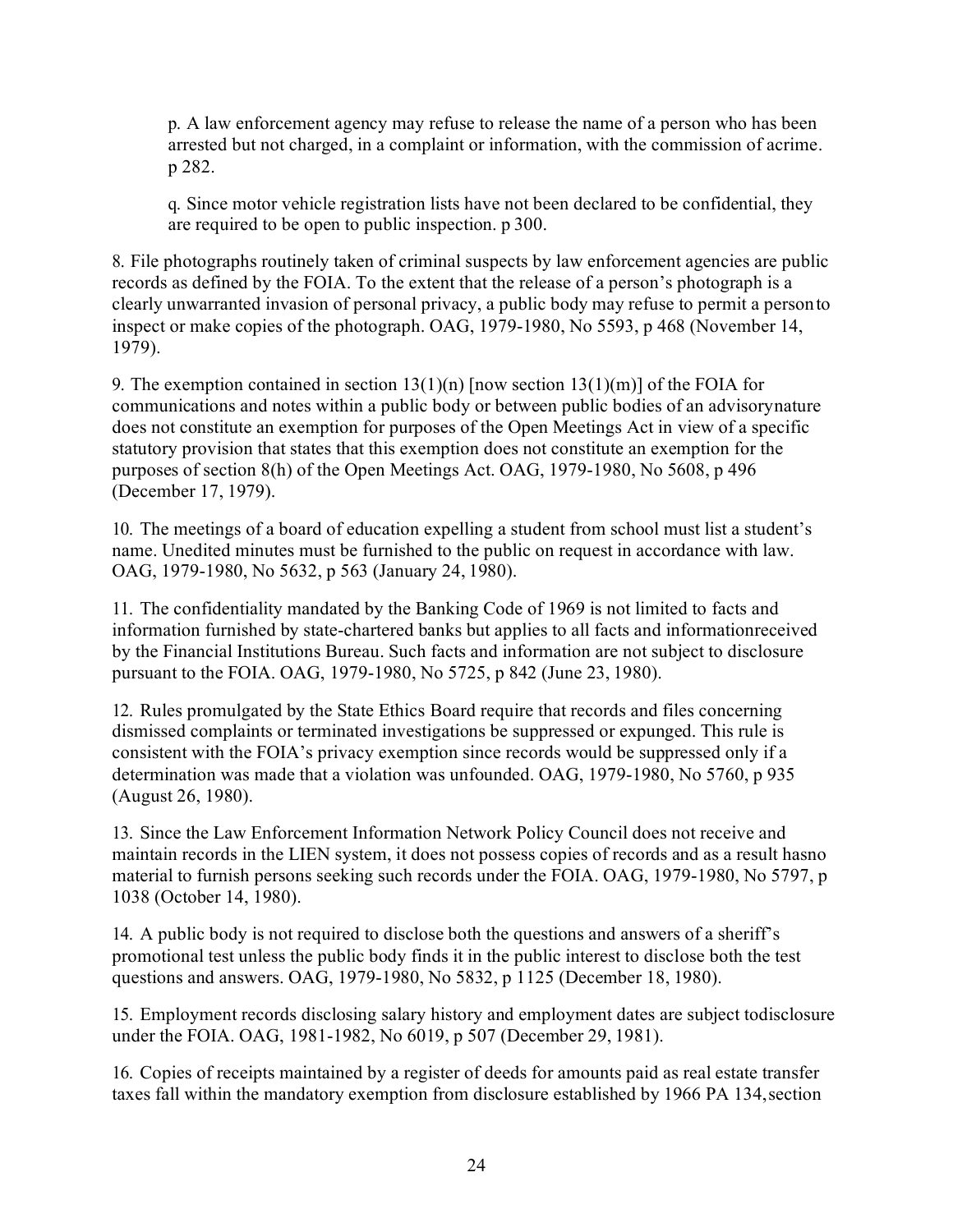11b, and are exempt from disclosure under the FOIA. OAG, 1981-1982, No 6023, p 518 (January 8, 1982).

17. A township is not required to enact its own Freedom of Information Act in order to comply with the state FOIA. OAG, 1981-1982, No 6042, p 584 (February 25, 1982).

18. A school district must furnish the records of a student upon request of another school district in which the student is enrolled as incidental to the operation of free public elementary and secondary schools required by the Michigan Constitution 1963, art 8, § 2, and is precluded from withholding the records because the student or his or her parents is indebted to the schooldistrict possessing the records for fees or other charges. OAG, 1981-1982, No 6064, p 641 (April 30, 1982).

19. Records of a public body showing the number of days a public employee is absent fromwork are not exempt from disclosure under the FOIA. OAG, 1981-1982, No 6087, p 698 (July 28, 1982).

20. The FOIA does not require a sheriff to furnish jail booking records to a private securityfirm if the sheriff determines disclosure would constitute a clearly unwarranted invasion of privacy. OAG, 1985-1986, No 6389, p 374 (September 24, 1986).

21. State legislators are exempt from the FOIA. OAG, 1985-1986, No 6390, p 375(September 26, 1986).

22. Surveys, comments, and other information received by the Qualifications Advisory Committee in its performance evaluation of worker's compensation magistrates areconfidential by statute and, therefore, are exempt from disclosure under the FOIA. OAG, 1987-1988, No 6504, p 295 (March 4, 1988).

23. The FOIA does not apply to a private nonprofit corporation. OAG, 1989-1990, No 6563,p 27 (January 26, 1989).

24. While the personal files of the Auditor General are exempt from disclosure, the generalfiles, records, and final audit reports prepared by the Auditor General's staff are subject to FOIA and must be disclosed, except where a portion is specifically exempted by statute. OAG, 1989-1990, No 6613, p 299 (March 14, 1990).

25. A public officer's or employee's routine performance evaluation is not exempt from disclosure, even when the evaluation is discussed in a closed meeting held pursuant to theOpen Meetings Act. OAG, 1989-1990, No 6668, p 409 (November 28, 1990).

26. The records maintained by the Department of State Police on the STATIS computer system meet the definition of a "public record" set forth in section  $2(c)$  [now section  $2(i)$ ] of the FOIA. Therefore, that Department must search the STATIS computer system when it responds to a FOIA request. It must also allow the examination of, or produce copies of, all documents it finds unless the records sought fall within one or more of the specific exemptions set forth in section 13 of the FOIA. Although participating law enforcement agencies other than the Department of State Police have remote computer terminals that allow them access to the STATIS computer, those records are not writings in the possession of those agencies within the meaning ofthe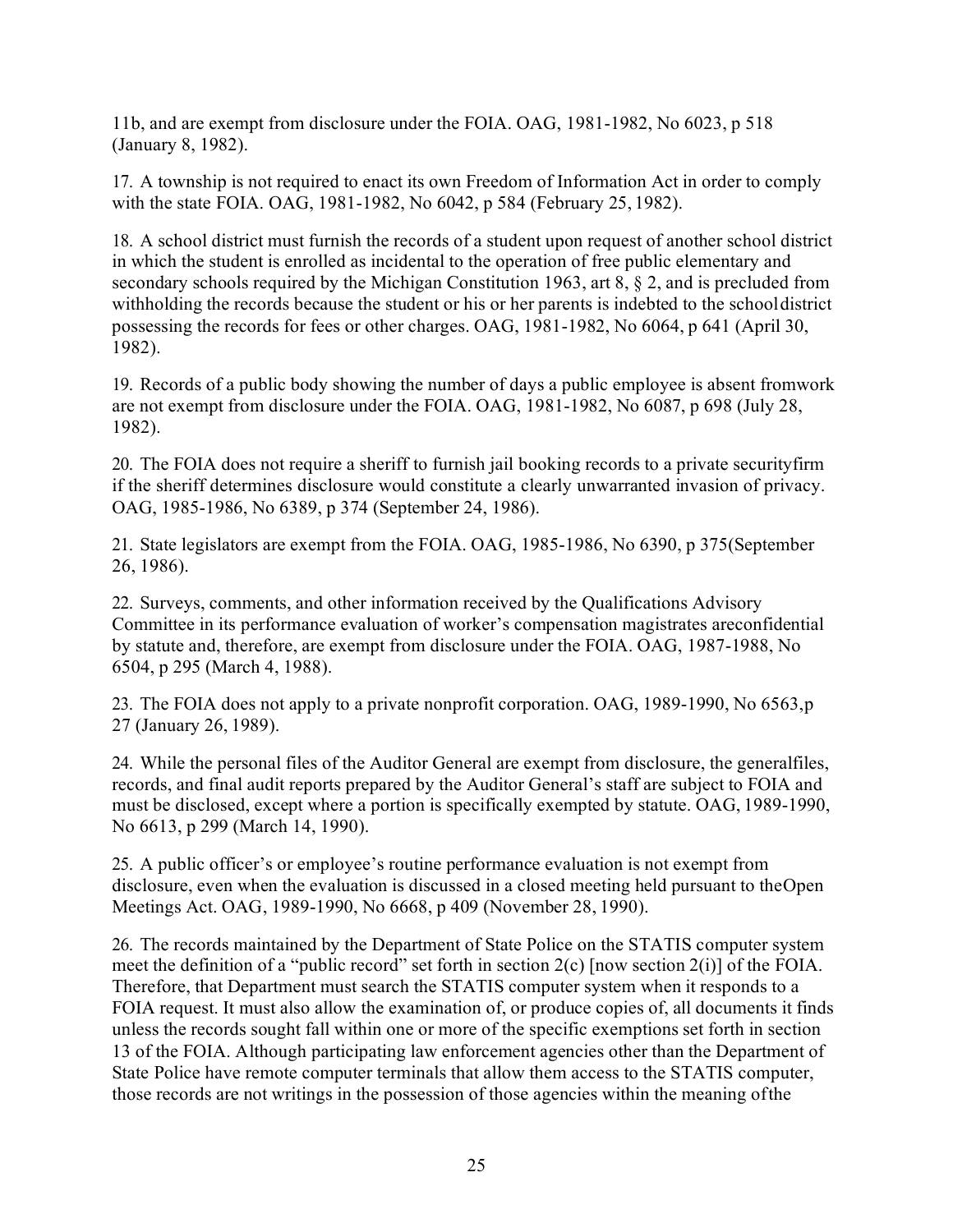FOIA, section 2(c) and (e) [now section 2(i) and (*l*)] unless those records are saved to a computer storage device or printed by the participating agency. Thus, law enforcement agencies other than the Department of State Police are not obligated under the FOIA to search the STATIS system for records except for those records that they contributed to that system. OAG, 1993-1994, No 6820, p 196 (October 11, 1994).

27. Section 4(2) [now section 4(8)] of the FOIA permits a public body to charge a deposit ofnot more than one-half of the projected total fee if that fee exceeds \$50.00. A public body may establish a fee in advance of compiling the records responsive to a request under the FOIA so long as the fee represents the actual cost of responding to the request based on prior experience and it is calculated in accordance with section 4 of the FOIA. OAG, 1995-1996, No 6923, p 224 (October 23, 1996).

28. A private, voluntary unincorporated association of lake property owners is not a public body subject to the FOIA. A corporation formed under the Summer Resort Owners Corporation Act, 1929 PA 137, MCL 455.201 *et seq*, is a public body subject to the provisions of the FOIA.OAG, 1997-1998, No 6942, p 40 (July 3, 1997).

29. The state Insurance Bureau, in response to a request made under the FOIA, 1976 PA 442, must provide copies of copyrighted manuals of rules and rates that are in its possession and are required by law to be filed by insurers with the bureau, without first obtaining the permission of the copyright holder. OAG, 1997-1998, No 6965, p 93 (January 16, 1998).

30. Under the FOIA, the Auditor General may, in the discharge of his duties to audit the state and its departments, access nonexempt public records of local units of government under the FOIA. OAG, 1997-1998, No 6970, p 108 (January 28, 1998).

31. A public body may require that its fees be paid in full prior to actual delivery of the copies. However, a public body may not refuse to process a subsequent FOIA request on the groundthat the requester failed to pay fees charged for a prior FOIA request.

A public body may refuse to process a FOIA request if the requester fails to pay a good faith deposit properly requested by the public body pursuant to section 4(2) [now section 4(8)] of the FOIA.

Although the FOIA does not specify a limitations period within which a public body must commence a lawsuit to collect fees charged for complying with a records request, the 6-year limitations period applicable to contract claims governs such a cause of action. OAG, 1997- 1998, No 6977, p 131 (April 1, 1998).

32. When establishing fees chargeable under the FOIA, a public body may include in the calculation of labor costs, the fringe benefits paid to employees [now limited to no more than 50% of the applicable labor charge amount to cover or partially cover the cost of fringe benefits, MCL 15.234(2)]. OAG 1999-2000, No 7017, p 27 (May 13,1999).

33. An urban redevelopment corporation organized under the Urban Redevelopment Corporations Law is a public body subject to the Open Meetings Act and FOIA. OAG,1999- 2000, No 7066, p 156 (November 7, 2000).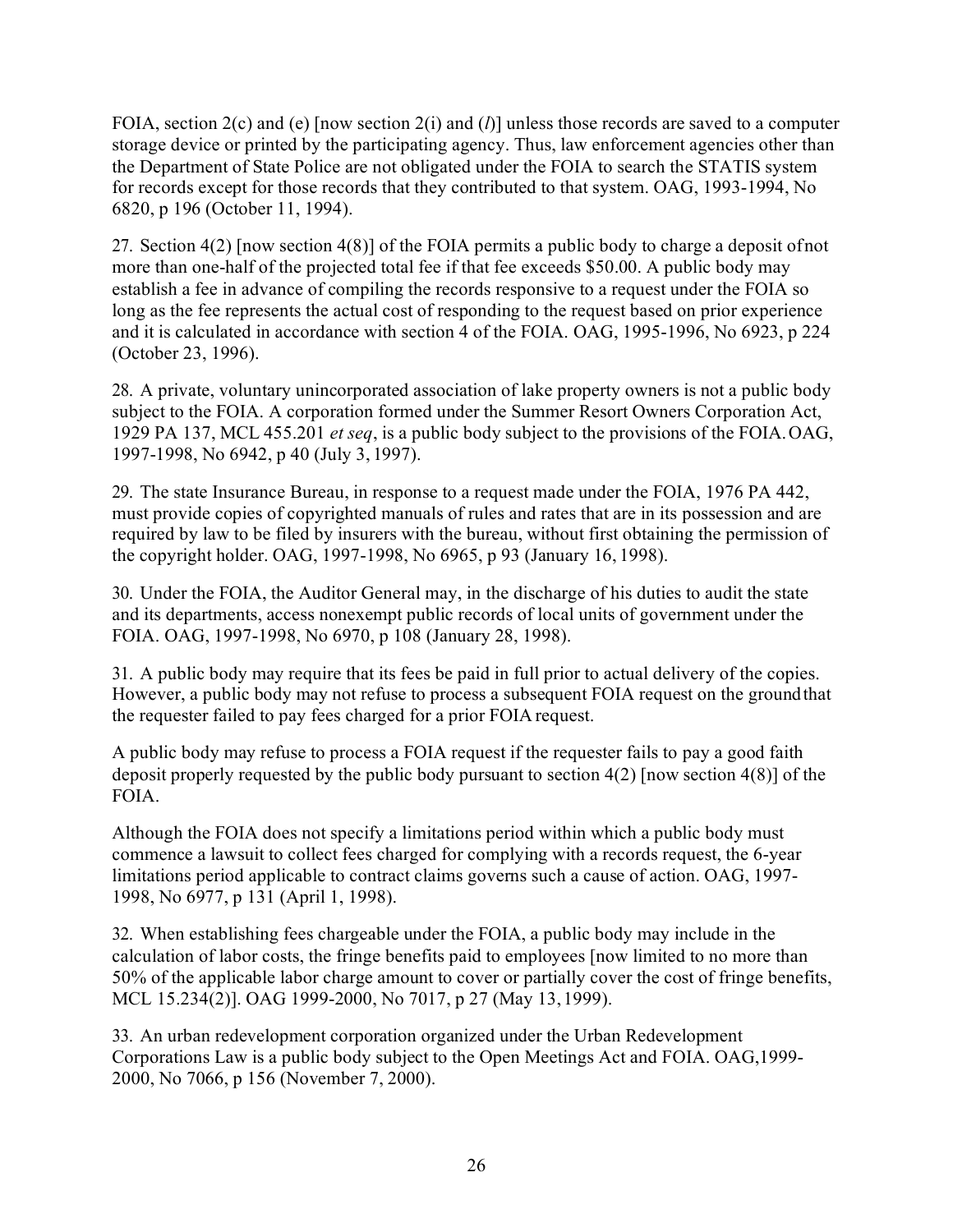34. The FOIA permits a public body to charge a fee for the actual incremental cost of duplicating or publishing a record, including labor directly attributable to those tasks, even when the labor is performed by a public employee during business hours and does not add extra costs to the public body's normal budget.

Under section 4(3) of the FOIA, a public body may not charge a fee for the cost of its search, examination, review, and the deletion and separation of exempt from nonexempt information, unless failure to charge a fee would result in unreasonably high costs to the public body. This fee limitation, however, does not apply to a public body's costs incurred in the necessary copying or publication of a public record for inspection, or for providing a copy of a public record and mailing the copy.

The phrase "unreasonably high costs," as used in section 4(3) of the FOIA, prohibits a public body from charging a fee for the costs of search, examination, review, and deletion and separation of exempt from nonexempt information unless the costs incurred by a public body for those activities in the particular instance would be excessive and beyond the normal or usual amount for those services. OAG, 2001–2002, No 7083, p 32 (June 7, 2001).

35. The board of trustees of a retirement system established and administered by a home rule city charter is a public body subject to the Open Meetings Act and the FOIA. OAG 2001-2002, No 7087, p 45 (August 21, 2001).

36. Under the FOIA, a public body may not impose a more restrictive schedule for access to its public records for certain persons than it does for the public generally, based solely upon the purpose for which the records are sought. OAG, 2001-2002, No 7095, p 64 (December 6,2001).

37. Under section 5 of the FOIA, the five business days within which a public body must respond to a request for public records means five consecutive weekdays, other thanSaturdays, Sundays, or legal holidays, regardless of when the particular public body is open for public business. OAG, 2005-2006, No 7172, p 20 (March 17, 2005).

38. In complying with its obligations under the OMA to provide the public access to meeting minutes, the public body must also discharge its other public functions and duties. To that end, a rule of reasonableness is applicable in providing a public body an adequate opportunity to meet the request to inspect minutes. A public body must make at least a copy of its minutes available for inspection as provided in MCL 15.269(1) of the OMA. A public body must also avoid undue delay in meeting a request and is obligated to comply with the response periods of the FOIA, and the specific provisions of the OMA, such as section 9(3) for the proposed and approved minutes. But to protect the integrity of its official records, and to allow sufficient time to retrieve such records, if necessary, it may be reasonable for a public body to require advance notice of, and supervision of, the inspection of a record copy of meeting minutes. OAG, 2009-2010, No 7244, p 122 (March 3, 2010).

39. Photographs or video recordings of students participating in school activities will qualifyas education records for purposes of the Family Educational Rights and Privacy Act, 20 USC 1232g, and that Act's prohibition on the release of such records, if they contain information directly related to a student, and are maintained by the schooldistrict.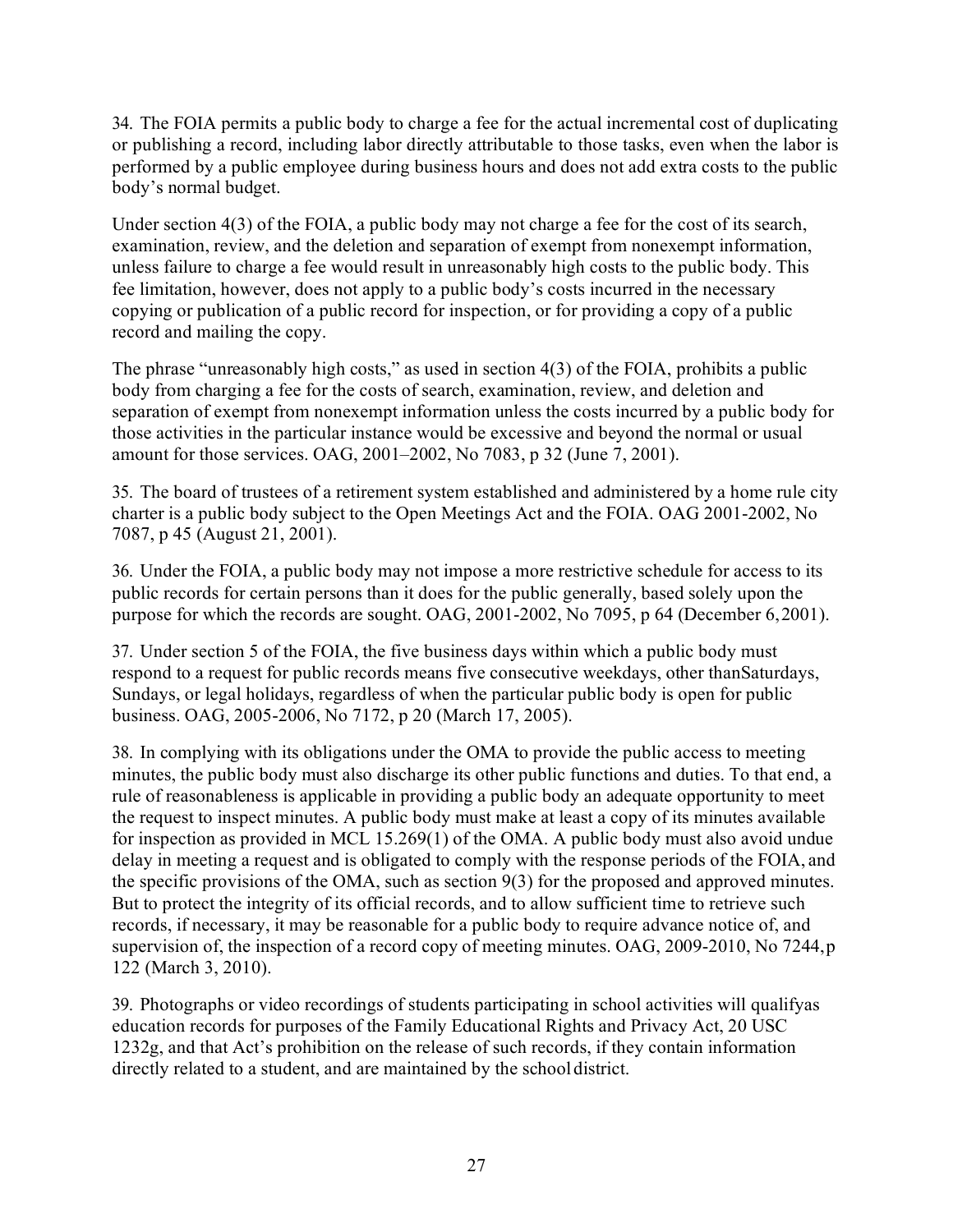A school or district may designate photographs and video recordings of students engaged in school activities as a category of "directory information" that may be disclosed without written consent under the Family Educational Rights and Privacy Act, 20 USC 1232g, as long as the school or district provides the required notice to parents that such media will be considered directory information, and further provides parents with a reasonable opportunity to opt out or deny consent to the release of such information.

A school or district has no legal responsibility under the Family Educational Rights and Privacy Act, 20 USC 1232g, with respect to photographs or video recordings of students participating in school activities taken by a person not acting on behalf of the school or district, unless the photographs and video recordings are "maintained" by the school or district under 20 USC 1232g(a)(4)(A)(ii). OAG, 2009-2010, No 7245, p 125 (March 29, 2010).

40. Voted ballots, which are not traceable to the individual voter, are public records subject to disclosure under the FOIA. The Secretary of State, in the role as the Chief Elections Officer, or the Director of Elections through the authority vested in that office, may exercise supervisory authority over local elections officials responding to a FOIA request for voted ballots by issuing directions for the review of the ballots in order to protect their physical integrity and the security of the voted ballots.

A person must be allowed to inspect or examine voted ballots, which are not traceable to the individual voter, and to receive copies of the ballots subject to reasonable restrictions prescribed by the Secretary of State. The public body may charge a fee for the copying of the voted ballots as provided for in section 4 of the FOIA.

A person requesting access to voted ballots, which are not traceable to the individual voter is entitled to a response from a public body granting or denying the request within 5 to 15 business days. However, the public body in possession of the ballots may not provide access to the ballots for inspection or copying until 30 days after certification of the election by the relevant board of canvassers. OAG 2009-2010, No 7247, p 134 (May 13, 2010).

The FOIA does not impose a specific time by which a public body must fulfill a request for public records that it has granted. The public body is guided by, but is not bound by, the "best efforts estimate" the public body must provide under subsection 4(8) of the FOIA.

The "best efforts estimate" must be a calculation that contemplates the public body working diligently to fulfill its obligation to produce the records to the requester; it must be comparable to what a reasonable person in the same circumstances as the public body would provide for fulfilling a similar public records request; and it must be made in good faith, that is, it must be made honestly and without the intention to defraud or delay the requester. OAG 2017-2018, No 7300, p (December 12, 2017).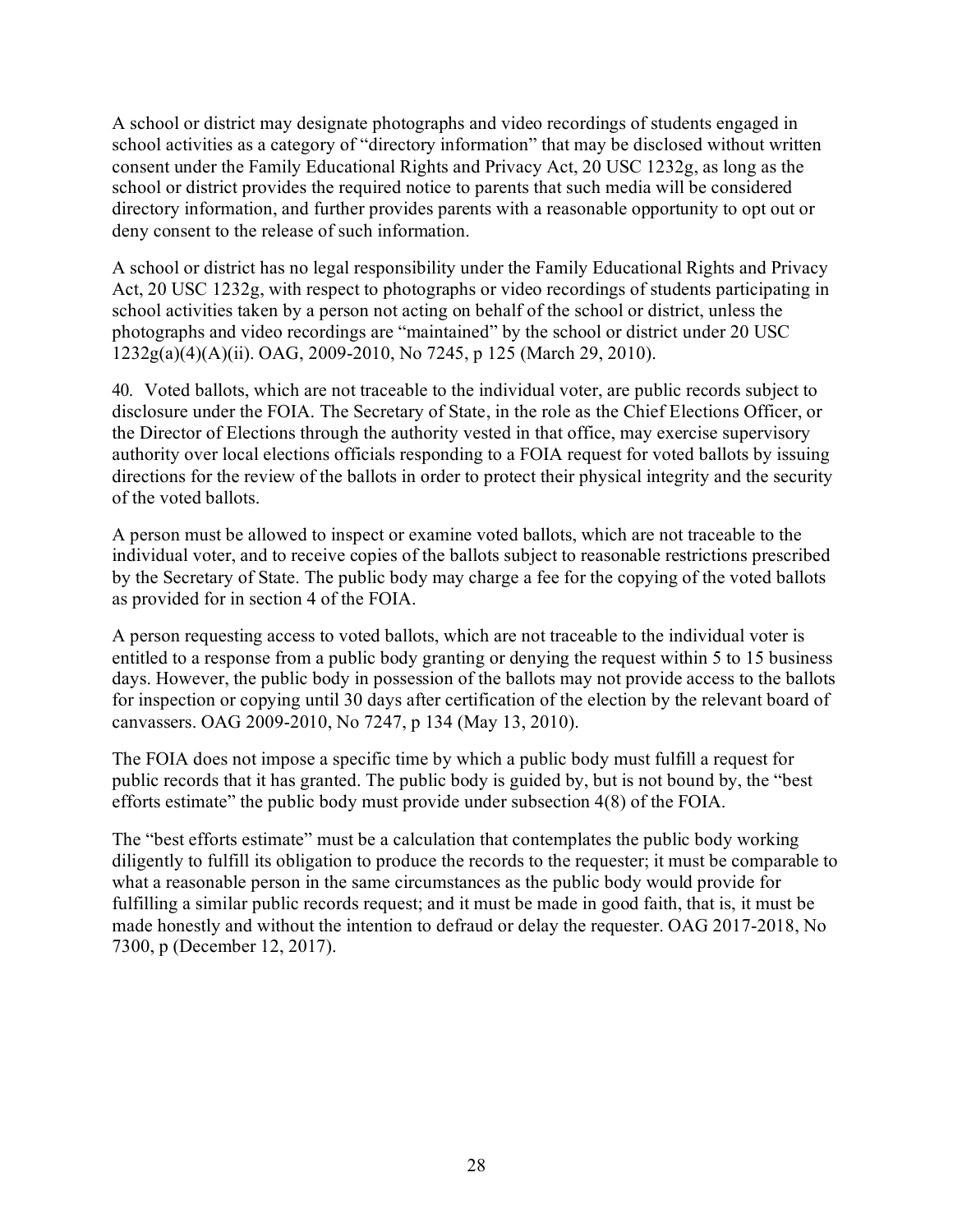### **Court Opinions**

<span id="page-28-0"></span>**Michigan courts have rendered decisions that, when "reported," become precedent and are the law of the state until changed by a higher court or by legislative changes. The following list contains decisions, in alphabetical order, of Michigan's appellate courts regarding FOIA. [Court opinions may be obtained from law libraries,](https://courts.michigan.gov/opinions_orders/Pages/default.aspx) from the courts of record at a nominal fee, and can be accessed at: courts.mi.gov/opinions\_orders. Note: This is not an exhaustive list and, again, some of the opinions may have been affected by statutory changes or subsequent case law. Also note: In May 2000, the Michigan Legislature relettered subsection 13(1) of the FOIA. Changes are made below.**

*Alpena Title, Inc v Alpena County,* 84 Mich App 308; 269 NW2d 578 (1978). A county board of commissioners may charge a reasonable fee for access to and the copying of county tract index information in accordance with the statute regarding fees for the inspection of such records. However, the Insurance Commissioner is required to charge a rate for making copies of public records requested in accordance with the FOIA.

*Amberg v City of Dearborn* 497 Mich 28; 859 NW2d 674 (2014). The court determined that video surveillance recordings created by a private entity that came into possession of the public body in the performance of an official function supported a finding that the recordings were public records, where the public body received copies as relevant evidence in a pending misdemeanor criminal matter. For a plaintiff in a FOIA action to prevail entitling plaintiff to fees and costs, the action must be reasonably necessary to compel the disclosure and the action must have a substantial causative effect on the delivery of the information.

*Arabo v Michigan Gaming Control Bd*, 310 Mich App 370; 872 NW2d 223 (2015). There is no requirement under the FOIA that a public body, in responding to a request, must restate the request or specify the information sought by the requester. A public body may not simply choose how much it will charge for records requested. Further, FOIA does not provide for money damages or confer a remedy based on a violation of provisions allowing a government body to charge a fee for records. In response to a FOIA request, the public body is not required to make a compilation, summary, or report of information, or create a new public record. In camera inspection of Gaming Control Board records was not warranted in requester's FOIA action against the Board because allowing counsel to view responsive documents in camera would have required the Board to effectively process the request. Because requester failed to pay the deposit regarding the FOIA request, the Board was not obligated to make a final determination regarding the request. Furthermore, retrieving and examining the information, without receipt of the required fee assessed by the Board, would have resulted in undue burden and expense for the Board and would either cause exempt materials to be divulged or cause the Board to incur the additional expense of ascertaining and redacting exempt materials without first receiving the required payment.

*Baker, PC v City of Westland,* 245 Mich App 90; 627 NW2d 27 (2001). Accident reports containing the names, addresses, injury codes, and accident dates for injured and deceased accident victims do not have to be released when requested under the FOIA. Involvement in an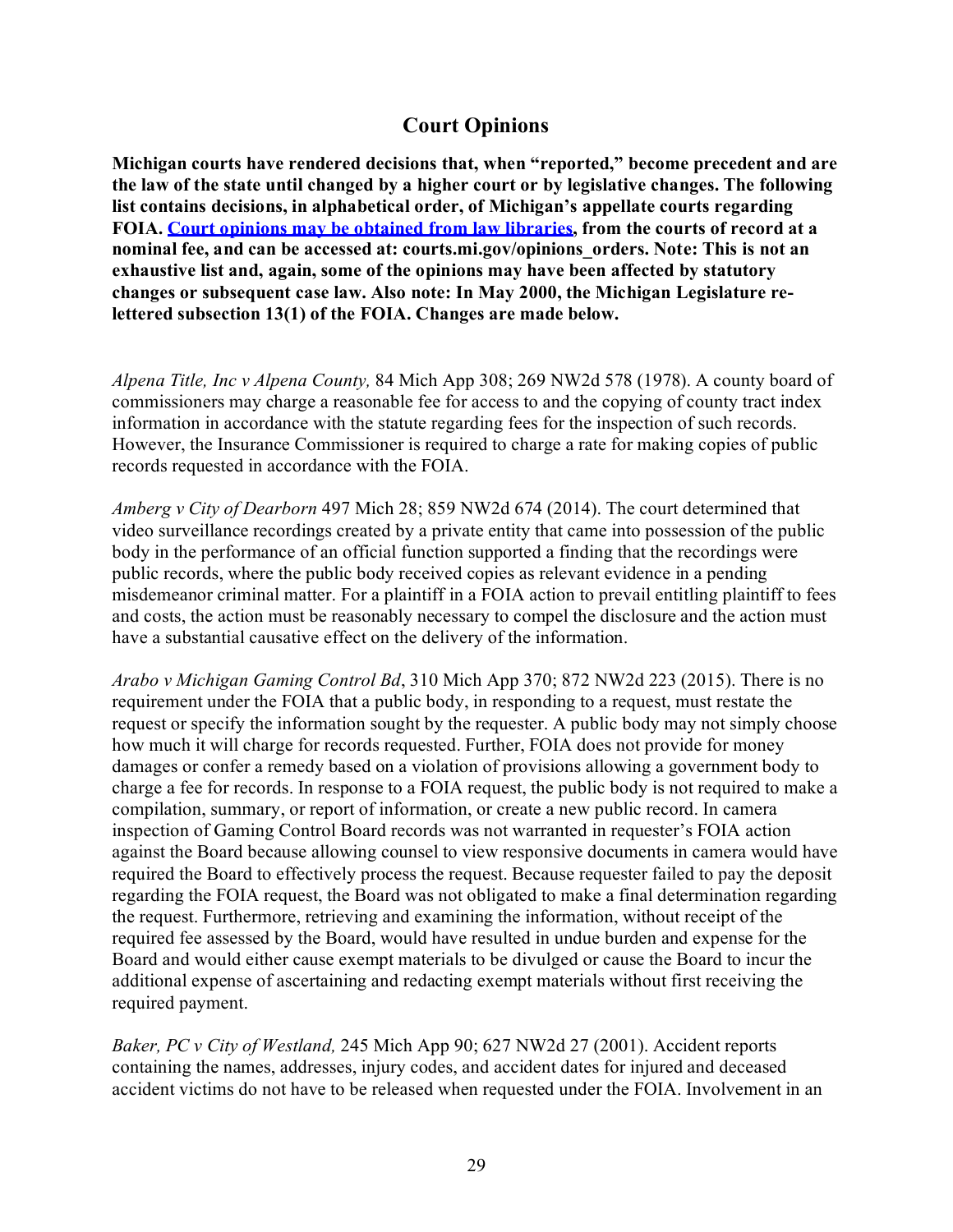automobile accident is an intimate detail of a person's private life. Disclosure of the information would not contribute significantly to the public's understanding of the operations or activities of the government and, therefore, would be a clearly unwarranted invasion of privacy. The FOIA's privacy exemption may be applied to deceased private citizens and their families where there is no public interest in disclosure.

*Ballard v Dep*'*t of Corrections,* 122 Mich App 123; 332 NW2d 435 (1982). A film made by the Department of Corrections (DOC) showing a prisoner being forcibly removed from his or her prison cell is a public record and must be disclosed. Exemption asserted by the DOC did not outweigh the public interest in disclosure.

*Bechtel Power Corp v Dep*'*t of Treasury,* 128 Mich App 324; 340 NW2d 297 (1983). Tax information may be protected against disclosure under 13(1)(a) and 13(1)(d) of the FOIA.

*Bitterman v Village of Oakley*, 309 Mich App 53; 88 NW2d 642 (2015). Under the FOIA's privacy exemption, information is of a personal nature if it is intimate, embarrassing, private, or confidential. In the absence of special circumstances, an individual's name is not information of a personal nature for purposes of FOIA's privacy exemption. If private information is included in the records of a public body, the court must determine whether the information is exempt because it relates to an individual's private life according to the community standards, customs, and views. Courts must ask whether the requested information would shed light on the governmental agency's conduct or further the core purpose of FOIA, and in all but a limited number of circumstances, the public's interest in governmental accountability prevails over an individual's expectation of privacy.

Names of donors to defendant's police fund were not information of a personal nature. The fact that the donors used private assets to contribute to the police fund did not necessarily make the information of a personal nature. Plaintiff did not seek disclosure of the amount of each donor's contribution, only the names of the donors. The private funds were donated for public use and donations to the police fund were not used solely to fund the police department. Village council meeting minutes reflected that large amounts were transferred from the police fund to cover other governmental operating expenses, and disclosure of the names of donors would serve a core FOIA purpose by facilitating the public's access to information regarding the affairs of its local government.

*Blue Cross/Blue Shield v Insurance Bureau,* 104 Mich App 113; 304 NW2d 499 (1981). A decision to deny disclosure of exempt records is committed to discretion of agency and should not be disturbed unless abuse of discretion is found. Trade secret exemption does not apply to information required by law or as a condition of receiving a government contract, license or benefit.

*Booth Newspapers, Inc v Kalamazoo School District,* 181 Mich App 752; 450 NW2d 286 (1989). The trial court appropriately ordered the release of tenure charges and a settlement agreement concerning allegations of sexual misconduct against an unmarried teacher in redacted form. The records were redacted to prevent the identity of the teacher and the students involved from being disclosed, to protect their privacy. The FOIA confers discretion upon a court to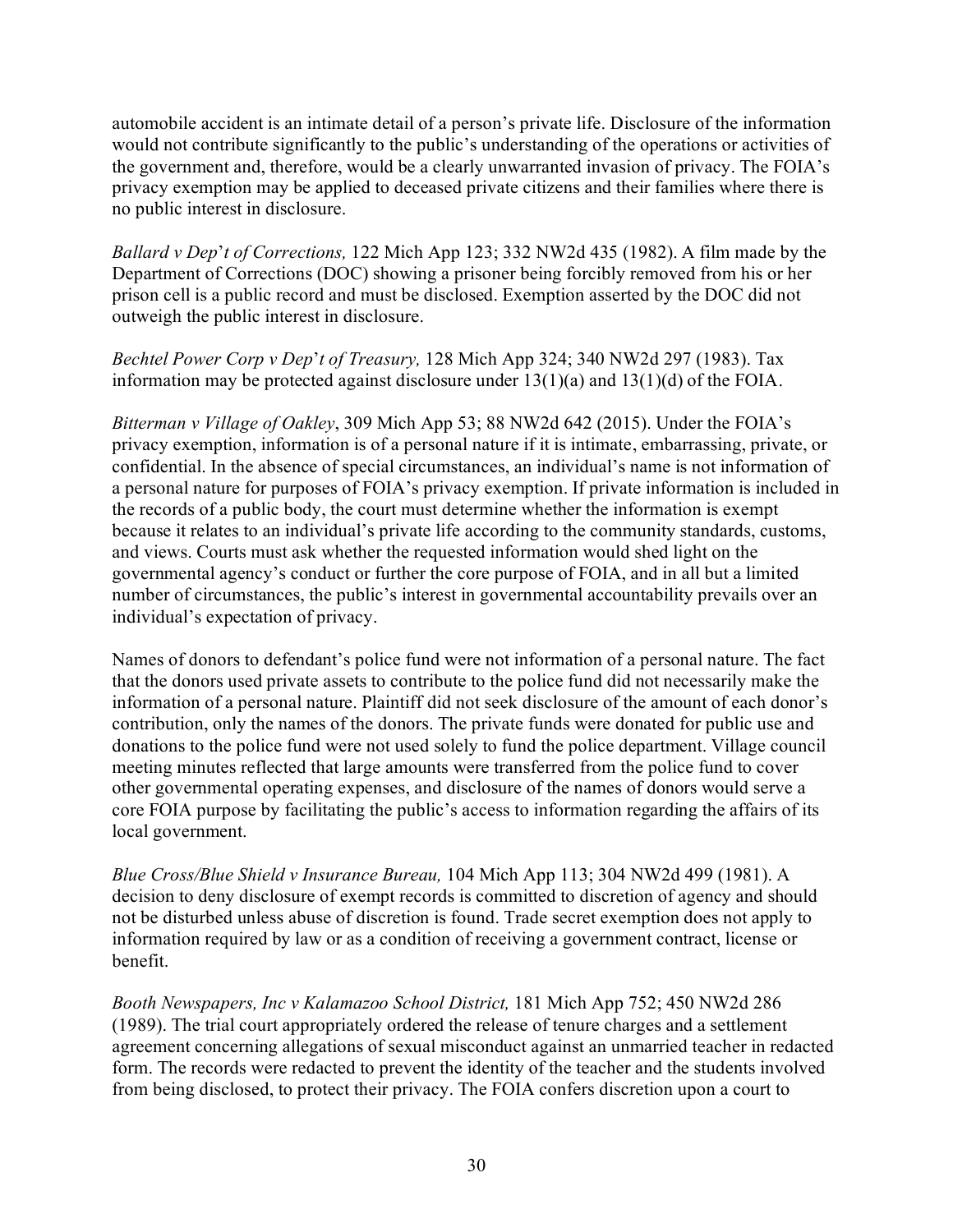award an appropriate portion of the reasonable attorney fees incurred by a party that has prevailed in part. When a plaintiff prevails only as to a portion of the request, the award of fees should be fairly allocable to that portion.

*Booth Newspapers, Inc v Kent County Treasurer,* 175 Mich App 523; 438 NW2d 317 (1989). Tax records indicating the monthly or quarterly tax payments made by individual hotels and motels under a county hotel/motel tax do not fall within the FOIA's privacy exemption.

*Booth Newspapers, Inc v Regents of University of Michigan,* 93 Mich App 100; 286 NW2d 55 (1979). The written opinion of a public body's attorney is exempt from disclosure under the FOIA and may serve as a basis for holding a closed session meeting under the Open Meetings Act.

*Booth Newspapers, Inc v University of Michigan Board of Regents,* 444 Mich 211; 507 NW2d 422 (1993). To exempt information under section 13(1)(a) of the FOIA, information must be of a "personal nature," and disclosure of that information must constitute a "clearly unwarranted" invasion of privacy. Travel expense records of members of a public body do not constitute "records of a personal nature." The privacy exemption does not permit the withholding of information that conceivably could lead to the revelation of personal information. Therefore, a public body may not withhold travel expense records because their disclosure might lead to information concerning the candidates interviewed by board members.

*Bradley v Saranac Community Schools Board of Education, Lansing Ass*'*n of School Admr*'*s v Lansing School District,* 455 Mich 285; 565 NW2d 650 (1997). The FOIA does not have a specific exemption for personnel records. Thus, the personnel records of non-law enforcement public employees generally are available to the public. Information that falls within one of the exemptions of the FOIA may be redacted.

The privacy exemption under section  $13(1)(a)$  of the FOIA consists of two elements, both of which must be met in order for an exemption to apply. First, the information must be of a "personal nature." Second, the disclosure must be a "clearly unwarranted invasion of privacy."

Performance appraisals, disciplinary actions, and complaints relating to employees' accomplishments in their public jobs do not reveal intimate or embarrassing details of their private lives and, therefore, they are not records of a "personal nature."

Performance evaluations of public employees are not counseling evaluations protected from disclosure by section 13(1)(l) of the FOIA.

Section  $13(1)(n)$  (now section  $13(1)(m)$ ) of the FOIA provides an exemption for communications passing within or between public bodies. Documents in the possession of a school district prepared by parents are not within the scope of this exemption. Further, the exemption must be asserted by a public body rather than by a private individual.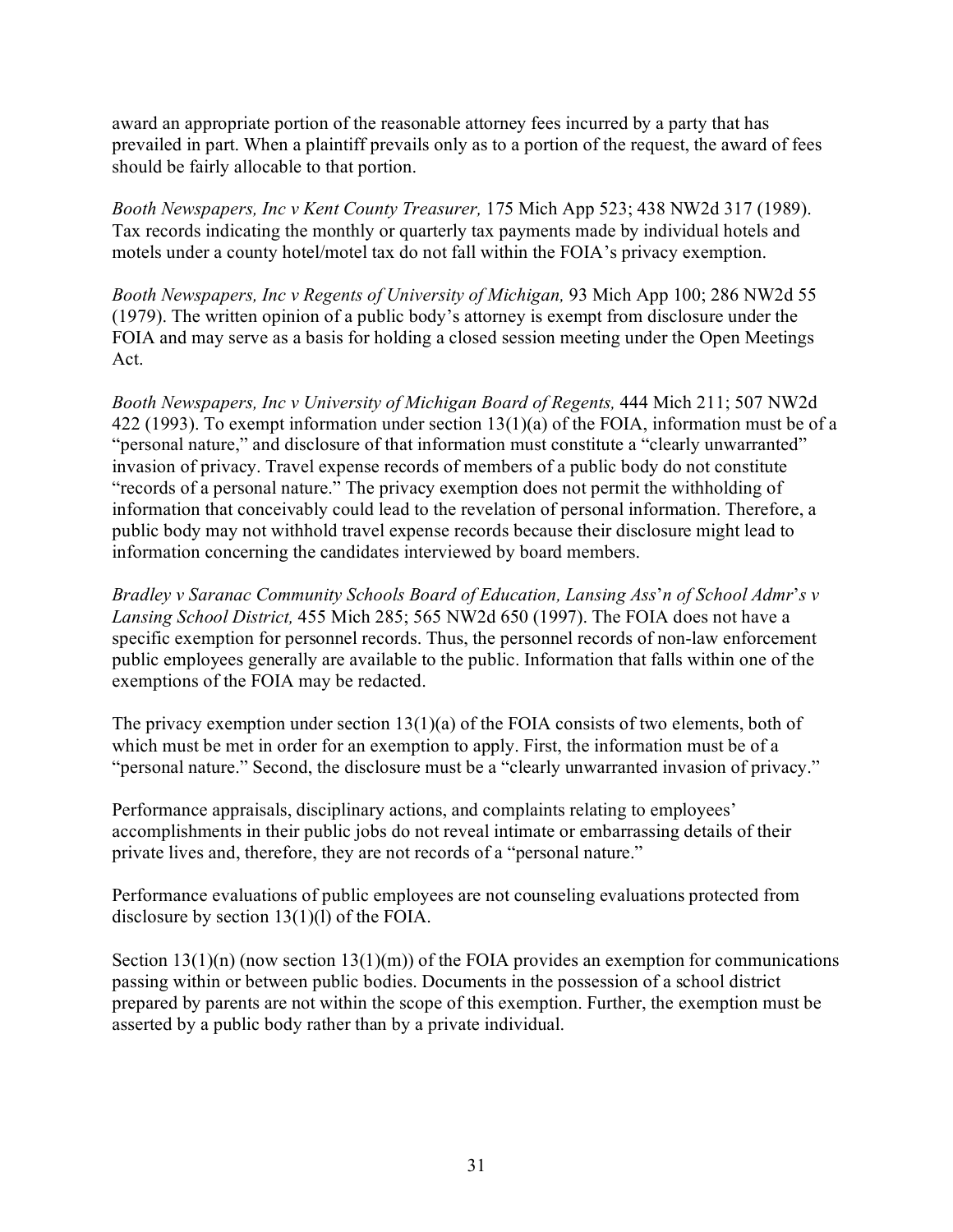*Bredemeier v Kentwood Board of Education*, 95 Mich App 767; 291 NW2d 199 (1980). The FOIA does not require a school board to record the purpose of the meetings in question, but if it is recorded, it must be disclosed. Attorney fees, costs, and disbursements are awarded to a prevailing party under the FOIA. However, to prevail, a party must show at a minimum that bringing a court action was necessary and had a causative effect on delivery of the information. Lack of court-ordered disclosure precludes an award of punitive damages under the FOIA.

*Breighner v Michigan High School Athletic Ass*'*n, Inc,* 471 Mich 217; 683 NW2d 639 (2004). The Michigan High School Athletic Association, Inc. (MHSAA) is not a "public body" within the meaning of the FOIA that is funded "by or through" a governmental authority, rather it is an independent, nonprofit corporation primarily funded through its own activities. Therefore, the MHSAA is not subject to the FOIA's provisions.

*Bukowski v City of Detroit*, 248 Mich 268; 732 NW2d 75 (2007). Exemption for frank communications in section  $13(1)(m)$  of the FOIA applies to notes or communications that were preliminary to a final agency determination at the time they were created, even if they were no longer preliminary at the time of the FOIA request.

*Capitol Information Ass*'*n v Ann Arbor Police Dep*'*t,* 138 Mich App 655; 360 NW2d 262 (1984). Plaintiff's request, seeking "all correspondence" between local police department and "all federal law enforcement/investigative" agencies, was "absurdly overbroad" and failed to sufficiently identify specific records as required by section 3(1) of the FOIA.

*Cashel v Regents of the University of Michigan,* 141 Mich App 541; 367 NW2d 841 (1985). Where a person seeking to inspect records will take more than two weeks to complete inspection, he or she may be assessed labor costs incurred by a public body to supervise his or her inspection.

*Cashel v Smith,* 117 Mich App 405; 324 NW2d 336 (1982). Depositions may sometimes be appropriate in FOIA cases, but they must be justified. The Legislature intended that the flow of information from public bodies and persons should not be impeded by long court process.

*City of Warren v City of Detroit,* 261 Mich App 165; 680 NW2d 57 (2004). The computer software formula used to set water rates is merely computer-stored information or data and, thus, is a public record subject to disclosure under the FOIA. The FOIA's exception of "software" would allow for nondisclosure of the set of computer statements or instructions that are used to utilize the formula and data; however, the formula itself is distinct information separate from the software.

*Clerical-Technical Union of MSU v MSU Board of Trustees,* 190 Mich App 300; 475 NW2d 373 (1991). The home addresses of donors to Michigan State University are information of a personal nature, the disclosure of which would constitute a clearly unwarranted invasion of privacy.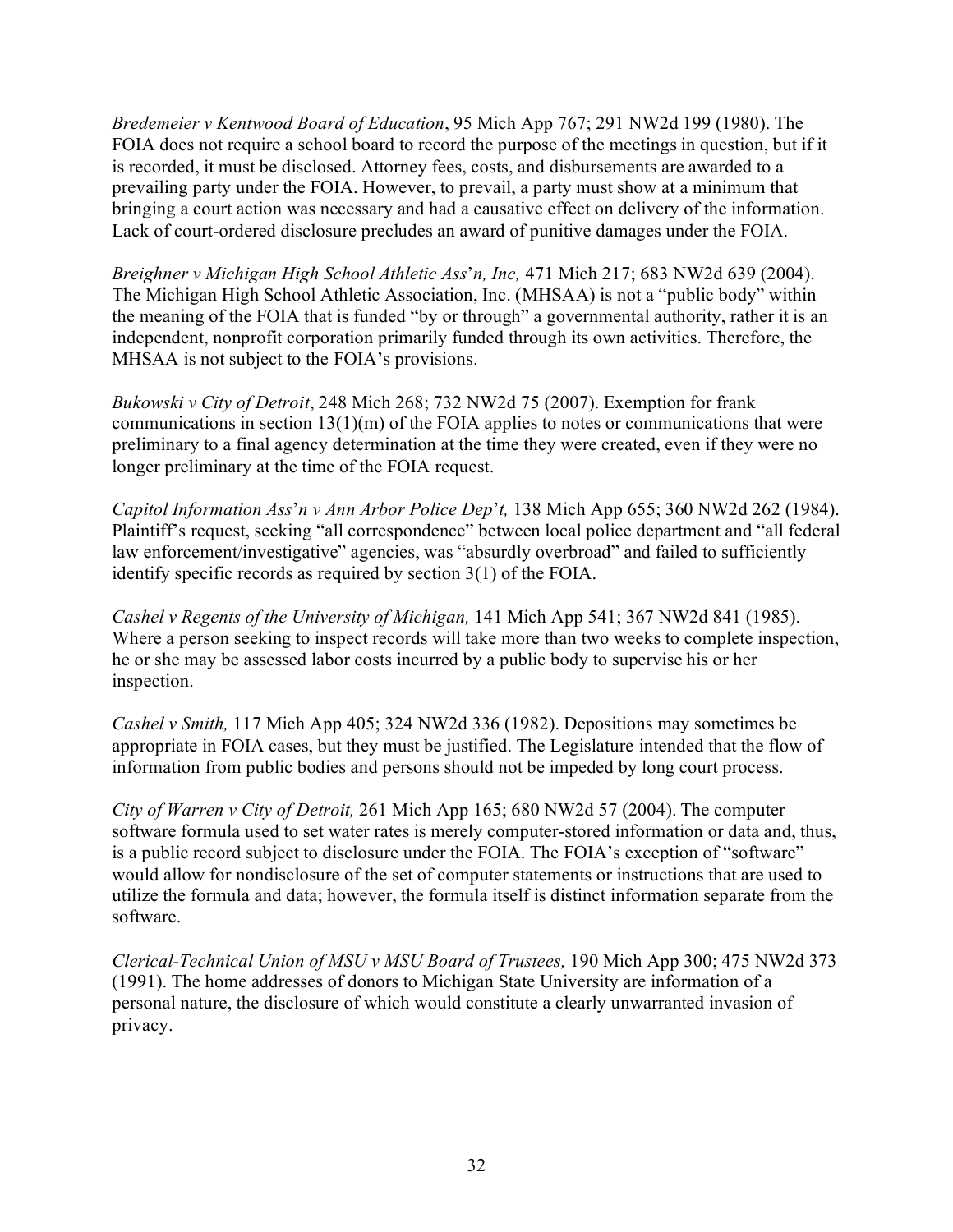*Coalition Protecting Auto No-Fault v Michigan Catastrophic Claims Ass'n*, 317 Mich App 1; 894 NW 2d 758 (2016). The Michigan Catastrophic Claims Association is a public body under the FOIA, but its records are exempt from disclosure under MCL 500.134(4) and (6)(c), and, thus, recognized as exempt under section 13(1)(d) of the FOIA.

*Coblentz v City of Novi,* 475 Mich 558; 719 NW2d 73 (2006). Defendant was not required to produce certain records described in plaintiff's FOIA request where defendant's uncontroverted affidavit stated that records did not exist. Plaintiff was entitled to the non-disclosed exhibits that accompanied a settlement agreement between defendant and a third party, where plaintiff's FOIA request described the records sufficiently to enable the defendant to find the records and where no exemption from disclosure applied. Plaintiff also was entitled to records exempted by defendant under section 13(1)(f) of the FOIA because the defendant did not meet the requirements of 13(1)(f)(*iii*); it did not record a description of the records in a central place within a reasonable time after the records came into defendant's possession. Fees to recoup the labor costs incurred in processing FOIA requests do not include the cost of independent contractors.

*Connoisseur Communication of Flint v University of Michigan,* 230 Mich App 732; 584 NW2d 647 (1998). The University of Michigan properly denied a FOIA request for the vehicle records of a student athlete. The information was protected pursuant to the Family Education Rights and Privacy Act (FERPA) and, therefore, exempt from disclosure under the FOIA (now section 13(2) of the act).

*Cramer v Village of Oakley*, 316 Mich App 60; 890 NW2d 895 (2016), part III of the opinion vacated as moot by Supreme Court April 5, 2017 order. A public body must respond to a request for public records within the statutory timeframe contained in the FOIA by granting or denying the request. The public body, however, is not required to produce the requested documents within that time frame. The words "granted" and "fulfilled" with regard to a FOIA request are not synonymous. Nothing precludes a plaintiff from filing suit "if faced with an inordinate delay in the production of the requested records."

*Dawkins v Dep't of Civil Service*, 130 Mich App 669; 344 NW2d 43 (1983). If a plaintiff in a FOIA case prevails only in part, he/she may be awarded either all of his/her court costs and attorney fees or only that portion fairly allocable to the successful portion of the case. The fact that the defendant's refusal to disclose the records was made in good faith has no bearing on the plaintiff's right to recover these costs.

*DeMaria Building Co, Inc, v Dep't of Management & Budget,* 159 Mich App 729; 407 NW2d 72 (1987). The exemption found in section  $13(1)(n)$  (now section  $13(1)(m)$ ) of the FOIA, for communications and notes within a public body or between public bodies, does not apply to an outside consultant's report to a public body.

*Detroit Free Press v Dep*'*t of Consumer & Industry Services,* 246 Mich App 311; 631 NW2d 769 (2001). Consumer complaints filed with the Department of Consumer and Industry Services against property insurers and health insurers contain information of a personal nature. Disclosure of the names and addresses of the complainants may be withheld, when requested pursuant to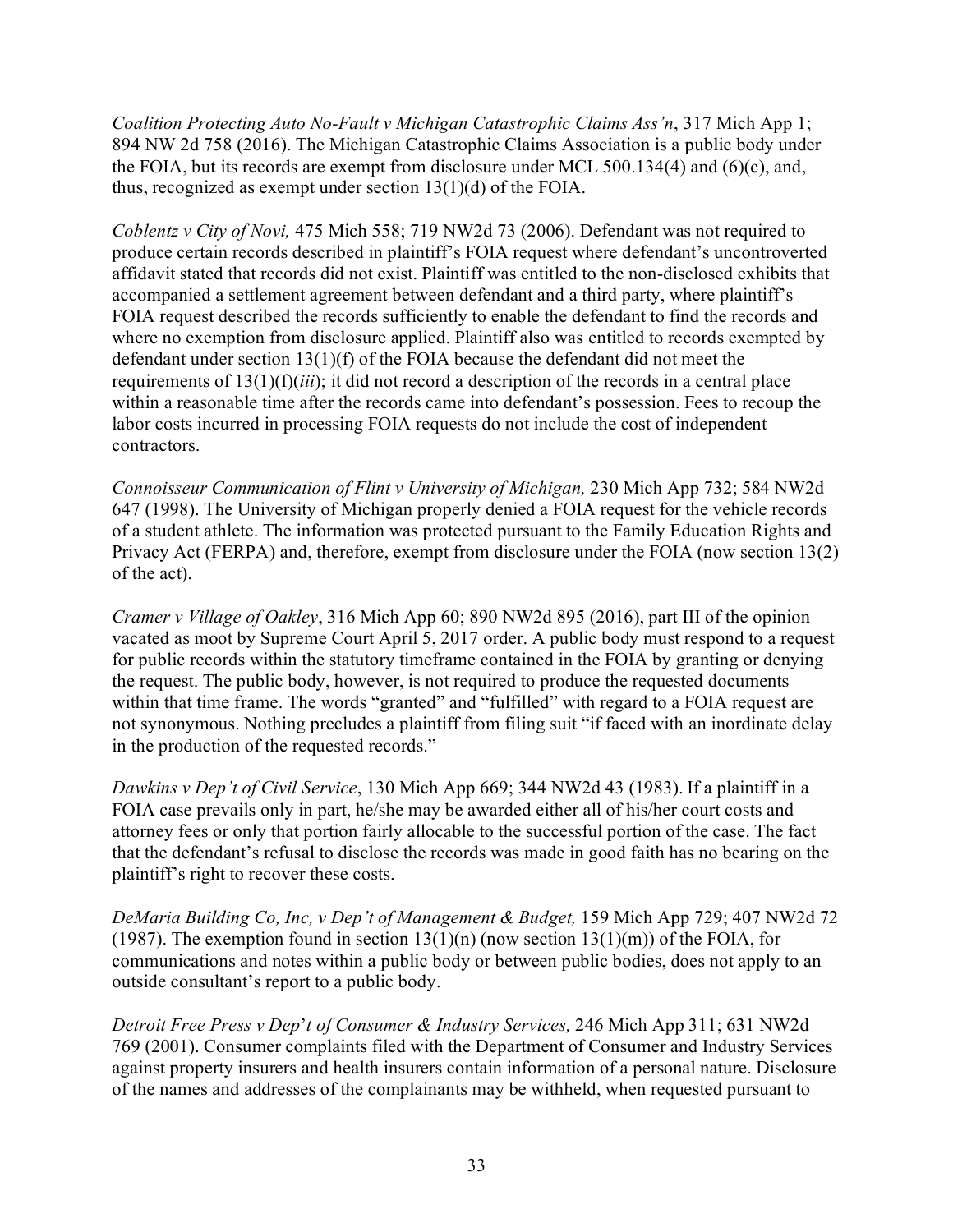FOIA, because disclosure of the information would constitute a clearly unwarranted invasion of the individual's privacy. Other information in the complaints regarding how well the agency is complying with its statutory function should, however, be disclosed

*Densmore v Dep*'*t of Corrections*, 203 Mich App 363; 512 NW2d 72 (1994). A public body does not need to provide additional copies of records it has already provided unless the requestor can demonstrate why the copy already provided was not sufficient.

*Detroit Free Press v City of Southfield,* 269 Mich App 275; 713 NW2d 28 (2005). The pension income amounts of police and firefighter pension recipients reflect specific governmental decisions regarding retirees' continuing compensation for public service. Therefore, the pension amounts are more comparable to public salaries than to private assets and do not constitute information exempt from disclosure under the FOIA because it is not information of a personal nature and the public interest in disclosure outweighs the public interest in nondisclosure.

*Detroit Free Press v City of Warren,* 250 Mich App 164; 645 NW2d 71 (2002). The names of public officials and employees associated with information concerning grand jury proceedings constitute information concerning matters of legitimate public concern. It is not information of a personal nature that is exempt from disclosure under section 13(1)(a) of the FOIA.

*Detroit Free Press v Dep*'*t of State Police,* 243 Mich App 218; 622 NW2d 313 (2000). The State Police is not required to disclose information regarding state legislators who applied for concealed weapons permits. Legislators who apply for a concealed weapons permit are exercising a right guaranteed to all. The fact that a person has requested and/or secured permission to carry a concealed weapon is an intimate and potentially embarrassing detail of one's private life. Disclosure of the information would not contribute significantly to the public's understanding of the operations or activities of the government and, therefore, would be exempt from disclosure under 13(1)(a) as a clearly unwarranted invasion of privacy.

*Detroit Free Press, Inc v Dep't of Attorney General,* 271 Mich App 418; 722 NW2d 277 (2006). Plaintiff was not a "prevailing party" as that term is defined under the FOIA where the trial court did not order disclosure of any public records and the dispute centered entirely on the FOIA processing fee charged for copies of records. Therefore, plaintiff was not entitled to the attorney fees and costs awarded by the trial court under section 10(6) of the FOIA.

*Detroit Free Press, Inc v Oakland County Sheriff,* 164 Mich App 656; 418 NW2d 124 (1987). Booking photographs of persons arrested, charged with felonies, and awaiting trial are not protected from release as an unwarranted invasion of personal privacy.

*Detroit News, Inc v Detroit,* 185 Mich App 296; 460 NW2d 312 (1990). The minutes of a closed city council meeting held in violation of the Open Meetings Act, are public records and are available upon request under the FOIA. Oral opinions of an attorney are not "public records" under the FOIA and cannot be used to authorize holding a closed session under the OMA.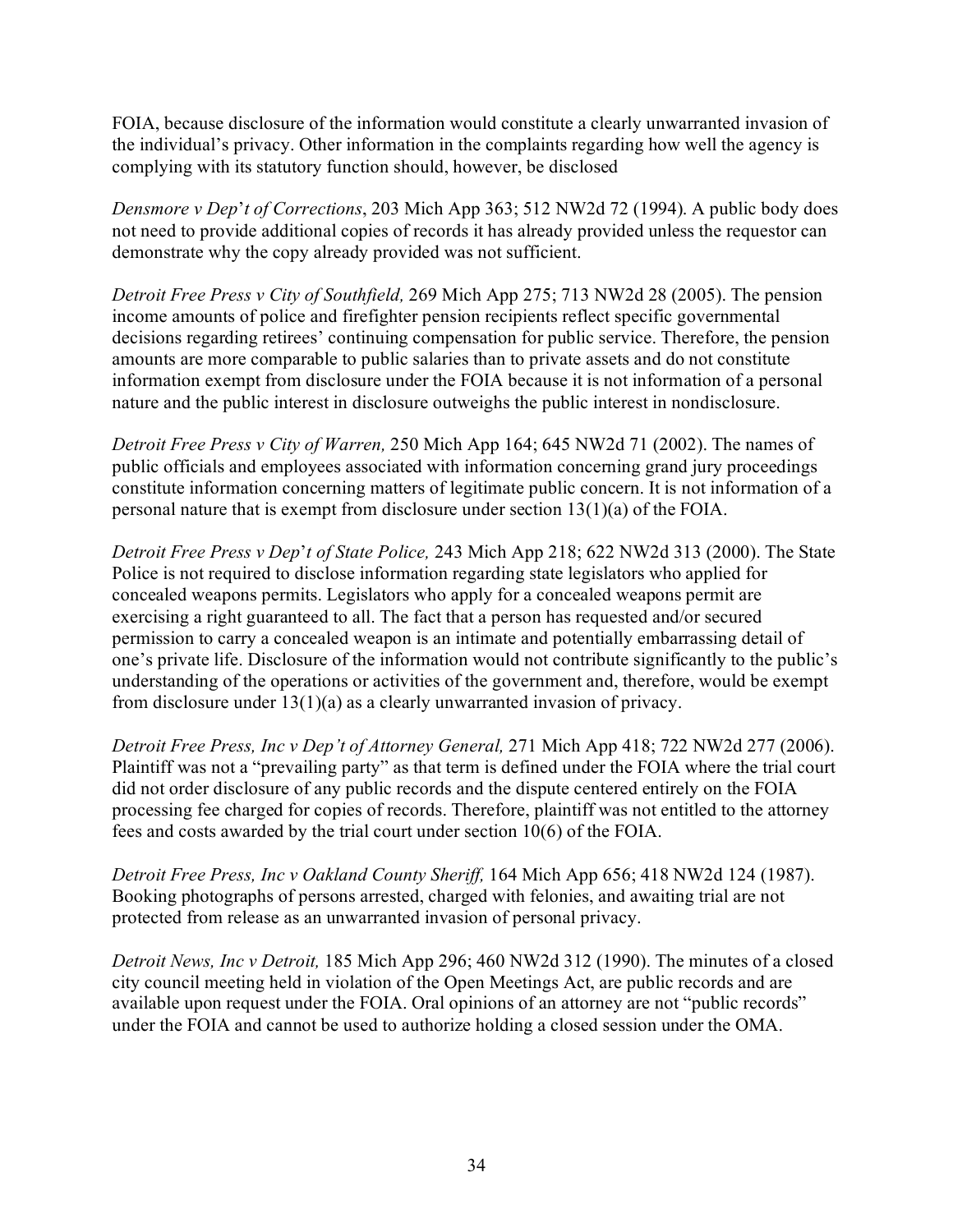*Detroit News, Inc v Detroit*, 204 Mich App 720; 516 NW2d 151 (1994). Telephone bills paid by a public body constitute expense records of public officials and employees and are "public records" under the FOIA.

*Detroit News, Inc v Policeman and Firemen Retirement Sys of the City of Detroit, 252 Mich App* 59; 651 NW2d 127 (2002). The Policemen and Firemen Retirement System is a public body because it is a body that is "created by state or local authority or which is primarily funded by or through state or local authority."

*Eastly v University of Michigan,* 178 Mich App 723; 444 NW2d 820 (1989). A public body must have in its possession or control a copy of the requested document before it can be produced or before a court can order its production.

*Ellison v Dep't of State,* 320 Mich App 1; 906 NW2d 221 (2017). Plaintiff made a FOIA request for defendant's database. While the information sought is a public record under the FOIA, the FOIA's fee provisions do not "apply to public records prepared under an act or statute specifically authorizing the sale of those public records to the public or if the amount of the fee for providing a copy of the public record is otherwise specifically provided by an act or statute." MCL 15.240(10).

The Michigan Vehicle Code provides that an entire computerized central file or other file of records maintained under this act shall not be provided to a nongovernmental person or entity, unless the person or entity pays the prescribed fee for each individual record contained within the computerized file. MCL 257.208b(9). It was undisputed that plaintiff did not pay the required amount. Thus, the trial court correctly concluded that defendant had grounds to deny plaintiff's FOIA request because plaintiff had not paid the statutorily required fee.

*ESPN, Inc v Michigan State Univ*, 311 Mich App 662; 876 NW2d 593 (2015). The privacy exemption of FOIA has two prongs that the information sought to be withheld from disclosure must satisfy. First, the information must be of personal nature. Second, it must be the case that the public disclosure of that information would constitute a clearly unwarranted invasion of an individual's privacy. With respect to the second prong, a court must balance the public interest in disclosure against the interest the Legislature intended the exemption to protect. The relevant public interest to be weighed in this balance is the extent to which disclosure would serve the core purpose of the FOIA, which is contributing significantly to public understanding of the operations or activities of the government.

*Evening News Ass*'*n v City of Troy,* 417 Mich 481; 339 NW2d 421 (1983). A general claim that records are involved in an ongoing criminal investigation and that their disclosure would "interfere with law enforcement proceedings" is not sufficient to sustain an exemption under section 13(1)(b) of the FOIA. A public body must indicate factually and in detail how a particular document or category of documents satisfies the exemption; mere conclusory allegations are not sufficient.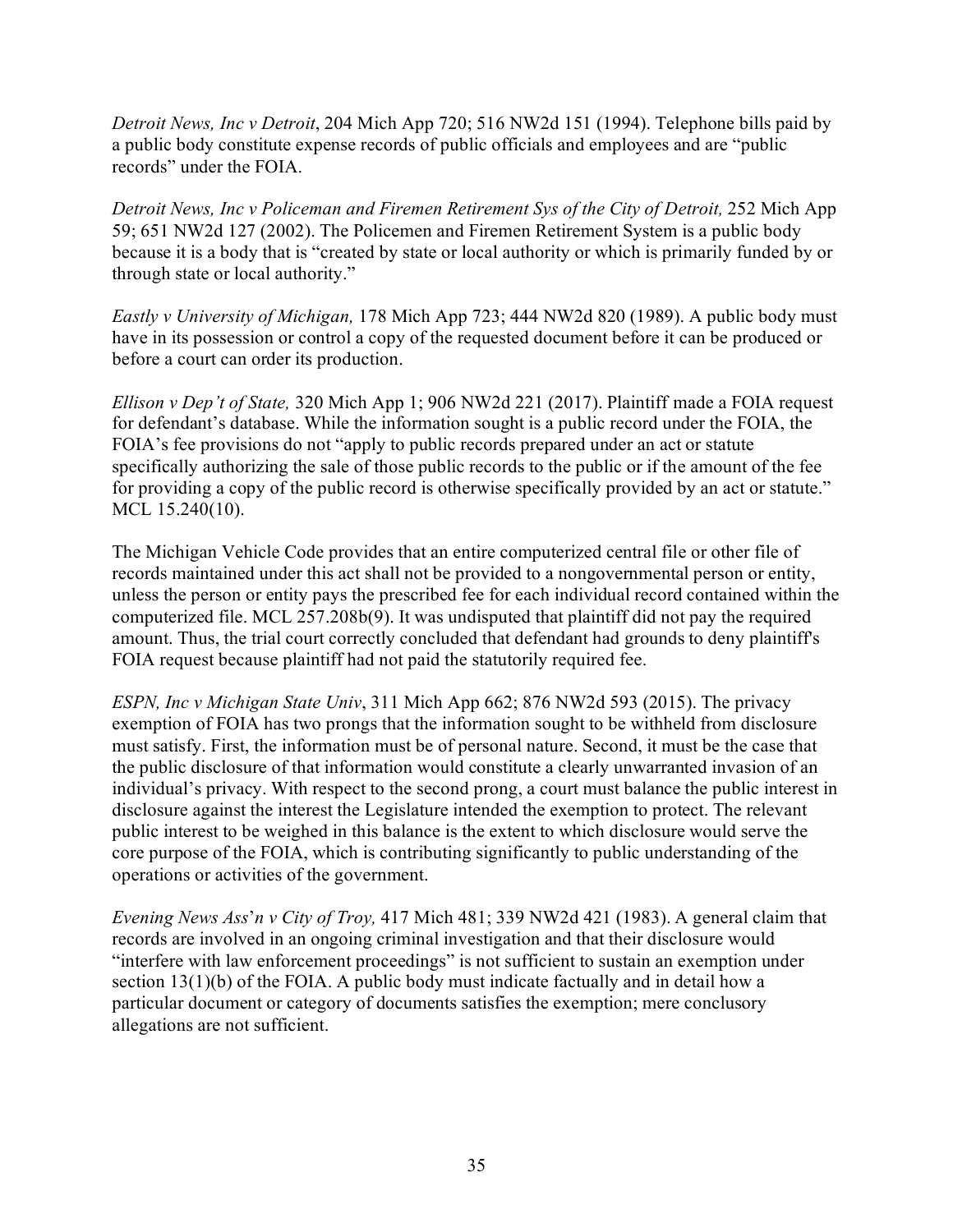*Farrell v Detroit,* 209 Mich App 7; 530 NW2d 105 (1995). Computer records are public records that are subject to disclosure pursuant to the FOIA. A public body is required to provide public records in the form requested, rather than just providing the information contained in the public records. Providing a computer printout of the information contained on a computer tape does not satisfy a request for the computer tape itself.

*Favors v Dep*'*t of Corrections,* 192 Mich App 131; 480 NW2d 604 (1991). The form used in determining whether a prisoner should be awarded disciplinary credits was exempt from disclosure under section  $13(1)(n)$  (now section  $13(1)(m)$ ) of the FOIA in that it covered other than purely factual materials, was advisory in nature and preliminary to final agency determination of policy or action. The public interest in encouraging frank communications within the Department of Corrections (DOC) clearly outweighed the public interest in disclosure of worksheet forms. The trial court failed to comply with the technical requirements of the FOIA because it did not require the DOC to bear the burden of proving that a public record was exempt. However, that failure did not require reversal of a grant of summary disposition to the DOC in the inmate's action where the DOC clearly reached the correct result.

*Grebner v Clinton Charter Twp,* 216 Mich App 736; 550 NW2d 265 (1996). Section 522(1) of the Michigan Election Law, 1954 PA 116, MCL 168.1 *et seq*, which provides for the making, certifying, and delivery of a computer tape to any person upon payment to the clerk of the court of the cost of making, certifying, and delivering the tape, disk, or listing is not a statute "specifically authorizing the sale" of the computer tape. Therefore, the determination of the fee to be charged for obtaining the computer tape is made pursuant to section 4 of the FOIA.

*Grebner v Oakland County Clerk,* 220 Mich App 513; 560 NW2d 351 (1996). Section 10(1) of the FOIA is a combined jurisdiction and venue provision. This provision makes it clear that circuit courts have jurisdiction to hear FOIA cases and specifies the counties in which the action may be brought.

*Hagen v Dep*'*t of Education,* 431 Mich 118; 427 NW2d 879 (1988). The decisions of the State Tenure Commission are matters of public record. When a private hearing is requested by a teacher, as provided under the Teacher Tenure Act, the decision resulting from the private hearing may be withheld during the administrative stage of the teacher's appeal. Once a final administrative decision is reached, the decision may not be withheld from disclosure.

*Hartzell v Mayville Community School District,* 183 Mich App 782; 455 NW2d 411 (1990). The FOIA requires disclosure of the fact that a requested document does not exist. A plaintiff in a FOIA action that is forced to file a lawsuit to ascertain that a document does not exist is a prevailing party entitled to an award of costs and reasonable attorney fees.

*Haskins v Oronoko Twp Supervisor,* 172 Mich App 73; 431 NW2d 210 (1988). The trial court properly complied with the holding in *The Evening News Ass*'*n v City of Troy,* 417 Mich 481; 339 NW2d 421 (1983), when it conducted an *in camera* inspection of the records sought and determined that certain records are exempt from disclosure under the narrowly drawn statutory exemptions designed to protect the identity of confidential informants.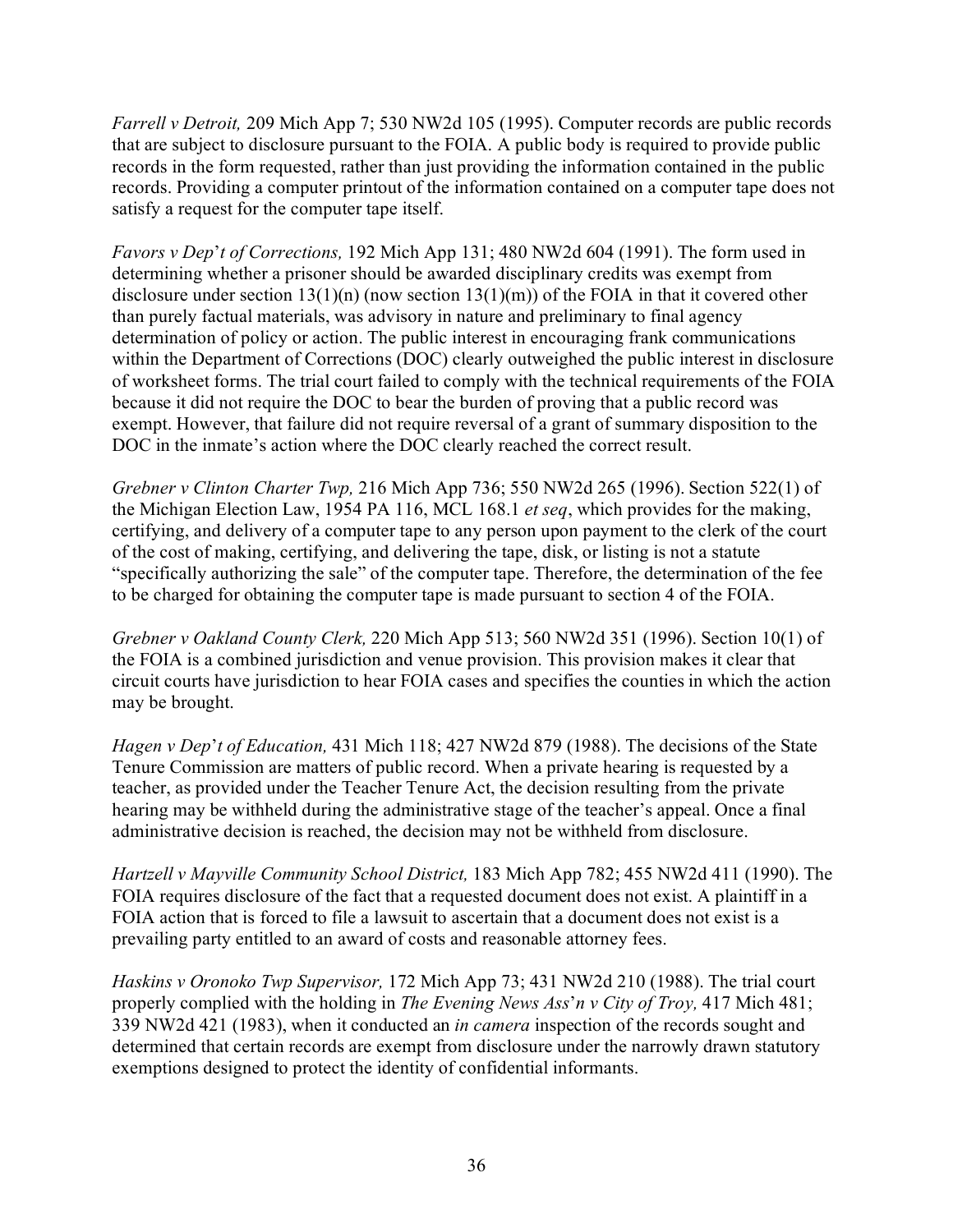*Herald Co v Ann Arbor Public Schools,* 224 Mich App 266; 568 NW2d 411 (1997). Once documentation that is the subject of a FOIA lawsuit has been disclosed, the subject of the controversy disappears. The privacy exemption of the FOIA allows a public body to withhold from disclosure public records of a personal nature where the information would constitute a clearly unwarranted invasion of an individual's privacy. Information is considered personal if it concerns a particular person and his or her intimate affairs, interests, or activities. While the records sought in this case were personal in nature in that they contained information about a teacher's family and observations about his or her conduct, the disclosure did not constitute a "clearly unwarranted" invasion of privacy because the records discussed the professional performance of a teacher in the classroom that is an issue of legitimate concern to the public.

A public body may exempt from disclosure, pursuant to section  $13(1)(n)$  (now section  $13(1)(m)$ ), advisory communications within a public body or between public bodies to the extent that they are not nonfactual and are preliminary to a final agency determination. However, if records meet these substantive tests, the public body must also establish that the public interest in encouraging frank communications within the public body or between public bodies clearly outweighs the public interest in disclosure. In this case, the public interest in disclosing records that contain public observations of a teacher who has been convicted of carrying a concealed weapon is not clearly outweighed by the public interest in encouraging frank communications within the public body.

A class of documents may be exempt from the FOIA, so long as the exempt categories are clearly described and drawn with precision so that all documents within a category are similar in nature. Exempt material must be segregated from nonexempt material to the extent practicable.

Section  $13(1)(i)$  (now section  $13(1)(h)$ ) of the FOIA exempts information subject to the physician-patient privilege. The purpose of the privilege is to protect the physician-patient relationship and ensure that communications between the two are confidential. Attendance records that do not contain any information that a physician acquired while treating an employee are not covered by this exemption. The fact that an employee waives the physician-patient privilege by submitting to his or her employer attendance records that contain medical records does not mean that the privilege was waived with regard to third parties who request disclosure of the records under the FOIA.

The FOIA excludes from disclosure information protected by the attorney-client privilege. The scope of the privilege is narrow, including only those communications by the client to its advisor that are made for the purpose of obtaining legal advice. A tape recording of an interview of the teacher by the school district is not within the attorney-client privilege.

*Herald Co v City of Bay City,* 463 Mich 111; 614 NW2d 873 (2000). The FOIA does not establish detailed requirements for a valid request. If a citizen submits a request for the names, current job titles, and cities of residence and ages for job candidates, and the city possesses records containing the information, the city is obligated to provide the records even though they were not specifically described in the request.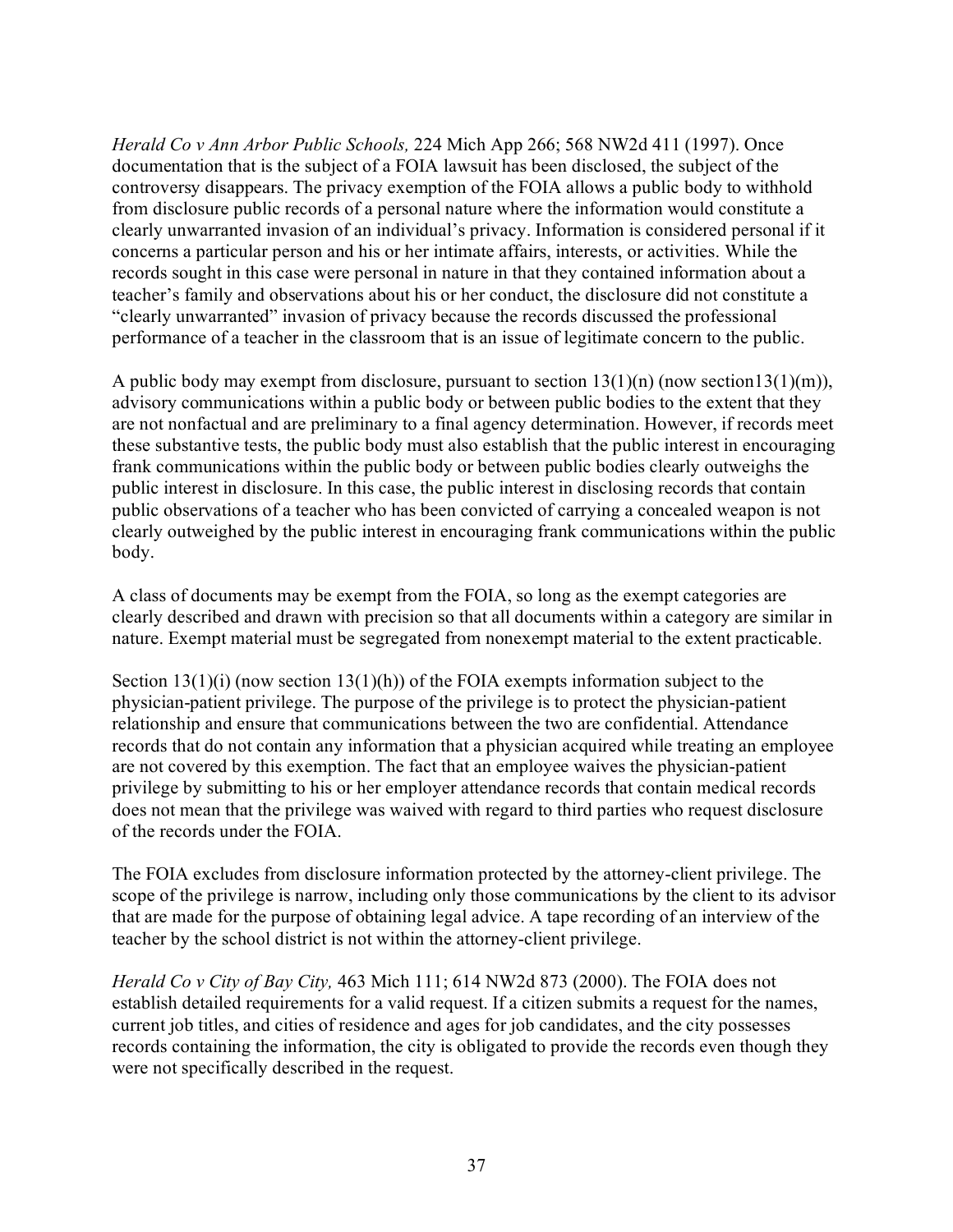The fact of application for a public job, or the typical background information that may be contained in an application, is not information of a personal nature protected from disclosure under section 13(1)(a) of the FOIA. If embarrassing or intimate personal information is contained in an application, the public body is under a duty to separate the exempt material and make the nonexempt material available to the public.

*Herald Co, Inc v Eastern Michigan Univ Bd of Regents*, 475 Mich 463; 719 NW2d 19 (2006). The advisory, non-factual portions of a letter written by defendant's vice president of finance to a member of the Board of Regents were exempt as frank communications under section 13(1)(m) of the FOIA, where the balance of competing interests favored nondisclosure.

*Herald Co v Kalamazoo,* 229 Mich App 376; 581 NW2d 295 (1998). Law enforcement exemptions of the Michigan FOIA are more restrictive than parallel provisions of the federal FOIA. The correct standard under the Michigan FOIA is whether a document "would" (not "could") interfere with law enforcement proceedings.

An investigation will not be considered "on-going" for the purposes of the FOIA without an active, on-going, law enforcement investigation. In the absence of such activities, the investigation cannot be considered open although the period of limitations may still be running.

*Hoffman v Bay City School District,* 137 Mich App 333; 357 NW2d 686 (1984). Where an attorney investigated the business and finance practices of a school district and orally reported his or her opinion regarding the investigation to the school board but did not share the actual documents, the investigative file itself is not a public record of the board.

*Hopkins v Township of Duncan*, 294 Mich App 401; 812 NW2d 27 (2011). Handwritten notes taken by a township board member at the township board meeting for his personal use, not circulated among other board members, not used in the creation of the minutes of any board meetings and retained or destroyed at the member's sole discretion are not "public records" under the FOIA.

*Howell Education Association MEA/NEA v Howell Board of Education*, 287 Mich App 228; 789 NW2d 495 (2010). A public-school employee's email that involves an entirely private or personal matter unrelated to the public body's official function does not constitute a "public record" under the FOIA solely because it is held in a public body's email system's digital memory. The mere violation of an acceptable use policy that bars personal use of the email system but does not expressly provide that emails are subject to the FOIA, does not render personal emails "public records" subject to FOIA.

*Hubka v Pennfield Twp,* 197 Mich App 117; 494 NW2d 800 (1992). Letters sent by a township attorney to a township board that contain information obtained by the attorney from township employees under compulsion and promises of confidentiality are protected from disclosure under the FOIA by the attorney-client privilege. Likewise, the opinions, conclusions, and recommendations of the attorney, based on the information, are protected.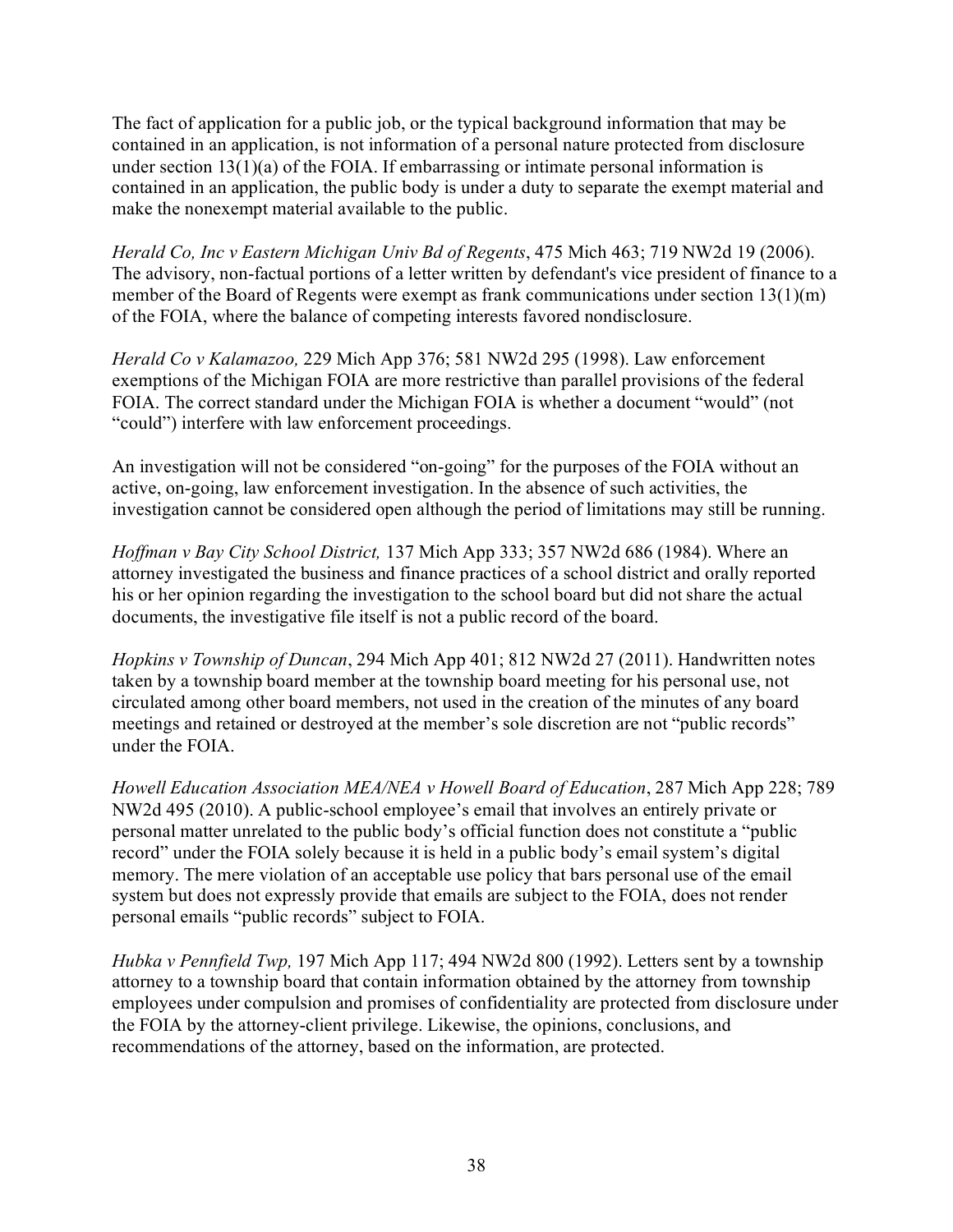*Hyson v Dep*'*t of Corrections,* 205 Mich App 422; 521 NW2d 841 (1994). Statements made by confidential witnesses relating to a major misconduct charge against a prison inmate may be withheld when requested pursuant to the FOIA because disclosure of the documents, even with the names of witnesses deleted, would reveal their identities and jeopardize their personal safety within the prison. In addition, the release would preclude the public body's ability to maintain the physical security of the penal institution.

*In re Buchanan,* 152 Mich App 706; 394 NW2d 78 (1986). The common-law right of access to court records is not without limitation.

*In re Subpoena Duces Tecum, on remand from the Michigan Supreme Court,* 205 Mich App 700; 518 NW2d 522 (1994). Section  $13(1)(n)$  (now section  $13(1)(m)$ ) of the FOIA protects from disclosure communications within or between public bodies of an advisory nature that are other than purely factual and are preliminary to a final agency determination of policy or action. The burden is on the public body to show, in each particular instance, that the public interest in encouraging frank communications between officials and employees of the public body clearly outweighs the public interest in disclosure. It is not adequate to show that the requested document falls within a general category of documents that may beprotected.

*International Union, UPGWA v Dep*'*t of State Police,* 118 Mich App 292; 324 NW2d 611 (1982), aff'd by equally divided court, 422 Mich 432 (1985). The exemption of a list of names and home addresses of private security guards from disclosure to a union seeking that list for collective bargaining purposes is not justified. The public purpose of collective bargaining outweighs the employees' interest in the privacy of this information. However, the union was ordered not to engage in further disclosure of the list for other unrelated purposes.

*Jackson v Eastern Michigan University,* 215 Mich App 240; 544 NW2d 737 (1996). Eastern Michigan University Foundation is primarily funded by Eastern Michigan University and, therefore, is a public body subject to the FOIA.

*Jordan v Martimucci,* 101 Mich App 212; 300 NW2d 325 (1980). A plaintiff who brings an action under the FOIA for punitive damages for delay in disclosure of requested information must demonstrate that he or she has received the requested information as a result of courtordered disclosure and that the defendant acted arbitrarily and capriciously in failing to comply with the disclosure request in a timely manner.

*Kearney v Dep*'*t of Mental Health,* 168 Mich App 406; 425 NW2d 161 (1988). The FOIA exempts from disclosure records exempted from disclosure by other statutory authority. Mental health treatment records are exempt under the Mental Health Code. However, treatment records may be disclosed where the holder of the record and the patient consent. Persons requesting records under the FOIA are not entitled to free copies of the records. The holder of a public record may charge a fee for providing copies. There is, however, a waiver of the first \$20.00 for those who, by affidavit, show an inability to pay because of indigency.

*Kent County Sheriff*'*s Ass*'*n v Sheriff,* 463 Mich 353; 616 NW2d 677 (2000). The FOIA provides citizens with broad rights to obtain public records limited only by the coverage of the statute and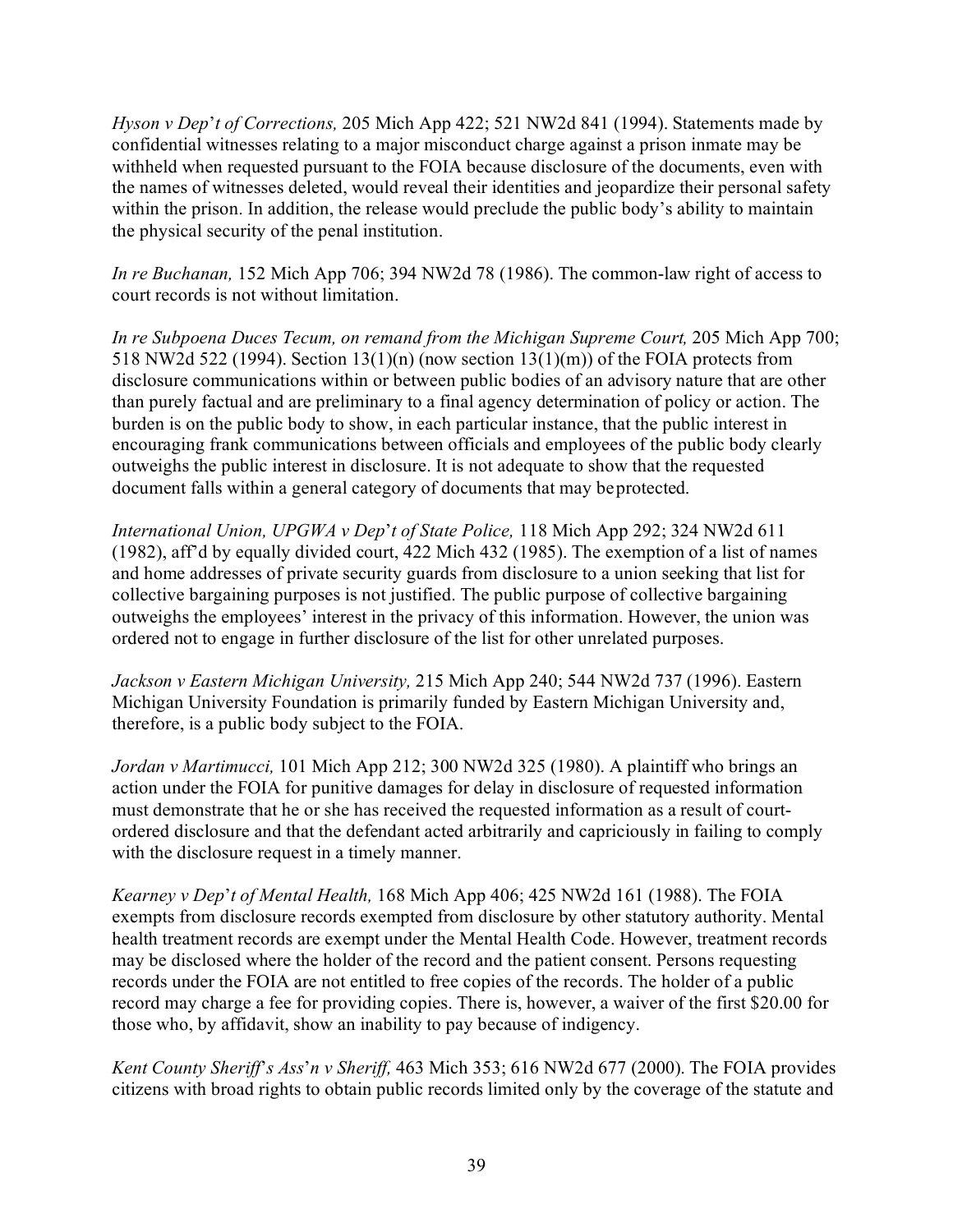its exemptions. The fact that another body of law potentially gives an additional basis for access to records, in this case the Public Employment Relations Act, does not limit the applicability of the FOIA or the jurisdiction of the circuit court to consider relief under the FOIA.

Internal investigation records of a law enforcement agency may be exempt as personnel records under section  $13(1)(s)(ix)$  of the FOIA where it is sufficiently established that public interest favors nondisclosure over disclosure.

*Kestenbaum v Michigan State University,* 414 Mich 510; 327 NW2d 783 (1982). An equally divided Supreme Court affirmed the lower court in holding that a list of names and addresses of students on a computer tape would appear to be a public record, but the nature of the information is personal and falls within an enumerated exception. Public disclosure of the tape would constitute a clearly unwarranted invasion of a person's privacy.

*Key v Township of Paw Paw,* 254 Mich App 508; 657 NW2d 546 (2002). The public body complied with the FOIA when the FOIA Coordinator denied a request for information because the information sought could not be located.

When a public body timely claims the additional 10 business days for a response as provided in section 5(2)(d) of the FOIA, the new response deadline is 15 business days after the receipt of the request, regardless of when the notice of extension is issued.

*King v Michigan State Police*, 303 Mich App 162; 841 NW2d 914 (2013). Polygraph report was exempt from public disclosure by statute. The trial court's decision to reduce fees charged by a public body for processing the request was reversed as clearly erroneous. A public body's decision to grant a request "as to existing, non-exempt records" in its possession did not present an unripe controversy in light of the parties' stipulation to treat the plaintiff's response to the public body's motion for summary disposition as an appeal from the public body's denial of part of the request. The Court also held the public body's production of some, but not all, of the requested records did not render the case moot.

*King v Oakland County Prosecutor*, 303 Mich App 222; 842 NW2d 403 (2013). When analyzing a public body's assertion of an exemption under section 13 of the FOIA, a trial court may make complete and particularized findings of fact justifying use of the exemption; it may conduct an *in camera* review of the disputed records; or it may allow plaintiff's counsel to conduct an *in camera* review of the disputed records whenever possible. A trial court, however, need not use all three procedures and should strictly limit use of an *in camera* review by counsel. The Court also held the exemption in section  $13(1)(b)(i)$  is narrower than its counterpart in the federal FOIA, since the state exemption only applies to records that "would" interfere with law enforcement proceedings, and not to all records that "could" interfere with law enforcement proceedings. The Court also held there was no need to take the depositions of department heads and other high-ranking officials, when their depositions are not essential to prevent prejudice to the party seeking the discovery.

*Kincaid v Dep*'*t of Corrections,* 180 Mich App 176; 446 NW2d 604 (1989). A public body bears the burden of proof of demonstrating a proper justification for the denial of a FOIA request. A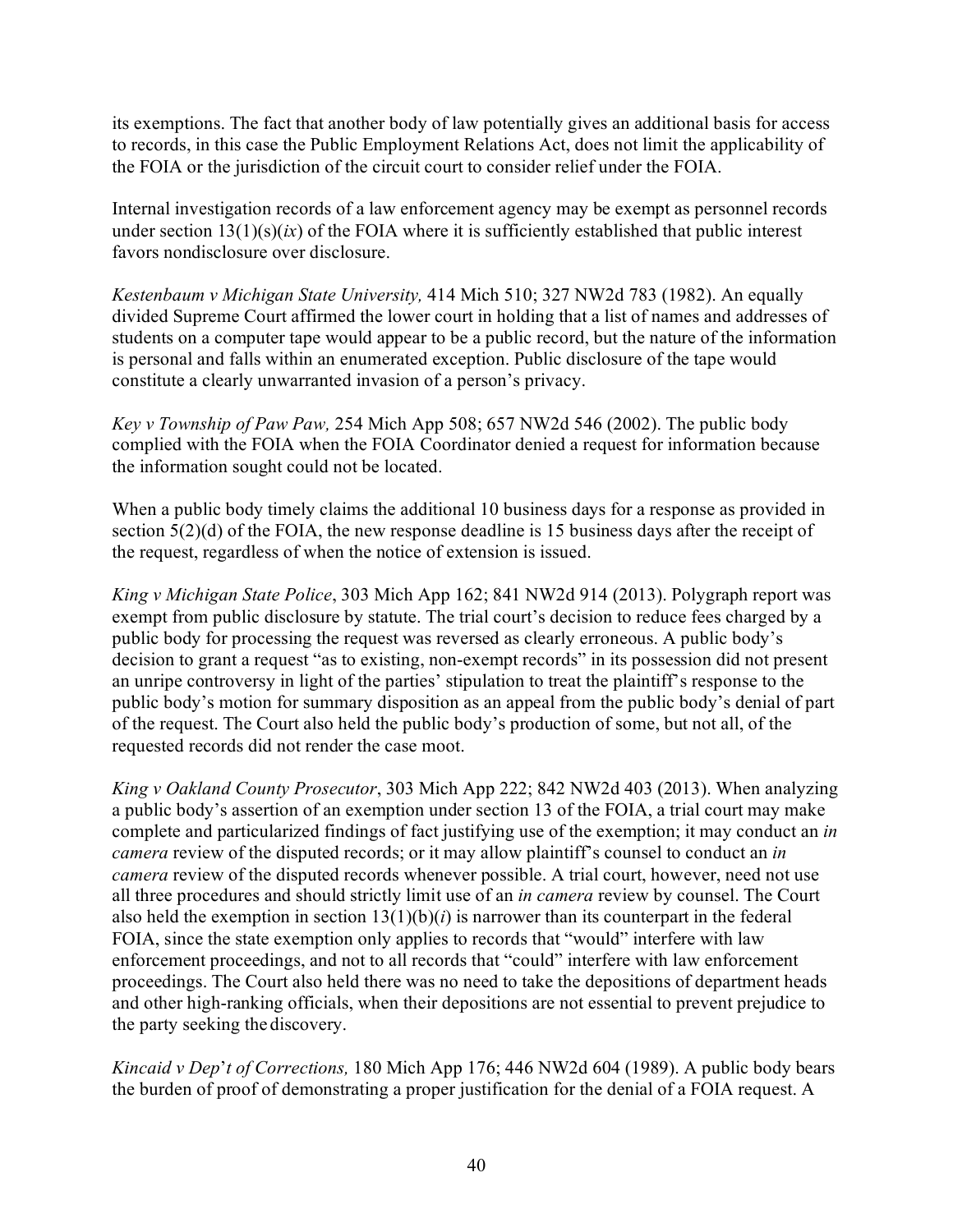request for disclosure of information under the FOIA must describe the requested records sufficiently to enable the public body to find them. When a request is denied because of an insufficient description, the requesting person may (1) rewrite the request with additional information, or (2) file suit in circuit court where the sole issue would be whether the information describing the desired records was sufficient. A FOIA request by an inmate, that erroneously states both the date of a guilty determination on a misconduct and the hearing date with respect to the records sought, reasonably and sufficiently describes the records. A public body acts in an arbitrary and capricious manner by repeatedly refusing to look for a record so described.

*Kocher v Dep*'*t of Treasury,* 241 Mich App 378; 615 NW2d 767 (2000). The addresses of unclaimed property holders maintained by the Michigan Department of Treasury fall within the definition of personal information, and their release would constitute a clearly unwarranted invasion of privacy. Disclosure of the information would not enhance the public's understanding of the operations or activities of the government.

*Krug v Ingham County Sheriff*'*s Office,* 264 Mich App 475; 691 NW2d 50 (2004). Defendant was not entitled to issue blanket denials of all FOIA requests relating to open case files without actually reviewing the case first to determine what information is exempt. A defendant should treat a lawsuit filed as a result of a FOIA denial as a continuing request for information. If the defendant determines that the information has become nonexempt during the course of the FOIA litigation, the records should be released.

*Kubick v Child & Family Services of Michigan,* 171 Mich App 304; 429 NW2d 881 (1988). While there is no bright-line rule as to what constitutes "primarily funded" to determine if a body is a "public body" as defined in the FOIA, a private nonprofit corporation that receives less than half of its funding from government sources is not a public body which is primarily funded by or through state or local authority. Accordingly, such corporation is not subject to the requirements of the FOIA regarding the disclosure of information by public bodies.

*Landry v City of Dearborn,* 259 Mich App 416; 674 NW2d 697 (2003). Section 13(1)(s)(*ix*) of the FOIA permits nondisclosure of law enforcement personnel records. The meaning of the term "personnel records" in that section includes all records used by law enforcement agencies in the selection or hiring of officers, as well as the applications received by the city from unsuccessful applicants. The public interest in disclosing the information did not outweigh the public interest in not disclosing the information.

*Laracey v Financial Institutions Bureau,* 163 Mich App 437; 414 NW2d 909 (1987). An attorney who filed a *pro se* action is not entitled to recover attorney fees in a FOIA lawsuit.

*Lapeer County Abstract & Title Co v Lapeer County Register of Deeds,* 264 Mich App 167; 691 NW2d 11 (2004). While the FOIA grants a general right to receive copies of public records, nothing in the FOIA requires a public body to provide copies in a microfilm format rather than in the form of a paper copy. Furthermore, the Inspection of Records Act specifically provides that, in response to a request for reproduction of a record of a register of deeds, the register of deeds may select the medium used to reproduce the record.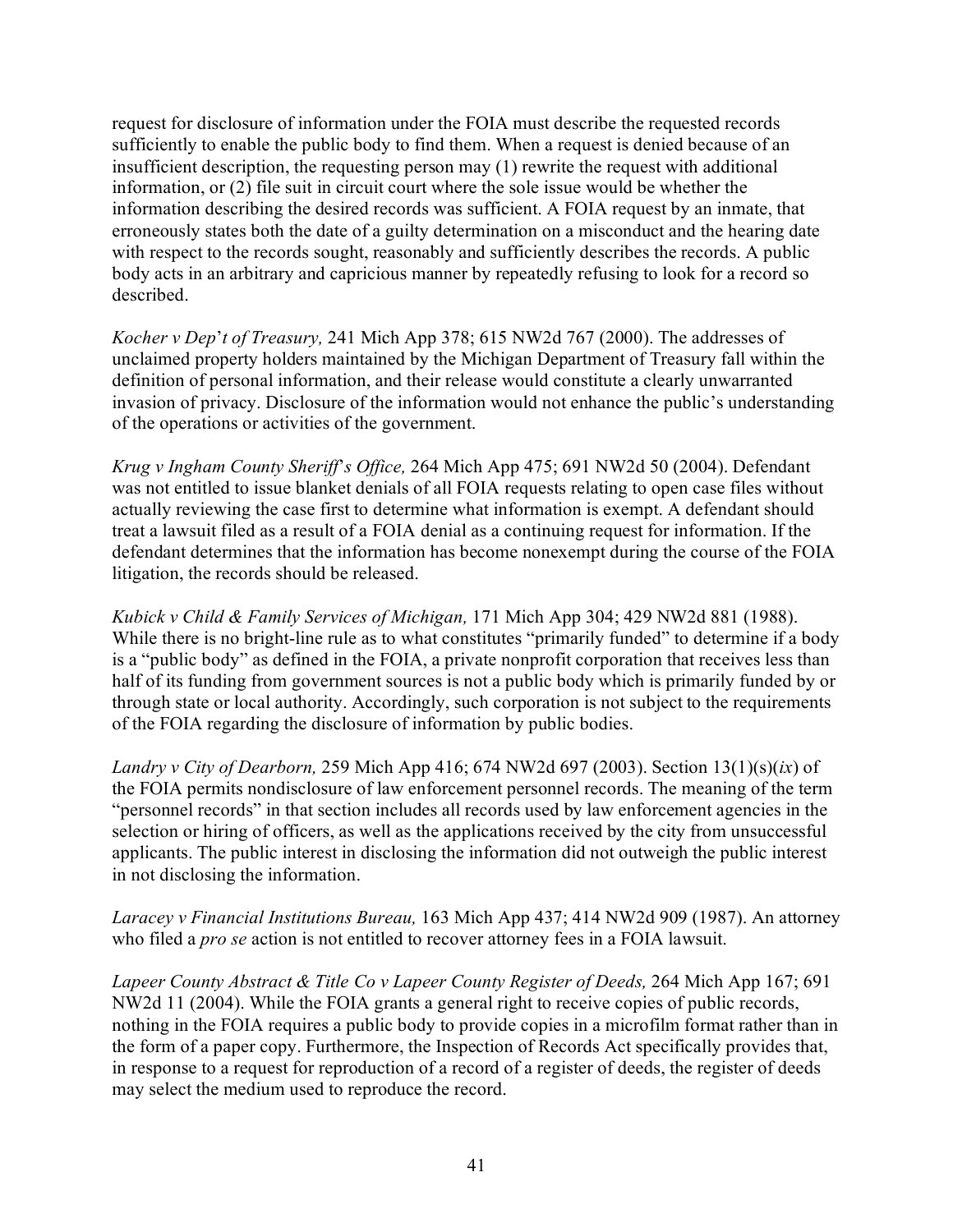*Lepp v Cheboygan Area Schools,* 190 Mich App 726; 476 NW2d 506 (1991). Where the requested information pertains to the party making the request, it is unreasonable to refuse disclosure on the grounds of invasion of privacy.

*Local Area Watch v City of Grand Rapids,* 262 Mich App 136; 683 NW2d 745 (2004). Under the Open Meetings Act, minutes of closed session meetings may only be disclosed by court order under the Act. Further, under the FOIA, a public body is not required to disclose records protected from disclosure to the public by other statutes. Where the plaintiff sought disclosure of closed meeting minutes, the defendant did not violate the FOIA by withholding the minutes, where there was no judicial determination that the minutes were subject to disclosure under the Open Meetings Act.

*Local 79, Service Employees Intern*'*l Union AFL-CIO, Hospital Employees Division v Lapeer County General Hospital,* 111 Mich App 441; 314 NW2d 648 (1981). The proper forum in which to seek relief from a violation of the FOIA is the circuit court and not the Michigan Employment Relations Commission, notwithstanding labor-related issues.

*Local 312 of the AFSCME, AFL-CIO v City of Detroit,* 207 Mich App 472; 525 NW2d 487 (1994). The Public Employment Relations Act (PERA), 1947 PA 336, MCL 423.201 *et seq,* and the FOIA are not conflicting statutes such that the PERA would prevail over the FOIA with the result that a person involved in a labor dispute would be precluded from obtaining public records under the FOIA. The Legislature has clearly defined the class of persons entitled to seek disclosure of public records pursuant to the FOIA. There is no sound policy reason for distinguishing between persons who are involved in litigation-type proceedings and those who are not.

*MacKenzie v Wales Twp,* 247 Mich App 124; 635 NW2d 335 (2001). A township must grant access to computer tapes used to prepare property tax notices for the township even though the tapes were created by, and in the possession of, another entity. Because the township used the tapes, albeit indirectly, in performing an official function, the tapes fall within the statutory definition of public records.

*Mager v Dep*'*t of State Police*, 460 Mich 134; 595 NW2d 142 (1999). State Police is not required to provide the names and addresses of registered handgun owners in response to a FOIA request. Gun registration is information that meets both elements of the FOIA privacy exemption, section 13(1)(a). Gun registration information is of a "personal nature," and the disclosure of such information would constitute a "clearly unwarranted" invasion of the individual's privacy. The Supreme Court further noted that "[the core] purpose [of the FOIA] is not fostered by disclosure of information about private citizens that is accumulated in various governmental files but that reveals little or nothing about an agency's own conduct."

*Manning v City of East Tawas,* 234 Mich App 244; 593 NW2d 649 (1999). When making an *in camera* determination whether to compel disclosure under the FOIA, a trial court may order disclosure of nonexempt information and may provide for the redaction of exempt information.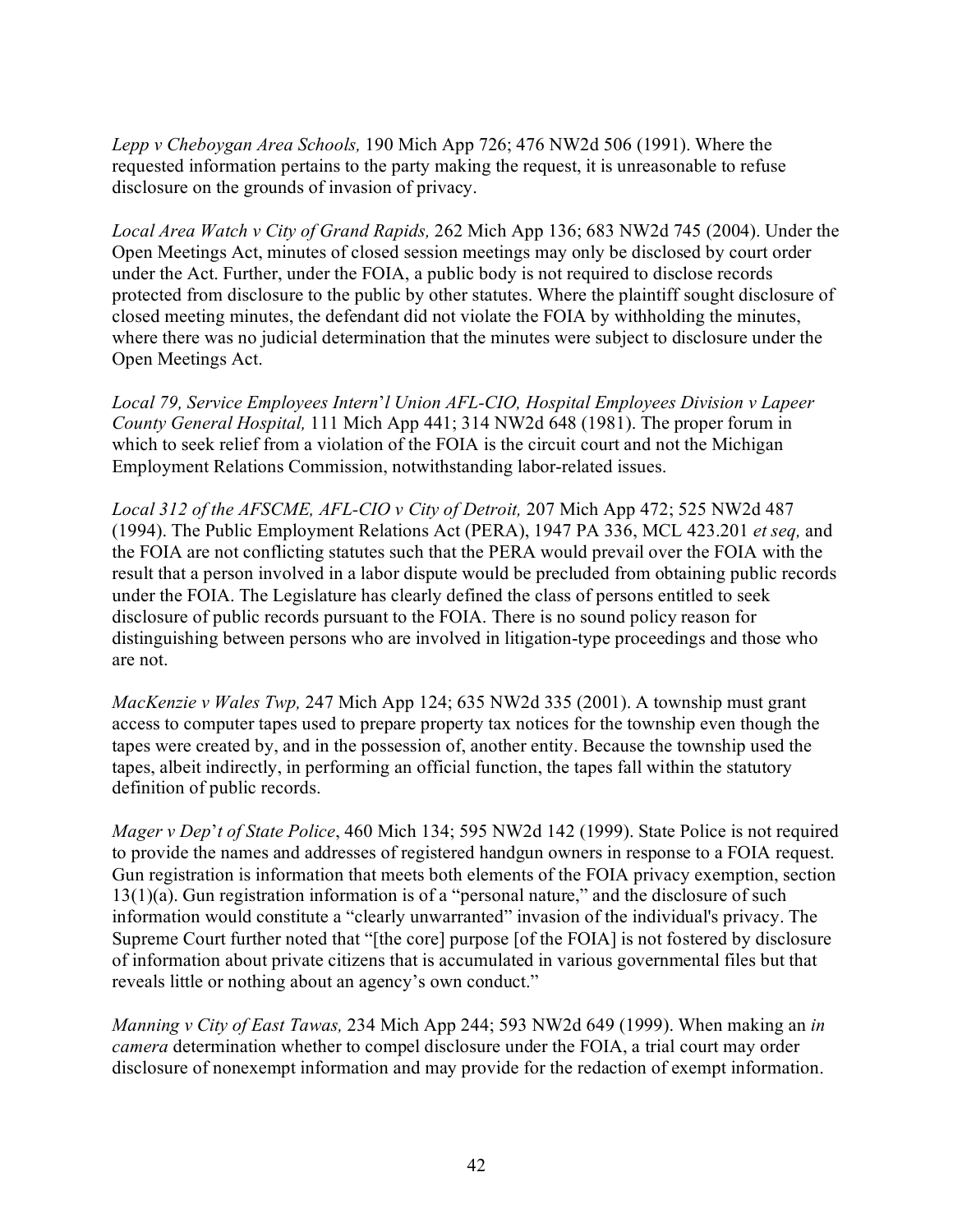*Meredith Corp v City of Flint*, 256 Mich App 703; 671 NW2d 101 (2003). Where an action for disclosure of public records is initiated pursuant to the FOIA, the prevailing party's entitlement to an award of reasonable attorney fees, costs, and disbursements includes all such fees, costs, and disbursements related to achieving production of the public records.

*Messenger v Dep*'*t of Consumer & Industry Services,* 238 Mich App 524; 606 NW2d 38 (1999). Investigation undertaken by the state public body did not fit the definition of investigation found in the Public Health Code, and, therefore, the records sought were not exempt from disclosure under the FOIA.

*Messenger v Ingham County Prosecutor,* 232 Mich App 633; 591 NW2d 393 (1998). The privilege for attorney work product is recognized by court rule, MCR 2.302(B)(3)(a), and incorporated into the FOIA through section 13(1)(h). When information sought pursuant to the FOIA is identified as attorney work product, it is not subject to disclosure.

*McCartney v Attorney General,* 231 Mich App 722; 587 NW2d 824 (1998). Letters forwarded by the Governor to the Attorney General for the purpose of seeking legal advice were protected by the attorney-client privilege, and thus, by section  $13(1)(h)$  (now section  $13(1)(g)$ ) of the FOIA. Internal memoranda within the Attorney General's office containing recommendations, opinions, and strategies with regard to legal advice requested by the Governor are exempted from disclosure by section  $13(1)(n)$  (now section  $13(1)(m)$ ) of the FOIA to the extent that they are preliminary, nonfactual, and part of the deliberative process and exempt because of the attorneyclient privilege.

*Michigan Council of Trout Unlimited v Michigan Dep*'*t of Military Affairs,* 213 Mich App 203; 539 NW2d 745 (1995). Notwithstanding the unique relationship between the Michigan National Guard and the federal government, which is explicitly recognized by Michigan statutes, the circuit court had jurisdiction to consider plaintiff's actions under the Michigan FOIA seeking to obtain documents in possession of the Michigan National Guard. While the state courts have jurisdiction, application of section 13(1)(d) of the Michigan FOIA encompasses federal regulations and the federal FOIA, both of which prohibit the release of the documents sought by plaintiff. Accordingly, plaintiff could not obtain the documents at issue.

*Michigan Federation of Teachers and School Related Personnel, AFT, AFL-CIO v University of Michigan,* 481 Mich 657; 753 NW2d 28 (2008). The Court held that employees' home addresses and telephone numbers meet both prongs of FOIA's privacy exemption because that information is "of a personal nature" and its disclosure would constitute a clearly unwarranted invasion of an individual's privacy. The Court reexamined the definition of "information of a personal nature" set forth in *Bradley v Saranac Community Schools Bd of Ed,* 455 Mich 285; 565 NW2d 650 (1997) and concluded that it unnecessarily limited the intended scope of that phrase. The Court cured the deficiency and revised the definition to encompass information of an embarrassing, intimate, *private,* or *confidential* nature. Accordingly, the University of Michigan employees' home addresses and telephone numbers were exempt from disclosure.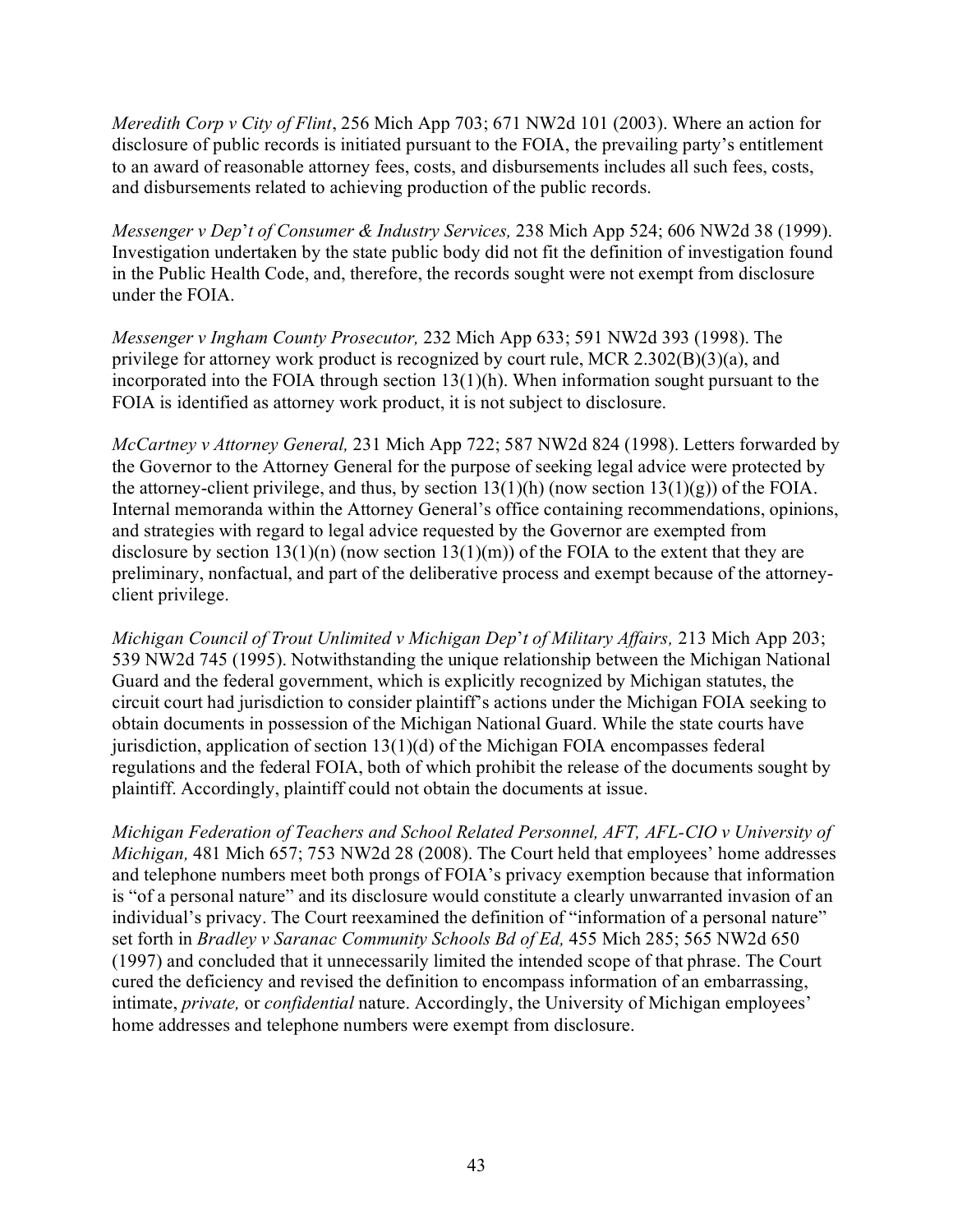*Michigan Tax Management Services Co v City of Warren,* 437 Mich 506; 473 NW2d 263 (1991). When a prevailing party in a FOIA action is awarded "reasonable" attorney fees, the trial court is obligated to make an independent determination with regard to the amount of the fees. The standard utilized by an appellate court to review such a determination is abuse of discretion.

*Milford v Gilb,* 148 Mich App 778; 384 NW2d 786 (1985). Under the FOIA, a public body may exempt from disclosure communications and notes within a public body or between public bodies of an advisory nature to the extent that they cover other than purely factual matters and the public interest in encouraging frank communications within the public body or between public bodies clearly outweighs the public interest in disclosure. The public body bears the burden of proof that a statutory exception applies to the item requested.

*MLive Media Group v City of Grand Rapids*, 321 Mich App 263; 909 NW2d 282 (2017). Defendant failed to show that the recordings, copies of recordings, and transcripts of telephone calls made by its police officers to a police lieutenant concerning a citation issued to a former county assistant prosecutor, which were requested under the FOIA, constituted "[r]ecords or information specifically described and exempted from disclosure by statute." MCL 15.243(1)(d). Defendant's response to the FOIA request did not base its nondisclosure on the argument that public disclosure would violate another statute. Thus, defendant did not meet its burden.

*Mullin v Detroit Police Dep*'*t,* 133 Mich App 46; 348 NW2d 708 (1984). Defendant properly exempted a computer tape containing personal information on persons involved in traffic accidents. Disclosure of the tape would have been a clearly unwarranted invasion of privacy.

*Nabkey v Kent Community Action Program, Inc,* 99 Mich App 480; 298 NW2d 11 (1980). No award of attorney fees is possible where a prevailing plaintiff under the FOIA is not represented by an attorney.

*Newark Morning Ledger Co v Saginaw County Sheriff,* 204 Mich App 215; 514 NW2d 213 (1994). Internal affairs investigation records of a law enforcement agency constitute personnel records, that are exempt from disclosure unless the public interest in disclosure outweighs the public interest in nondisclosure. The mere location of a public record in a personnel file is not determinative as to its status as a personnel record. In determining what is a "personnel record" under the FOIA, the court looked to the definition of that term in the Bullard-PlaweckiEmployee Right to Know Act (ERKA), MCL 423.501 *et seq.* While the purpose of the FOIA and the ERKA are different, the Legislature's clearly expressed intent in the ERKA to prohibit access by an employee to any internal investigations relating to that employee indicates an intent to not allow public access to such records.

*Nicita v City of Detroit,* 194 Mich App 657; 487 NW2d 814 (1992). Section 13(1)(i) of the FOIA does not exempt from disclosure bids with respect to development projects once a developer has been chosen.

*Nicita v City of Detroit,* 216 Mich App 746; 550 NW2d 269 (1996). Business records pertaining to a real estate development company are not exempt from disclosure pursuant to section 13(1)(a) of the FOIA where there is no indication that the records contain information of a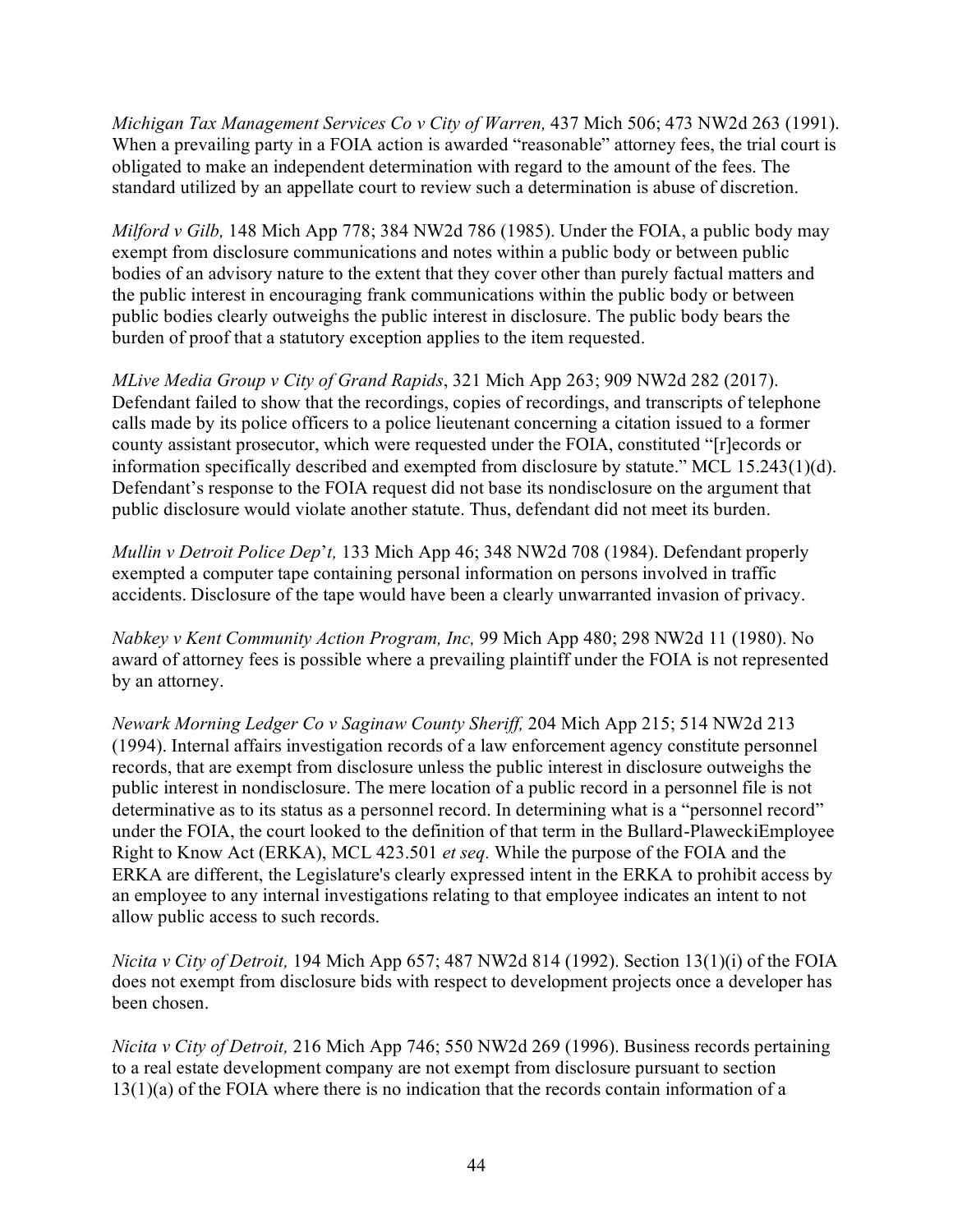personal nature. This section does not protect information that could conceivably lead to the revelation of personal information. Section  $13(1)(n)$  (now section  $13(1)(m)$ ) of the FOIA protects communications within or between a public body that are other than purely factual and are preliminary to a final agency determination of policy or action. A public agency must also show that the need for nondisclosure clearly outweighs the public interest in disclosure.

*Oakland Press v Pontiac Stadium Building Authority,* 173 Mich App 41; 433 NW2d 317 (1988). The release of names and addresses of licensees doing business with a public body was not personal information the disclosure of which would be a clearly unwarranted invasion of privacy.

*Oakland County Prosecutor v Dep*'*t of Corrections,* 222 Mich App 654; 564 NW2d 922 (1997). A prisoner's mental health records submitted to the parole board when seeking parole must be provided to a county prosecutor when requested pursuant to the FOIA so that the prosecutor may determine whether the board's decision to grant parole should be appealed.

*Oakland County Treasurer v Title Office, Inc,* 245 Mich App 196; 627 NW2d 317 (2001). Electronic records are writings as defined by the FOIA. Public bodies are required to provide public records in the format requested. If there is no explicit statutory language that provides fees for electronic records, the records must be provided using the FOIA fee requirements.

*Palladium Publishing Co v River Valley School District,* 115 Mich App 490; 321 NW2d 705 (1982). The name of a student suspended by the action of a board of education will appear in the meeting minutes and is not information exempt from disclosure under the FOIA.

*Patterson v Allegan County Sheriff,* 199 Mich App 638; 502 NW2d 368 (1993). A booking photograph of a county jail inmate kept in the files of a county sheriff is a public record under the FOIA; such photographs may not be withheld from disclosure on the basis of the privacy exemption found in 13(1)(a) of the FOIA.

*Payne v Grand Rapids Police Chief,* 178 Mich App 193; 443 NW2d 481 (1989). A record of law enforcement investigation may be exempt from disclosure under the FOIA where disclosure would interfere with law enforcement proceedings. However, the agency must demonstrate factually how disclosure of particular records or kinds of records would amount to interference and not merely provide conclusory statements that recite the language of the FOIA.

*Pennington v Washtenaw County Sheriff*, 125 Mich App 556; 336 NW2d 828 (1983). Failure to respond to a request is treated as a final decision to deny the request. A plaintiff need only make a showing in circuit court that the request was made and denied. The burden is on the defendant to show a viable defense. Nondisclosure based upon the privacy exemption of  $13(1)(b)(iii)$  is limited to intimate details of a highly personal nature.

*Penokie v Michigan Technological University,* 93 Mich App 650; 287 NW2d 304 (1979). The names and salaries of employees of the defendant university is not information of a personal nature the disclosure of which would constitute a "clearly unwarranted" invasion of personal privacy under the FOIA.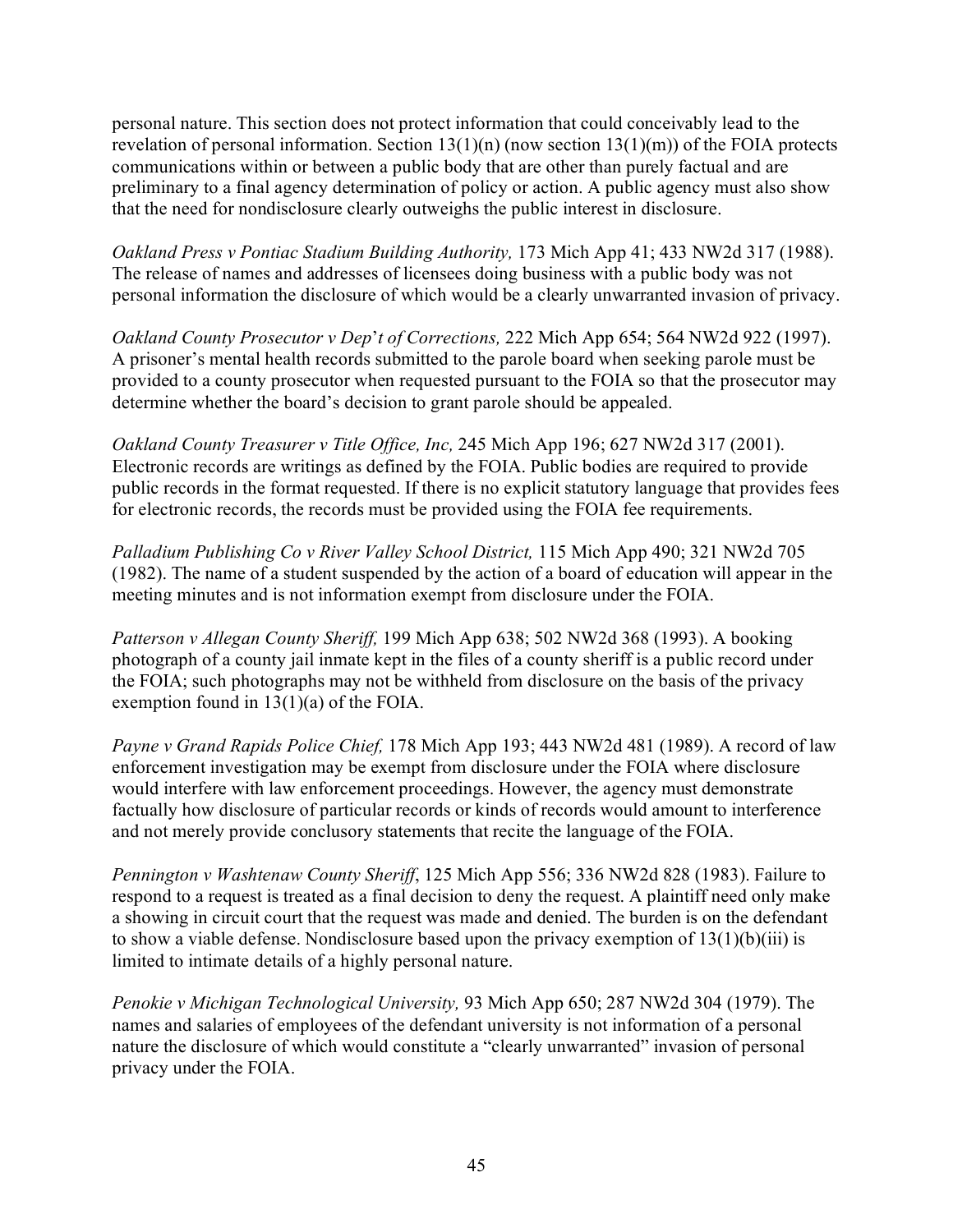*Perlongo v Iron River Cooperative TV,* 122 Mich App 433; 332 NW2d 502 (1983). A private nonstock, nonprofit cable television corporation which was not created by state or local authority is not a "public body" for purposes of either the Open Meetings Act or the FOIA, even though it is licensed, franchised, or otherwise regulated by the government.

*Post-Newsweek Stations, Michigan, Inc v City of Detroit,* 179 Mich App 331; 445 NW2d 529 (1989). In claiming an exemption under the FOIA, for interference with law enforcement proceedings, the burden of proof is on the public body claiming the exemption. The exemption must be interpreted narrowly, and the public body must separate exempt material from nonexempt and make nonexempt information available. Exempt information must be described with particularity indicating how the information would interfere with law enforcement proceedings. When analyzing claims of exemption under the FOIA, a trial court should receive a complete particularized justification for a denial of a request or hold *in camera* hearings to determine whether this justification exists, or the court may allow counsel for the requesting party to examine, in camera, under special agreement, the contested material.

*Practical Political Consulting, Inc v Terry Lynn Land,* 287 Mich App 434; 789 NW2d 178 (2010). A copy of all voting history of the January 15, 2008 presidential primary includingwhich ballots each voter selected was not exempt by statute and was not information of a personal nature, nor would the disclosure of it constitute a clearly unwarranted invasion ofprivacy.

*Prins v Michigan Department of State Police*, 299 Mich App 634; 831 NW2d 867(2013). A public body has not satisfied FOIA's notice requirement until it sends out or officially circulates its denial of a public record request, which prevents a public body's inadvertent failure to timely mail a denial letter from unduly shortening the 180-day period of limitations on a FOIA case.

*Proctor v White Lake Twp Police Department,* 248 Mich App 457; 639 NW2d 332 (2001). The FOIA is not unconstitutional simply because it excludes prisoners from obtaining information. Application of the FOIA exclusion does not deprive prisoners of their fundamental right to access the courts or their First Amendment rights.

*Progress Michigan v Attorney General*. Mich App \_\_\_; NW2d (2018). Plaintiff's amended FOIA complaint was untimely because it was filed more than 180 days after the denial of plaintiff's FOIA request. The amended complaint also could not relate back because plaintiff did not verify the claim in its initial complaint; thus, the lack of legal validity from the complaint's inception means that there was nothing pending which could be amended.Plaintiff's counsel conceded that the FOIA 180-day limitations period runs from the date of the public body's initial denial of the FOIA request, not from the date of the internal appeal determination, which happens after the public body makes its "final determination."

*Quatrine v Mackinaw City Public Schools,* 204 Mich App 342; 514 NW2d 254 (1994). Public schools were not required to release records under the FOIA where written parental consent for release of records was not provided.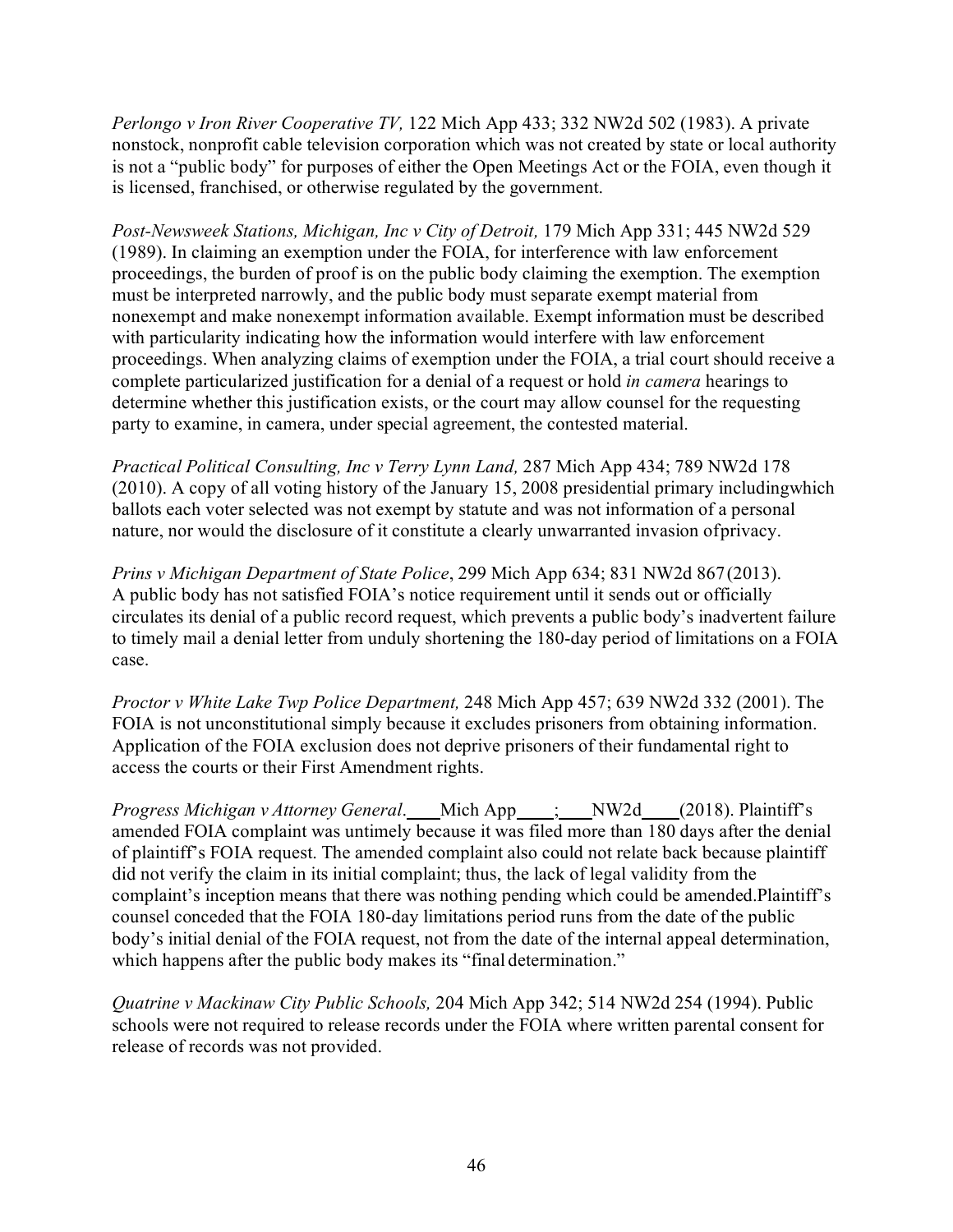*Rataj v City of Romulus*, 306 Mich App 735; 858 NW2d 116 (2014). Plaintiff sought to compel a release of a video recording, unredacted incident report, and police department internal investigation reports and personnel records pertaining to police officer's alleged assault of an individual who had been arrested and handcuffed. The Court determined that disclosure of the video recording would serve the core purpose of the FOIA, and that the recording did not fall within the privacy provisions of section  $13(1)(a)$  of the FOIA. As for the incident report, while the names of the citizen and officer were subject to disclosure, home addresses, dates of birth, and telephone numbers may be withheld from disclosure under the privacy exemption. The internal investigation reports and personnel records pertaining to the incident were exempt under section  $13(1)(s)(ix)$  of the FOIA, which permits the nondisclosure of such law enforcement agency records.

*Residential Ratepayer Consortium v Public Service Commission,* 168 Mich App 476; 425 NW2d 98 (1987). An agency does not waive its defenses in a circuit court action to compel disclosure of documents under the FOIA because they were not raised at the administrative level.

*Ridenour v Dearborn Board of Education,* 111 Mich App 798; 314 NW2d 760 (1981). It was not permissible to enter closed session under section 8h of the Open Meetings Act to discuss the performance of a school administrator because public disclosure of performance evaluations of school administrators is not an intrusion of privacy as defined by the FOIA. People have a strong interest in public education and taxpayers are increasingly holding administrators accountable for expenditures of tax money.

*Scharret v City of Berkley*, 249 Mich App 405; 642 NW2d 685 (2002). According to section 5 of the FOIA, a public body is required to respond to a request for information within five business days after receiving the request, and its failure to timely respond constitutes its final determination to deny the request and is a violation of the FOIA.

In addition, nothing in the FOIA states that the resubmission of a request denied by virtue of the public body's failure to respond divests the requesting person of the ability to exercise the options granted under section 10 of the FOIA, based on the initial denial of the request.

To receive an award of attorney fees and costs under the FOIA, the action must be reasonably necessary to compel disclosure, and the action must have a substantial causative effect on the delivery of the information to the requestor.

*Schinzel v Wilkerson,* 110 Mich App 600; 313 NW2d 167 (1981). A plaintiff appearing in propria persona who prevails in an action commenced pursuant to the FOIA is entitled to an award of his or her actual expenditures but is not entitled to an award of attorney fees.

*Sclafani v Domestic Violence Escape,* 255 Mich App 260; 660 NW2d 97 (2003). Section 2(d)(*iv*) of the FOIA (now section  $2(h)(iv)$ ) states that a public body is "any other body which is created by state or local authority or which is primarily funded by or through state or local authority." The court found that Domestic Violence Escape (DOVE), a non-profit group that educates citizens about domestic violence and provides several services to victims, was a public body and therefore was subject to FOIA because a state or local government authority provided 50% or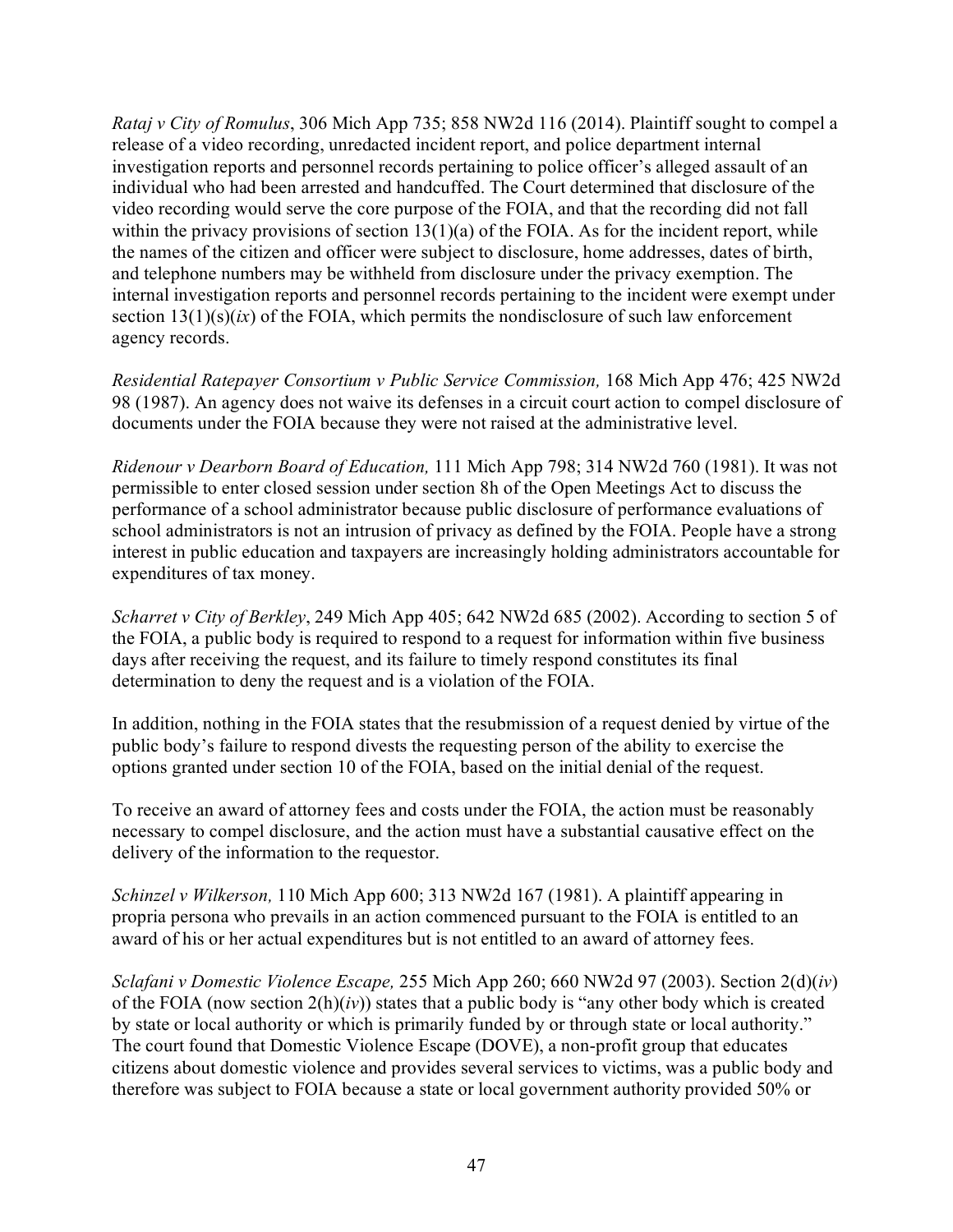more of its finding. "Primarily funded" was deemed to include funding from a single or multiple source.

*Shellum v MESC,* 194 Mich App 474; 487 NW2d 490 (1992). Information held by MESC concerning the calculated unemployment insurance tax contribution rate of an employer is exempt from disclosure under 13(1)(d) of the FOIA because it utilizes information obtained from the employer, which is protected from disclosure by statute and administrative rule.

*Schroeder v Detroit,* 221 Mich App 364; 561 NW2d 497 (1997). A person denied employment by a police department was not entitled to receive a copy of his or her psychological evaluation under the FOIA. In cases involving examination instruments as defined by section 13(1)(*l*) (now section  $13(1)(k)$  of the FOIA, release of the information is not required unless the public interest in disclosure outweighs the public interest in nondisclosure. Here, the public interest in ensuring the integrity of the hiring process outweighed the public interest in disclosing the information to a candidate attempting to investigate the fairness of the test.

*Soave v Michigan Dep*'*t of Education,* 139 Mich App 99; 360 NW2d 194 (1984). Because federal agency regulations have the force and effect of federal statutory law, a state agency may properly withhold a record under section 13(1)(d) of FOIA, if that record is exempt from disclosure under a federal agency regulation.

*State Defender Union Employees v Legal Aid & Defender Ass*'*n of Detroit,* 230 Mich App 426; 584 NW2d 359 (1998). An organization "primarily funded by or through state or local authority" is a public body pursuant to the FOIA. "Funded" means the receipt of government grants or subsidies. An otherwise private organization is not a public body merely because public monies paid in exchange for goods or services comprise a certain percentage of the organization's revenues.

*State Employees Ass*'*n v Dep't of Management & Budget*, 428 Mich 104; 404 NW2d 606 (1987). The disclosure of the home addresses of state employees to a recognized employee organization does not constitute a clearly unwarranted invasion of privacy.

*State News v Michigan State University*, 481 Mich 692; 753 NW2d 20 (2008). Unless an exemption to disclosure provides otherwise, the application of an exemption is determined when the public body asserts the exemption. The passage of time and subsequent events do not affect whether a public record was exempt from disclosure at the time the public body responded to the request.

*Stone Street Capital, Inc v Michigan Bureau of State Lottery*, 263 Mich App 683; 689 NW2d 541 (2004). The names, addresses, and other personal information of persons who have received lottery winnings directly, by assignment, or by other judgment are exempt from disclosure under the FOIA as the information is entirely unrelated to any inquiry regarding the inner working of government and would constitute a clearly unwarranted invasion of an individual's privacy. Public disclosure of such personal information has the potential to endanger individuals.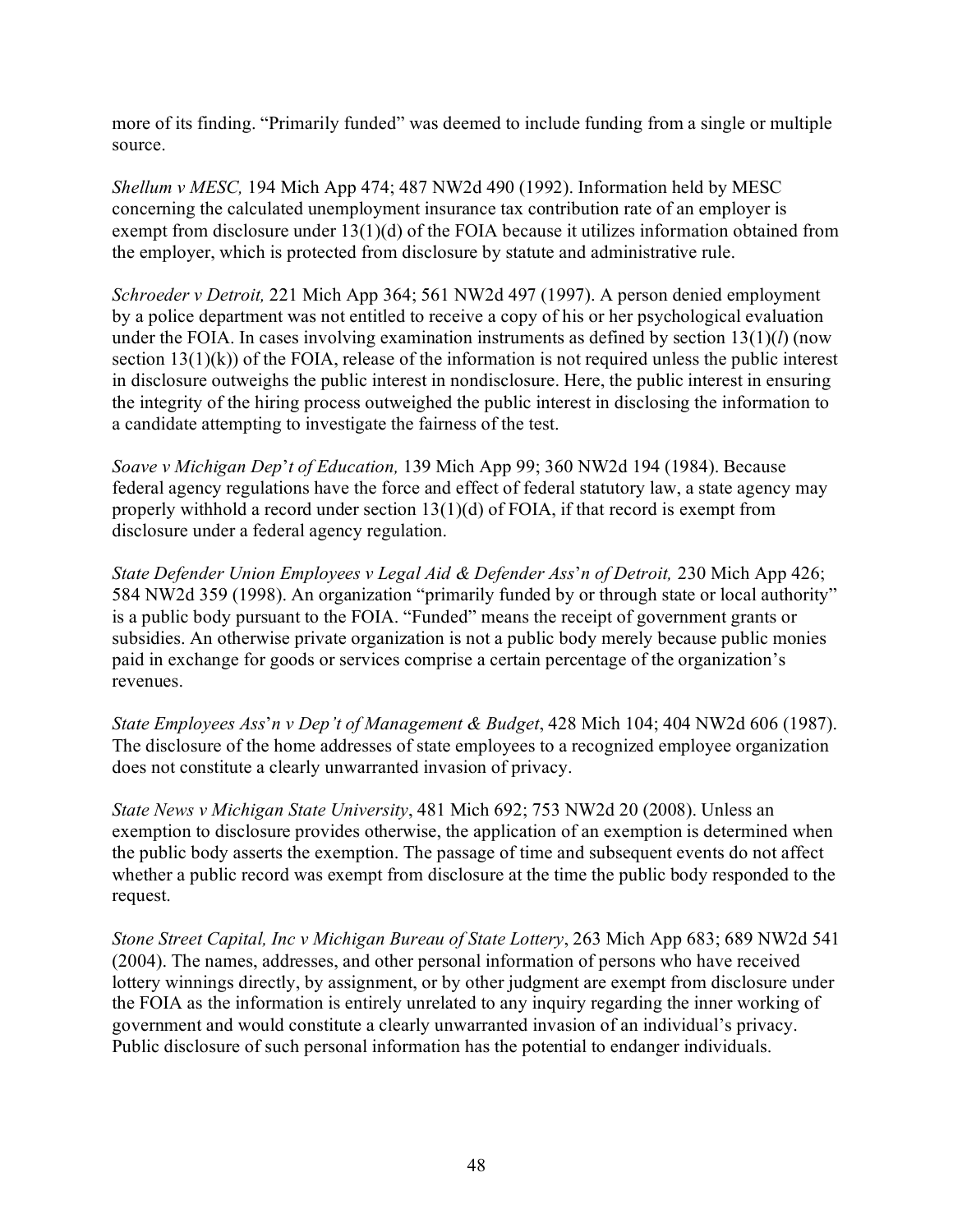*Sutton v City of Oak Park,* 251 Mich App 345; 650 NW2d 404 (2002). Internal investigation records may be exempt as personnel records of a law enforcement agency if the public interest favors nondisclosure over disclosure.

*Swickard v Wayne County Medical Examiner,* 438 Mich 536; 475 NW2d 304 (1991). In deciding whether a disclosure of requested information would constitute an invasion of privacy, one looks to constitutional law and common-law as well as customs, mores, or ordinary views of the community. The release of autopsy reports and toxicology test results are not unwarranted infringements on the right to privacy of either the deceased or the deceased's family. The autopsy reports and toxicology test results are not within the doctor-patientprivilege.

*Swickard v Wayne County Medical Examiner,* 196 Mich App 98; 492 NW2d 497 (1992). A party who prevails completely in an action asserting the right to inspect or receive a copy of a public record under the FOIA is entitled to reasonable attorney fees, costs, and disbursements. No time limit is imposed upon a prevailing party for requesting attorney fees.

*Tallman v Cheboygan Area Schools,* 183 Mich App 123; 454 NW2d 171 (1990). A public body may charge a fee for providing a copy of a public record. Section 4 of the Act provides a method for determining the charge for records, and a public body is obligated to arrive at its fees pursuant to that section.

*Taylor v Lansing Board of Water & Light*, 272 Mich App 200; 725 NW2d 84 (2006). Personnel files, emails, correspondence, and expense reimbursement information were nonexempt public records subject to the FOIA. Section  $13(1)(v)$  did not exempt the records because plaintiff was not a party to a civil action against defendant when she requested the records. The Court acknowledged that the plaintiff was the admitted best friend of a party involved in a separate civil action against the defendant and that it could be inferred that the plaintiff was merely an instrument through which the plaintiff in the other action sought to gain information. Although the Court described the literal application of the exemption in section  $13(1)(v)$  as absurd in this case, it held the statute must be enforced as written because the statute was unambiguous.

*Thomas v City of New Baltimore,* 254 Mich App 196; 657 NW2d 530 (2002). Where a person sues under the FOIA and prevails in an action to compel disclosure, the person must be awarded attorney fees, costs and disbursements, even though the action has been rendered moot by acts of the public body in disposing of the documents.

*Thomas v State Board of Law Examiners,* 210 Mich App 279; 533 NW2d 3 (1995). The State Board of Law Examiners is an agent of the judiciary and, therefore, not a public body subject to the disclosure requirements of the FOIA.

*Title Office, Inc v Van Buren Co Treasurer,* 469 Mich 516; 676 NW2d 207 (2004). Fees for electronic copies of property tax records requested from a county treasurer are computed according to the Transcripts and Abstracts of Records Act (TARA), as an exception under the FOIA, section 4(1). "Transcripts," as used in the TARA, is intended to apply to any reproduction of a record on file in the treasurer's office, including electronic copies.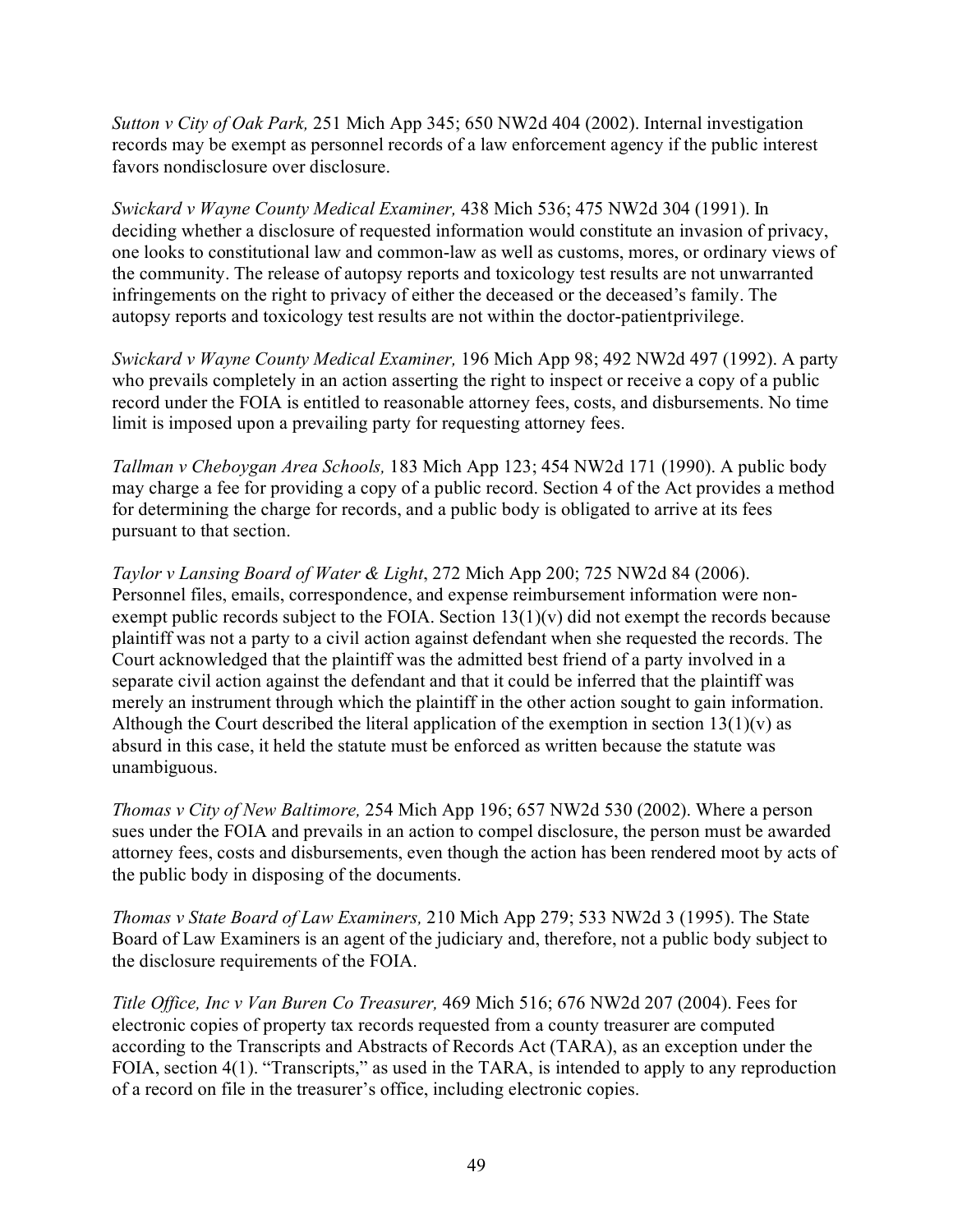*Tobin v Michigan Civil Service Comm*'*n,* 416 Mich 661; 331 NW2d 184 (1982). The FOIA authorizes, but does not require, nondisclosure of public records falling within a FOIA exemption. And the FOIA does not compel a public body to conceal information at the insistence of one who opposes its release.

*Traverse City Record Eagle v Traverse City Area Public Schools,* 184 Mich App 609; 459 NW2d 28 (1990). A tentative bargaining agreement between a school district and the union that represents the school district's employees was held to be exempt from disclosure pursuant to section  $13(1)(n)$  (now section  $13(1)(m)$ ) of the FOIA. This section exempts communication and notes within a public body or between public bodies that are advisory, nonfactual, and preliminary to a final decision. The public interest in encouraging frank communications between the employer and its employees, which leads to effective negotiations, in this case outweighs the public interest in disclosure.

*Truel v City of Dearborn*, 291 Mich App 125; 804 NW2d 744 (2010). Transcripts of statements given by four police officers during an investigation conducted pursuant to investigative subpoenas issued by the State Police and County Prosecutor's office were exempt from disclosure by statute. Michigan also recognizes the deliberative process privilege, which applies to pre-decision deliberative materials. Although this privilege can be overcome by a showing of sufficient need, the privilege was not overcome in this case.

*Walen v Dep*'*t of Corrections,* 443 Mich 240; 505 NW2d 519 (1993). A prison disciplinary hearing falls within the definition of "contested case" and, therefore, pursuant to section 11(1) of the FOIA, must be published and made available to the public. The Department of Corrections satisfied the publication requirement by retaining the final orders and decisions from disciplinary hearings in prisoners' files.

*Walloon Lake Water System, Inc v Melrose Twp,* 163 Mich App 726; 415 NW2d 292 (1987). A public body does not escape liability under the FOIA merely because a capricious act on its part, in this case, willfully disposing of the public record knowing that a suit was pending under the FOIA for disclosure, rendered the lawsuit moot.

*Wayne County Prosecutor v City of Detroit,* 185 Mich App 265; 460 NW2d 298 (1990). For purposes of the FOIA, a county prosecutor is a person as defined in the act. This allows him or her, in his or her official capacity, to request documents from public bodies under the FOIA.

*Wilson v City of Eaton Rapids,* 196 Mich App 671; 493 NW2d 433 (1992). public body's attempt to reconcile a contractual obligation to maintain the confidentiality of a resignation agreement with its statutory obligation under the FOIA does not constitute arbitrary and capricious behavior. Under these circumstances, the plaintiff was not deemed the prevailing party and therefore was not entitled to attorney fees, costs and disbursements.